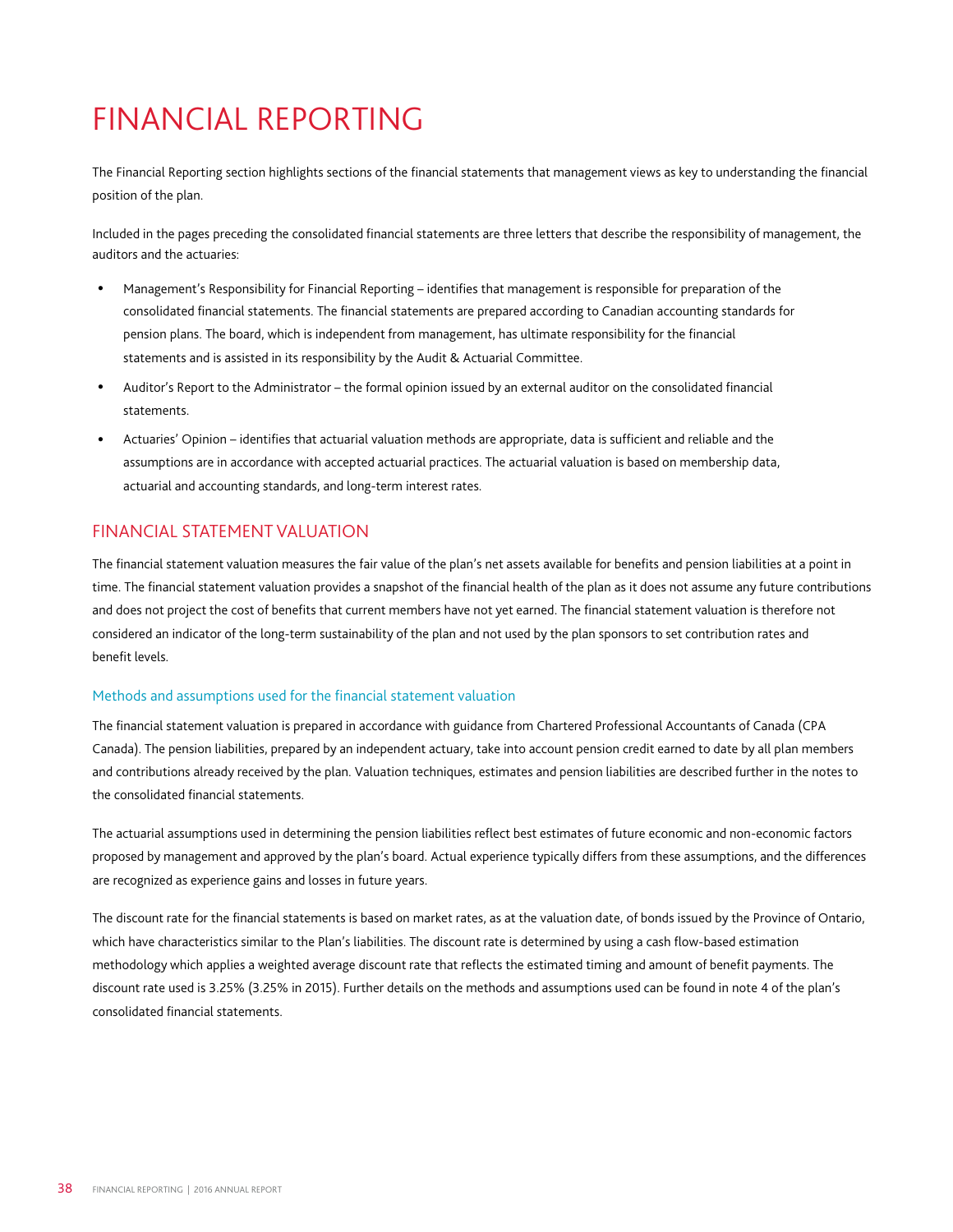# FINANCIAL POSITION AS AT DECEMBER 31, 2016

The plan ended 2016 with a financial statement deficit of \$13.8 billion, up from the deficit of \$1.8 billion at the end of 2015. The deficit represents the difference between net assets available for benefits of \$175.6 billion and accrued pension benefits of \$189.4 billion at year end.

## YEAR-END FINANCIAL POSITION

| (as at December 31) (Canadian \$ billions) | 2016   | 2015  |
|--------------------------------------------|--------|-------|
| Net assets available for benefits          | 175.6  | 171.4 |
| Accrued pension benefits                   | 189.4  | 173.2 |
| Deficit                                    | (13.8) | (1.8) |

During 2016, net assets available for benefits increased by \$4.2 billion. Net investment income of \$7.0 billion and contributions of \$3.4 billion increased net assets available for benefits, while benefits paid of \$5.7 billion and administrative expenses of \$0.5 billion decreased the net assets available. Net investment income was due to moderate gains across all asset classes (investment returns are discussed in the Investments section of the MD&A).

#### NET ASSETS AVAILABLE FOR BENEFITS

| (as at December 31) (Canadian \$ billions)           | 2016  | 2015  |
|------------------------------------------------------|-------|-------|
| Net assets available for benefits, beginning of year | 171.4 | 154.5 |
| Investment income                                    | 7.0   | 19.6  |
| Contributions                                        | 3.4   | 3.3   |
| Benefits paid                                        | (5.7) | (5.5) |
| Administrative expenses                              | (0.5) | (0.5) |
| Increase in net assets available for benefits        | 4.2   | 16.9  |
| Net assets available for benefits, end of year       | 175.6 | 171.4 |

Accrued pension benefits increased by \$16.2 billion during the year to \$189.4 billion. Changes in actuarial assumptions increased the accrued pension benefits amount by \$9.4 billion. Benefits paid during 2016 of \$5.7 billion include the addition of 4,800 retirement and disability pensions and 1,000 survivor pensions during 2016, as well as a 1.3% cost-of-living increase.

## ACCRUED PENSION BENEFITS

| (as at December 31) (Canadian \$ billions)  |   | 2016  |   | 2015  |
|---------------------------------------------|---|-------|---|-------|
| Accrued pension benefits, beginning of year | S | 173.2 | S | 172.7 |
| Interest on accrued pension benefits        |   | 5.7   |   | 5.8   |
| Benefits accrued                            |   | 5.3   |   | 5.2   |
| Benefits paid                               |   | (5.7) |   | (5.5) |
| Changes in actuarial assumptions            |   | 9.4   |   | (3.6) |
| Changes in level of conditional indexing    |   | 1.7   |   | 0.7   |
| Experience gains                            |   | (0.2) |   | (2.1) |
| Increase in accrued pension benefits        |   | 16.2  |   | 0.5   |
| Accrued pension benefits, end of year       |   | 189.4 |   | 173.2 |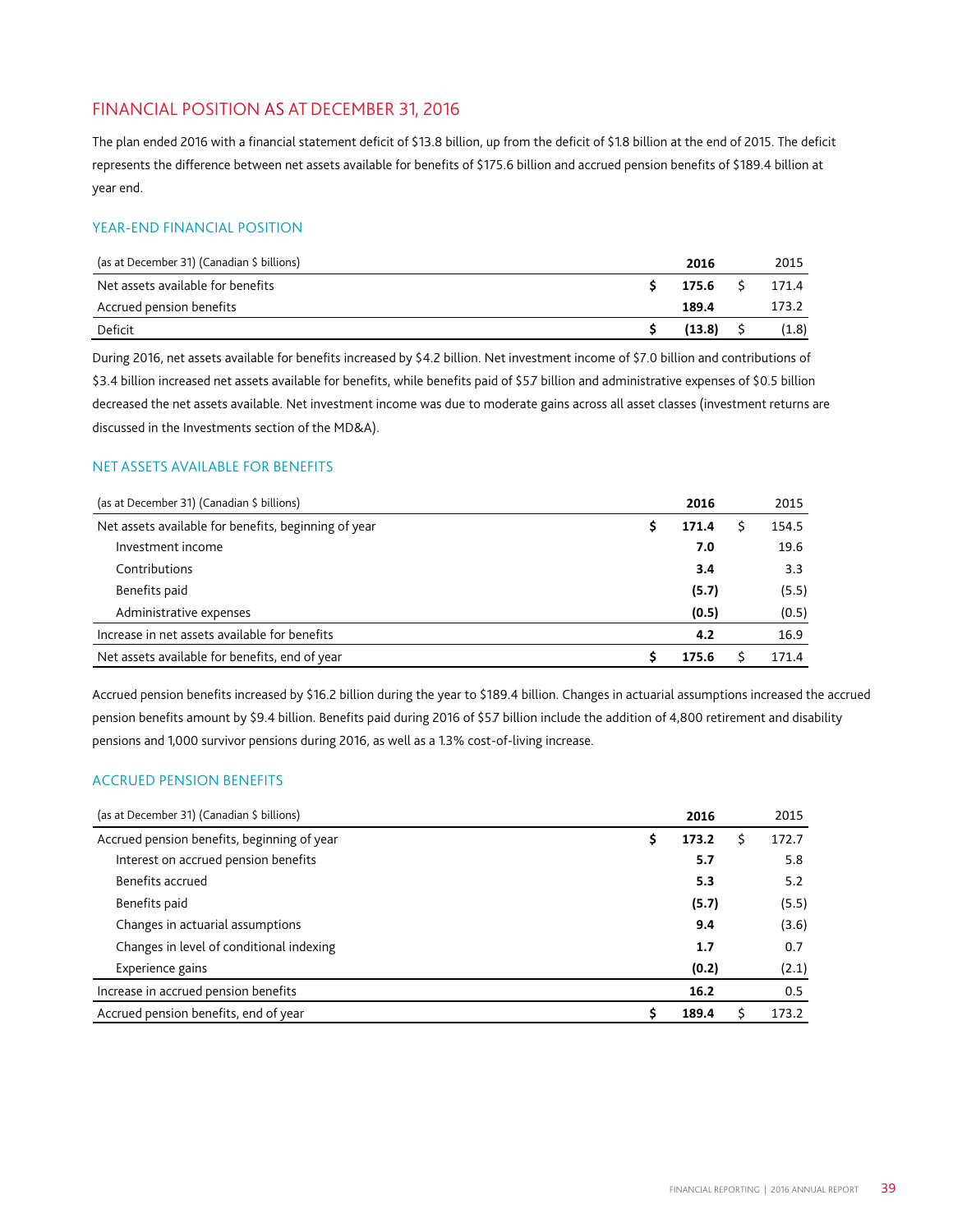# FAIR VALUE HIERARCHY

The plan's investments and investment-related liabilities are stated at fair value. The objective of fair value determination is to estimate an exit price at which an orderly transaction to sell the asset or to transfer the liability would take place between market participants. Valuation techniques are employed in order to measure fair value. As described in note 1c of the plan's consolidated financial statements, these techniques utilize inputs such as prices for market transactions, discount rates, contractual or expected future cash flows and other relevant factors that impact the assessment of fair value.

As required under Canadian accounting standards, the plan has classified and disclosed its fair value measurements into one of three categories based upon the degree of observable inputs used in their determination. Level 1 inputs consist of quoted prices in active markets for identical assets or liabilities; Level 2 inputs are derived from observable prices but do not meet the Level 1 criteria, while Level 3 inputs are unobservable. If different levels of inputs are used to measure the fair value of an investment, the classification within the hierarchy is based upon the lowest level input that is significant to the fair value measurement.

Level 1 net investments comprise the majority of the plan's government bonds and publicly traded equities, including these securities that are sold but not yet purchased, which are valued using quoted prices. Examples of Level 2 net investments include marketable corporate bonds that are valued using quoted prices from less actively traded markets and securities purchased under agreements to resell and securities sold under agreements to repurchase, which are valued using discounted cash flows and observable market yields. Examples of Level 3 investments include real assets such as real estate and infrastructure, non-publicly traded equities, and natural resource investments, which are valued using appropriate techniques that involve the use of significant unobservable inputs such as forecasted cash flows or other information that is specific to the entity.

The table below shows the plan's net investments based on the fair value hierarchy. Further details of each category can be found in note 2a of the plan's consolidated financial statements.

| (for the year ended December 31, 2016 (Canadian \$ millions) | Level 1      | Level 2   | Level 3 | Total     |
|--------------------------------------------------------------|--------------|-----------|---------|-----------|
| Fixed income                                                 | \$<br>83.706 | 12,051    | 14,238  | 109,995   |
| Equity                                                       | 27,785       | 248       | 29,361  | 57,394    |
| Natural resources                                            |              |           | 6,273   | 6,273     |
| Real assets                                                  | 3,271        | 295       | 45,183  | 48,749    |
| Investment-related receivables                               | 2.146        | 30.922    | 237     | 33,305    |
| Investment-related liabilities                               | (21, 343)    | (60, 284) | (2,007) | (83, 634) |
| Net investments                                              | \$<br>95,565 | (16, 768) | 93,285  | 172,082   |

# EFFECTIVE OVERSIGHT AND CONTROLS

## Disclosure and financial reporting controls

We take guidance from National Instrument 52-109, Certification of Disclosure in Issuers' Annual and Interim Filings, issued by the Canadian Securities Administrators, as part of our commitment to good governance practices. The President and CEO, and the Chief Financial Officer are responsible for establishing and maintaining disclosure controls and procedures, and internal control over financial reporting.

We have designed disclosure controls and procedures to provide reasonable assurance that material information related to the plan is gathered and reported to management in order to allow timely decisions regarding public disclosure. We evaluated our disclosure controls and procedures and concluded as at December 31, 2016, that they are effective.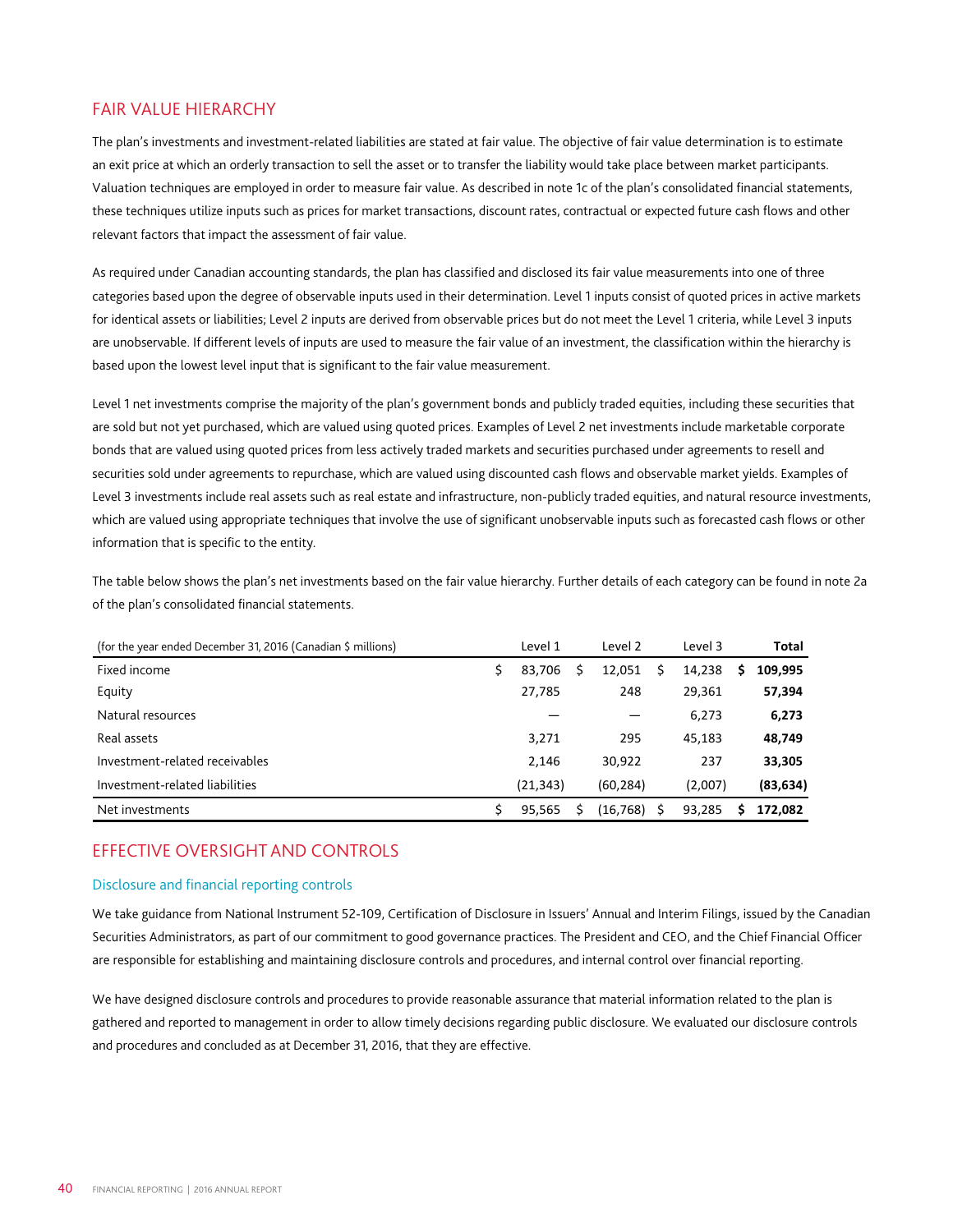We have also designed internal control over financial reporting, using the Integrated Framework issued in 2013 by the Treadway Commission's Committee of Sponsoring Organizations (the COSO Framework), to provide reasonable assurance regarding the reliability of financial reporting and the preparation of consolidated financial statements for external purposes in accordance with Canadian Generally Accepted Accounting Principles. We have evaluated the effectiveness of the plan's internal control over financial reporting and concluded they are effective as at year end.

#### Protecting audit quality and integrity

A key oversight activity of audit committees is annually assessing the effectiveness of the external auditor. This helps audit committees meet their responsibility to make informed recommendations to the board on whether or not to reappoint the external auditor. Ontario Teachers' has conducted assessments annually. Ontario Teachers' Audit & Actuarial Committee recommended, and the board approved, the reappointment of the external auditor for 2016.

Ontario Teachers' and other corporate governance advocates have expressed concern over the years about accounting firms that audit public companies and also earn substantial revenue from those companies for non-audit consulting services. We believe that such consulting fees can compromise, or appear to compromise, the integrity of the audit function.

We strive to minimize our own use of consulting services involving the plan's auditor and we disclose the total amount paid for such services. In 2016, fees paid to Deloitte Touche Tohmatsu Limited (of which the Canadian firm is the plan's auditor) totalled \$11.1 million (\$11.8 million in 2015), of which \$10.4 million was for audit activities and \$715,000 was for non-audit services. Of the \$715,000 paid for non-audit services, approximately \$335,000 related to the plan, \$370,000 related to subsidiaries audited by Deloitte and the balance of \$10,000 was for subsidiaries not audited by Deloitte. Of the \$370,000 paid by the subsidiaries audited by Deloitte, \$115,000 was paid to Deloitte (Canada) and \$255,000 was paid to Deloitte firms outside of Canada, which are considered to have lower risk of impairing the independence of the plan's auditor.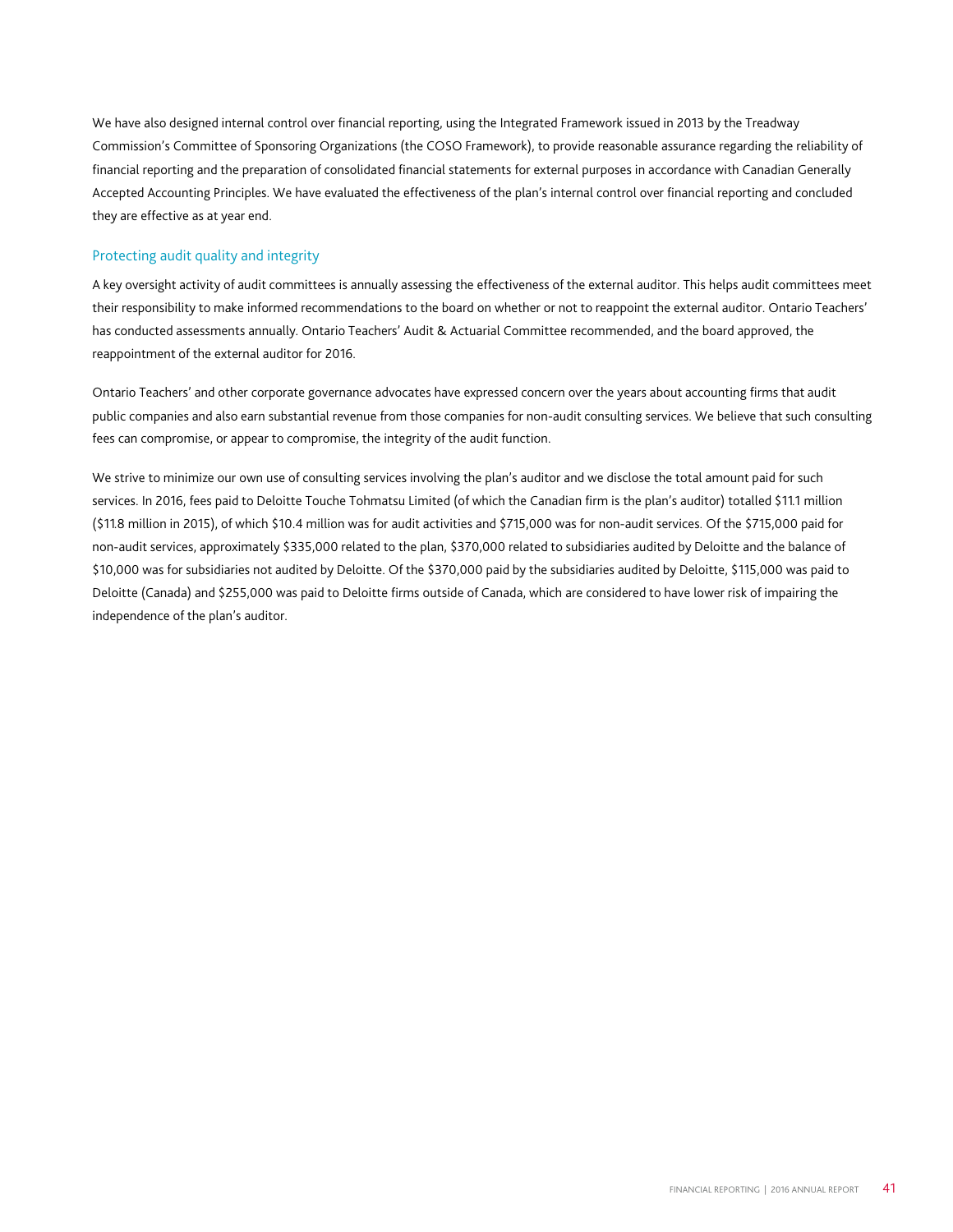# MANAGEMENT'S RESPONSIBILITY FOR FINANCIAL REPORTING

The consolidated financial statements of the Ontario Teachers' Pension Plan have been prepared by management, which is responsible for the integrity and fairness of the data presented, including the many amounts which must, of necessity, be based on estimates and judgments. The accounting policies followed in the preparation of these consolidated financial statements conform to Canadian accounting standards for pension plans. Financial information presented throughout the annual report is consistent with the consolidated financial statements.

Systems of internal control and supporting procedures are maintained to provide assurance that transactions are authorized, assets safeguarded and proper records maintained. These controls include quality standards in hiring and training of employees, a code of conduct, the establishment of an organizational structure that provides a well-defined division of responsibilities and accountability for performance, and the communication of policies and guidelines through the organization.

Ultimate responsibility for the consolidated financial statements rests with the members of the Board. The Board is assisted in its responsibilities by the Audit & Actuarial Committee (the Committee), consisting of seven Board members who are not officers or employees of the Plan Administrator. In addition, the Committee reviews the recommendations of the internal and external auditors for improvements in internal control and the action of management to implement such recommendations. In carrying out its duties and responsibilities, the Committee meets regularly with management and with both the external and internal auditors to review the scope and timing of their respective audits, to review their findings and to satisfy itself that their responsibilities have been properly discharged. This Committee reviews the consolidated financial statements and recommends them for approval by the Board.

The Plan's external auditor, Deloitte LLP, is directly accountable to the Audit & Actuarial Committee and has full and unrestricted access to the Committee. They discuss with the Committee their audit and related findings as to the integrity of the Plan's financial reporting and the adequacy of internal control systems. The Plan's external auditor has conducted an independent examination of the consolidated financial statements in accordance with Canadian generally accepted auditing standards, performing such tests and other procedures as they consider necessary to express the opinion in their Report to the Administrator.

Mak.

Ron Mock **David McGraw** President and Chief Executive Officer Chief Financial Officer March 2, 2017

Vario Me Inaw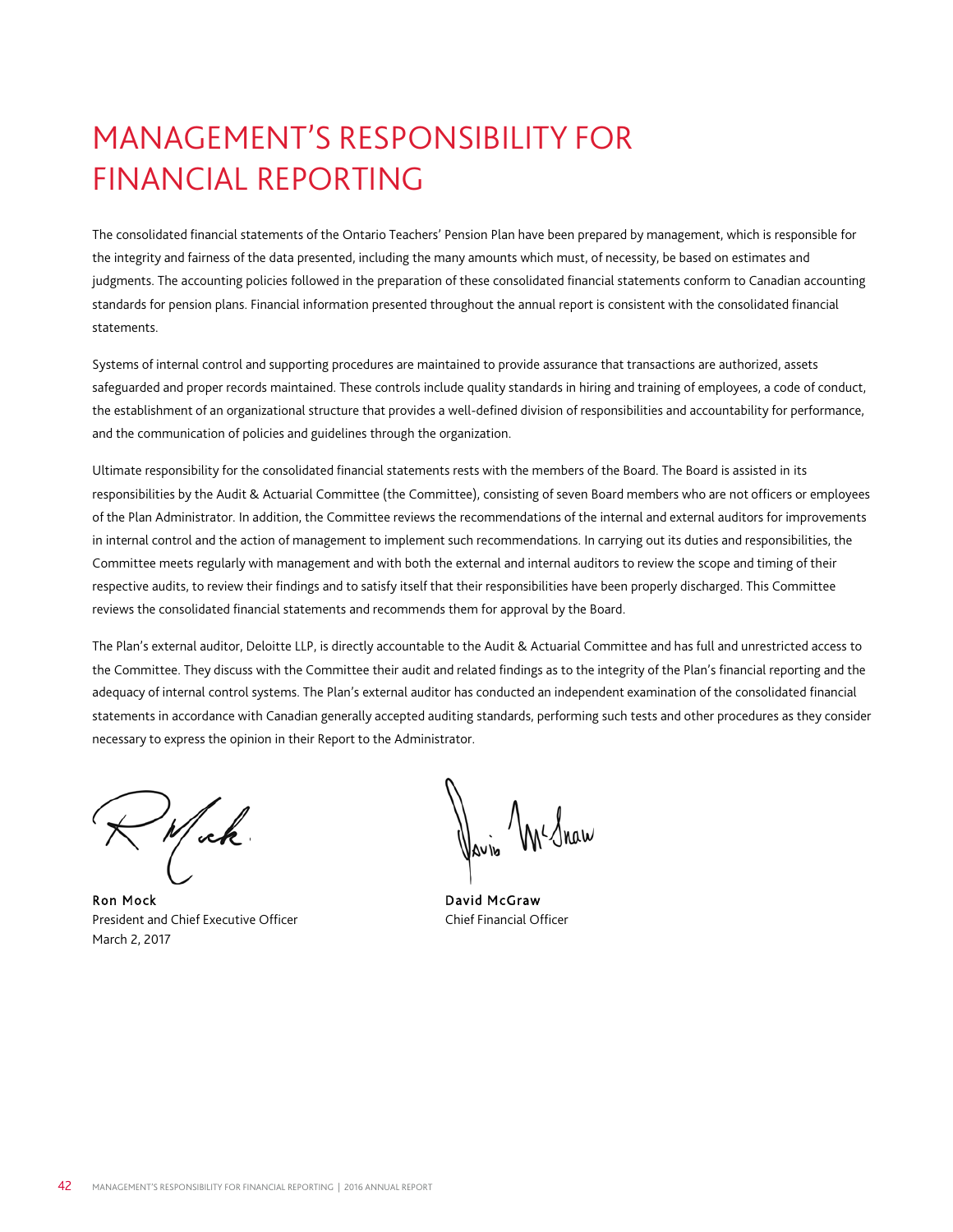# AUDITOR'S REPORT TO THE ADMINISTRATOR

We have audited the accompanying consolidated financial statements of Ontario Teachers' Pension Plan Board which comprise the consolidated statements of financial position as at December 31, 2016, and the consolidated statements of changes in net assets available for benefits, consolidated statements of changes in accrued pension benefits and consolidated statements of changes in deficit for the year then ended and a summary of significant accounting policies and other explanatory information.

# MANAGEMENT'S RESPONSIBILITY FOR THE CONSOLIDATED FINANCIAL STATEMENTS

Management is responsible for the preparation and fair presentation of these financial statements in accordance with Canadian accounting standards for pension plans and for such internal control as management determines is necessary to enable the preparation of financial statements that are free from material misstatement, whether due to fraud or error.

# AUDITOR'S RESPONSIBILITY

Our responsibility is to express an opinion on these financial statements based on our audit. We conducted our audit in accordance with Canadian generally accepted auditing standards. Those standards require that we comply with ethical requirements and plan and perform the audit to obtain reasonable assurance about whether the financial statements are free from material misstatement.

An audit involves performing procedures to obtain audit evidence about the amounts and disclosures in the financial statements. The procedures selected depend on the auditor's judgment, including the assessment of the risks of material misstatement of the financial statements, whether due to fraud or error. In making those risk assessments, the auditor considers internal control relevant to the entity's preparation and fair presentation of the financial statements in order to design audit procedures that are appropriate in the circumstances, but not for the purpose of expressing an opinion on the effectiveness of the entity's internal control. An audit also includes evaluating the appropriateness of accounting policies used and the reasonableness of accounting estimates made by management, as well as evaluating the overall presentation of the financial statements.

We believe that the audit evidence we have obtained is sufficient and appropriate to provide a basis for our audit opinion.

# OPINION

In our opinion, the financial statements present fairly, in all material respects, the financial position of Ontario Teachers' Pension Plan Board as at December 31, 2016, and the changes in its net assets available for benefits, changes in accrued pension benefits and changes in deficit for the year then ended in accordance with Canadian accounting standards for pension plans.

Deboitte LHP.

Chartered Professional Accountants Licensed Public Accountants Toronto, Ontario March 2, 2017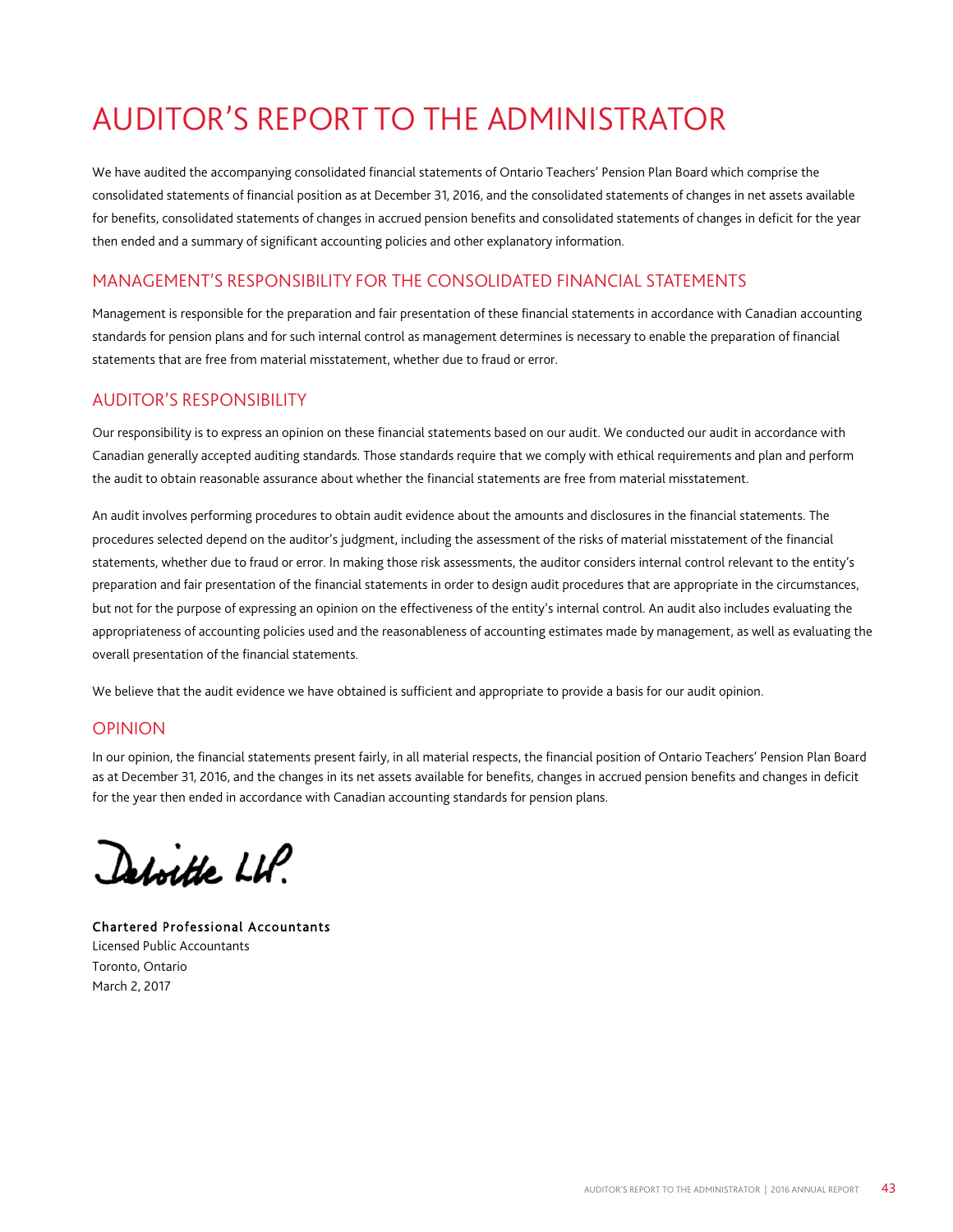# ACTUARIES' OPINION

Mercer (Canada) Limited was retained by the Ontario Teachers' Pension Plan Board (the Board) to perform an actuarial valuation of the going concern liabilities of the Ontario Teachers' Pension Plan (the Plan) as at December 31, 2016, for inclusion in the Plan's consolidated financial statements. As part of the valuation, we examined the Plan's recent experience with respect to the non-economic assumptions and presented our findings to the Board.

The valuation of the Plan's actuarial liabilities was based on:

- membership data provided by the Ontario Teachers' Pension Plan Board as at August 31, 2016;
- methods prescribed by Section 4600 of the Chartered Professional Accountants Canada Handbook for pension plan financial statements;
- real and nominal interest rates on long-term bonds at the end of 2016;
- assumptions about future events (for example, future rates of inflation and future retirement rates) which have been communicated to us as the Board's best estimate of these events; and
- information obtained from the Ontario Ministry of Labour and other published data, where applicable, on wage rate changes.

The objective of the consolidated financial statements is to fairly present the financial position of the Plan on December 31, 2016, as a going concern. This is different from the statutory valuation (the actuarial valuation required by the Pension Benefits Act (Ontario)), which establishes a prudent level for future contributions.

While the actuarial assumptions used to estimate liabilities for the Plan's consolidated financial statements represent the Board's best estimate of future events and market conditions at the end of 2016, and while in our opinion these assumptions are reasonable, the Plan's future experience will inevitably differ, perhaps significantly, from the actuarial assumptions. Any differences between the actuarial assumptions and future experience will emerge as gains or losses in future valuations, and will affect the financial position of the Plan at that time.

We have tested the data for reasonableness and consistency, and we believe it to be sufficient and reliable for the purposes of the valuation. We also believe that the methods employed in the valuation are appropriate for the purposes of the valuation, and that the assumptions used in the valuation are in accordance with accepted actuarial practice. Our opinions have been given, and our valuation has been performed, in accordance with accepted actuarial practice in Canada.

Scott Cla

Scott Clausen, F.C.I.A., F.S.A. Lise Houle, F.C.I.A., F.S.A. March 2, 2017

Jes Hale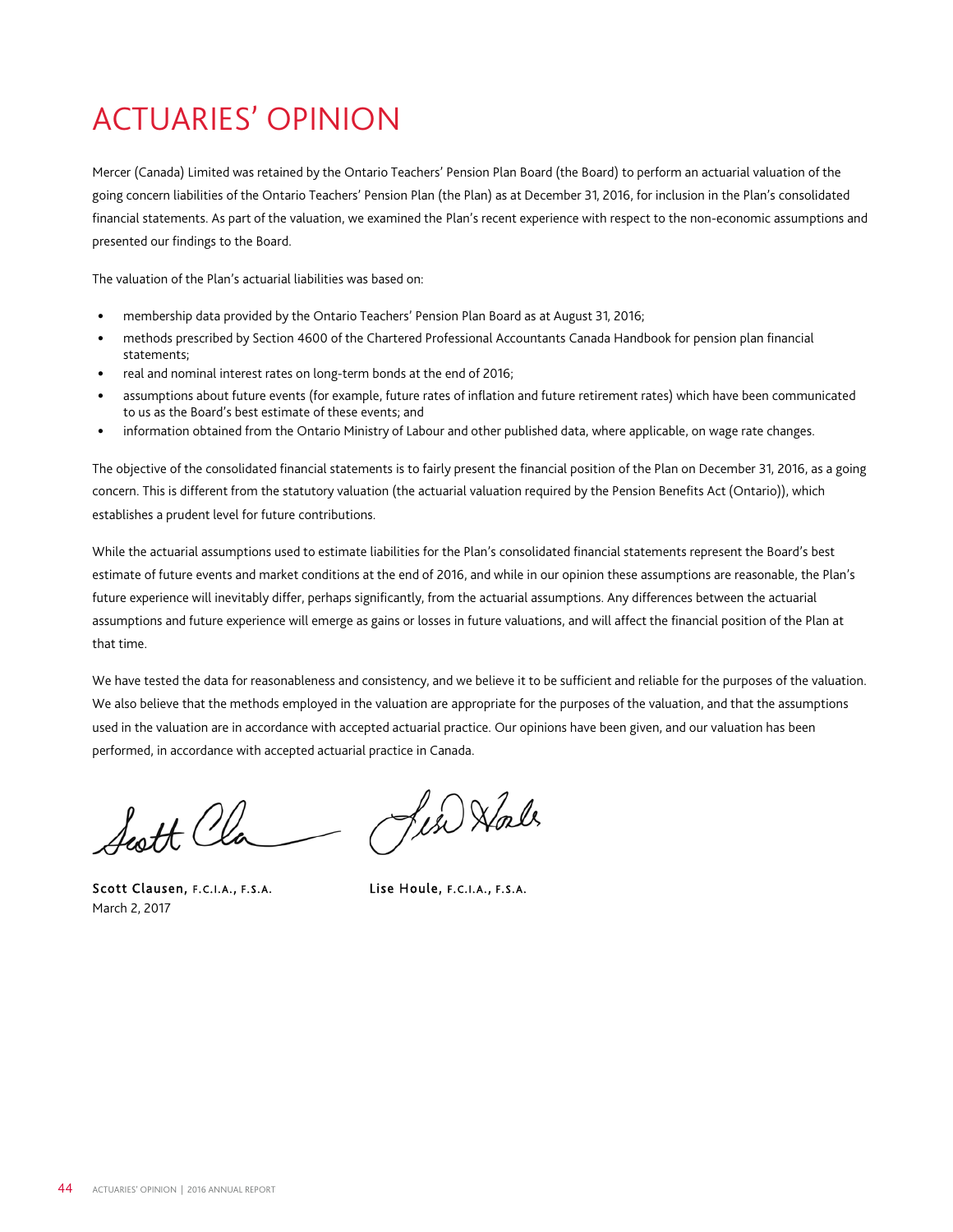# CONSOLIDATED STATEMENTS OF FINANCIAL POSITION

| As at December 31 (Canadian \$ millions)         | 2016          | 2015          |
|--------------------------------------------------|---------------|---------------|
| Net assets available for benefits                |               |               |
| <b>ASSETS</b>                                    |               |               |
| Cash                                             | \$<br>241     | \$<br>340     |
| Receivable from the Province of Ontario (note 3) | 3,273         | 3,208         |
| Receivable from brokers                          | 907           | 39            |
| Investments (note 2)                             | 255,716       | 262,912       |
| Premises and equipment                           | 57            | 64            |
|                                                  | 260,194       | 266,563       |
| <b>LIABILITIES</b>                               |               |               |
| Accounts payable and accrued liabilities         | 382           | 377           |
| Due to brokers                                   | 608           | 80            |
| Investment-related liabilities (note 2)          | 83,634        | 94,666        |
|                                                  | 84,624        | 95,123        |
| Net assets available for benefits                | \$<br>175,570 | \$<br>171,440 |
| Accrued pension benefits and deficit             |               |               |
| Accrued pension benefits (note 4)                | \$<br>189,397 | \$<br>173,266 |
| Deficit                                          | (13, 827)     | (1,826)       |
| Accrued pension benefits and deficit             | \$<br>175,570 | \$<br>171,440 |

Delues

On behalf of the Plan administrator:

Summer Troif Chair **Board Member** 

CONSOLIDATED FINANCIAL STATEMENTS | 2016 ANNUAL REPORT 45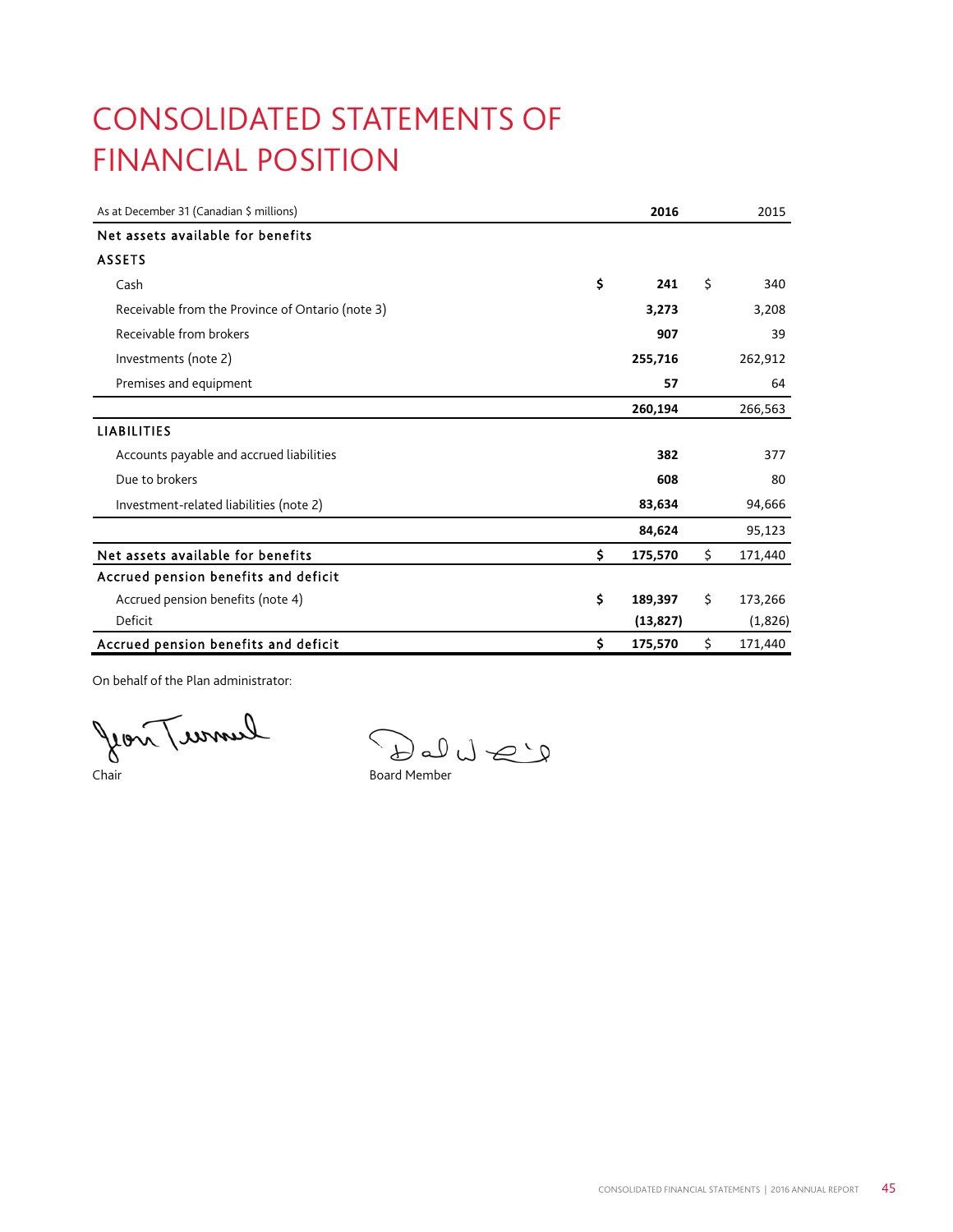# CONSOLIDATED STATEMENTS OF CHANGES IN NET ASSETS AVAILABLE FOR BENEFITS

| For the year ended December 31 (Canadian \$ millions) |   | 2016     | 2015          |
|-------------------------------------------------------|---|----------|---------------|
| Net assets available for benefits, beginning of year  | Ś | 171,440  | \$<br>154,476 |
| Investment operations                                 |   |          |               |
| Net investment income (note 6)                        |   | 6,998    | 19,672        |
| Administrative expenses (note 11a)                    |   | (451)    | (429)         |
| Net investment operations                             |   | 6,547    | 19,243        |
| Member service operations                             |   |          |               |
| Contributions (note 9)                                |   | 3,363    | 3,310         |
| Benefits paid (note 10)                               |   | (5, 725) | (5, 537)      |
| Administrative expenses (note 11b)                    |   | (55)     | (52)          |
| Net member service operations                         |   | (2, 417) | (2, 279)      |
| Increase in net assets available for benefits         |   | 4,130    | 16,964        |
| Net assets available for benefits, end of year        |   | 175,570  | \$<br>171,440 |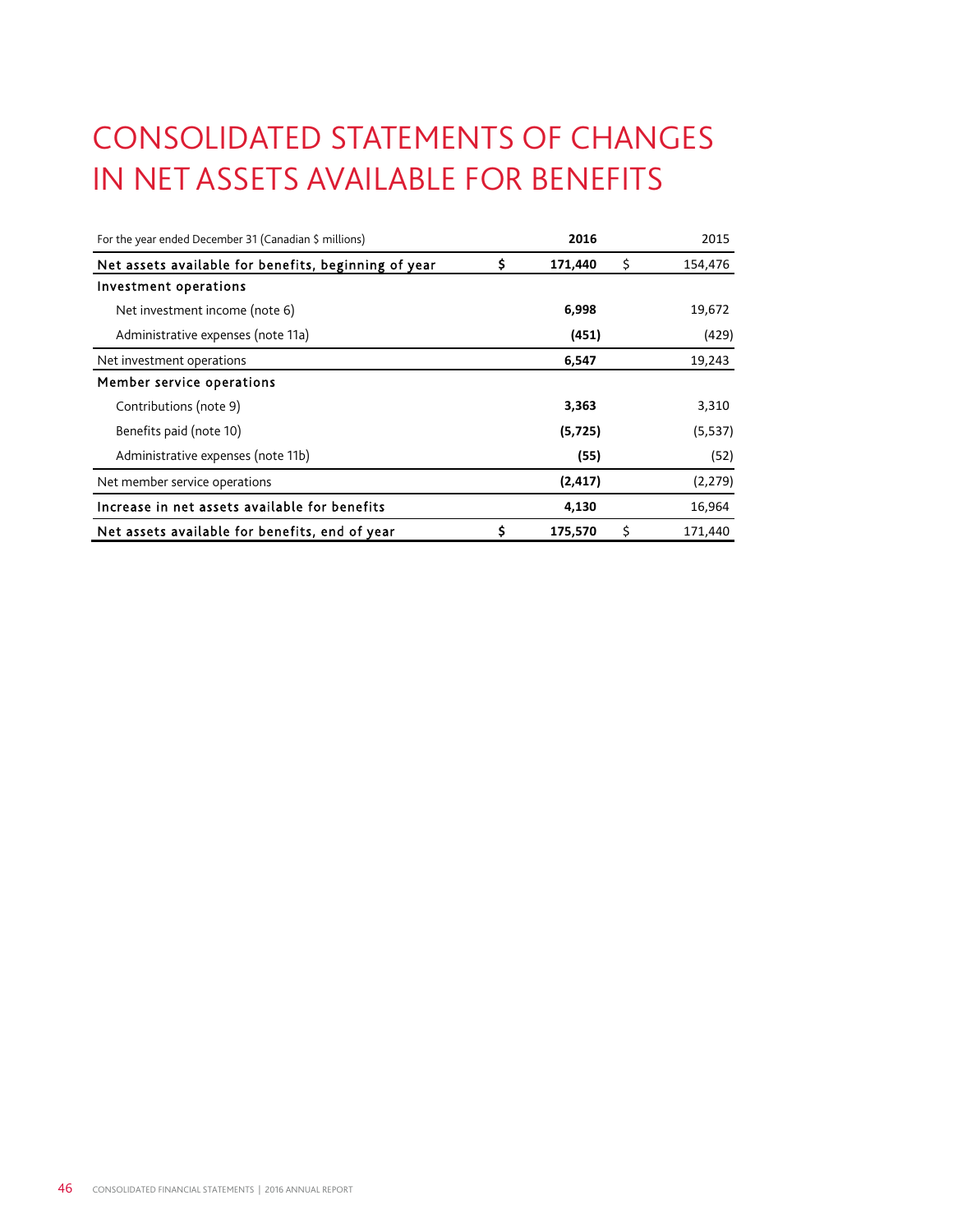# CONSOLIDATED STATEMENTS OF CHANGES IN ACCRUED PENSION BENEFITS

| For the year ended December 31 (Canadian \$ millions)  | 2016               | 2015    |
|--------------------------------------------------------|--------------------|---------|
| Accrued pension benefits, beginning of year            | \$<br>$173,266$ \$ | 172,725 |
| Increase in accrued pension benefits                   |                    |         |
| Interest on accrued pension benefits                   | 5,679              | 5,804   |
| Benefits accrued                                       | 5,303              | 5,246   |
| Changes in actuarial assumptions and methods (note 4a) | 9,394              |         |
| Changes in level of conditional indexing (note 4b)     | 1,674              | 675     |
|                                                        | 22,050             | 11,725  |
| Decrease in accrued pension benefits                   |                    |         |
| Benefits paid (note 10)                                | 5,725              | 5,537   |
| Changes in actuarial assumptions and methods (note 4a) |                    | 3,538   |
| Experience gains (note 4c)                             | 194                | 2,109   |
|                                                        | 5,919              | 11,184  |
| Net increase in accrued pension benefits               | 16,131             | 541     |
| Accrued pension benefits, end of year                  | \$<br>$189,397$ \$ | 173,266 |

# CONSOLIDATED STATEMENTS OF CHANGES IN DEFICIT

| For the year ended December 31 (Canadian \$ millions) | 2016      | 2015      |
|-------------------------------------------------------|-----------|-----------|
| Deficit, beginning of year                            | (1,826)   | (18, 249) |
| Increase in net assets available for benefits         | 4.130     | 16,964    |
| Net increase in accrued pension benefits              | (16, 131) | (541)     |
| Deficit, end of year                                  | (13, 827) | (1,826)   |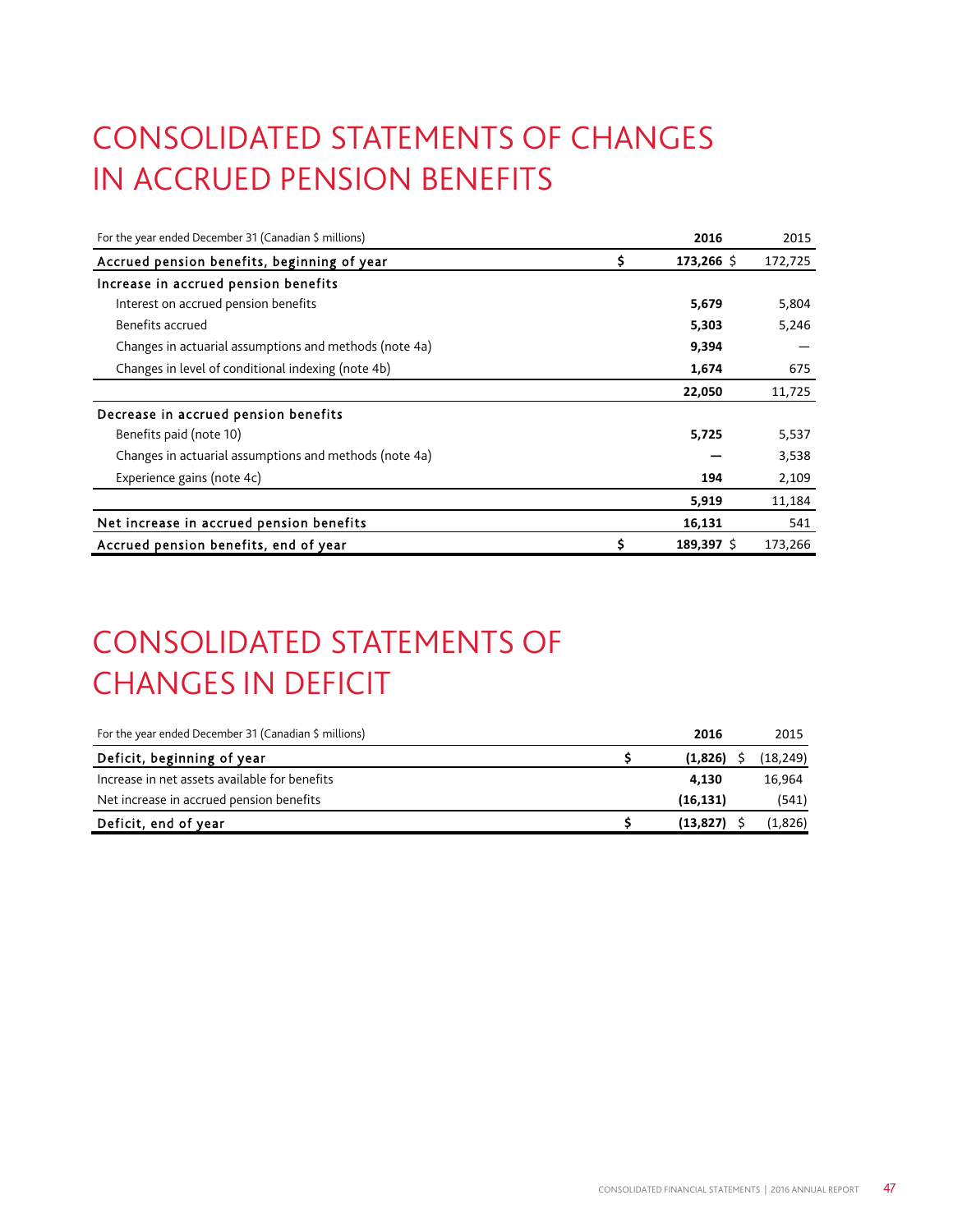# NOTES TO CONSOLIDATED FINANCIAL STATEMENTS

For the year ended December 31, 2016

# DESCRIPTION OF PLAN

The following description of the Ontario Teachers' Pension Plan (the Plan) is a summary only. For more complete information, reference should be made to the *Teachers' Pension Act (Ontario)* (the TPA) as amended.

## (a) General

The Plan is governed by the TPA. It is a contributory defined benefit pension plan co-sponsored by the Province of Ontario (the Province) and Plan members, represented by Ontario Teachers' Federation (OTF) (the co-sponsors). The terms of the Plan are set out in Schedule 1 to the TPA.

The Plan is registered with the Financial Services Commission of Ontario (FSCO) and under the *Income Tax Act* (Canada) (the ITA) (registration number 0345785) as a Registered Pension Plan which is not subject to income taxes in Canada. The Plan may be liable for taxes in other jurisdictions where full tax exemptions are not available.

The Plan is administered and the investments are managed by the Ontario Teachers' Pension Plan Board (the Board). Under the TPA, the Board is constituted as a corporation without share capital to which the *Corporations Act (Ontario*) does not apply.

## (b) Funding

Plan benefits are funded by contributions and investment earnings. Contributions are made by active members of the Plan and are matched by either the Province or designated employers. The determination of the value of the accrued pension benefits and required contributions is made on the basis of periodic actuarial valuations.

#### (c) Retirement pensions

A retirement pension is available based on the number of years of credited service, the average of the best five annual salaries and the age of the member at retirement. A member is eligible for a reduced retirement pension from age 50. An unreduced retirement pension is available at either age 65 or when the sum of a member's age and qualifying service equals 85.

## (d) Disability pensions

A disability pension is available at any age to a disabled member with a minimum of 10 years of qualifying service. The type of disability pension is determined by the extent of the disability.

## (e) Death benefits

Death benefits are available on the death of an active member and may be available on the death of a retired member. The benefit may take the form of a survivor pension, lump-sum payment or both.

## (f) Escalation of benefits

Pension benefits are adjusted in January each year for inflation, subject to an upper limit of 8% and a lower limit of 0% in any one year with any excess above or below those limits carried forward. For credited service earned up to December 31, 2009, inflation protection is 100% of the change in the Consumer Price Index. Credited service earned after December 31, 2009, is subject to conditional inflation protection. For credited service earned between January 1, 2010, and December 31, 2013, the minimum indexation level is set at 50% of the change in the Consumer Price Index. There is no minimum level of inflation protection for credited service earned after 2013. The indexation level stated in the most recent funding valuation filing remains in effect until a subsequent filing updates the amount. Inflation protection of up to 100% for credited service earned after 2009 can be restored on a go-forward basis, depending on the Plan's funded status.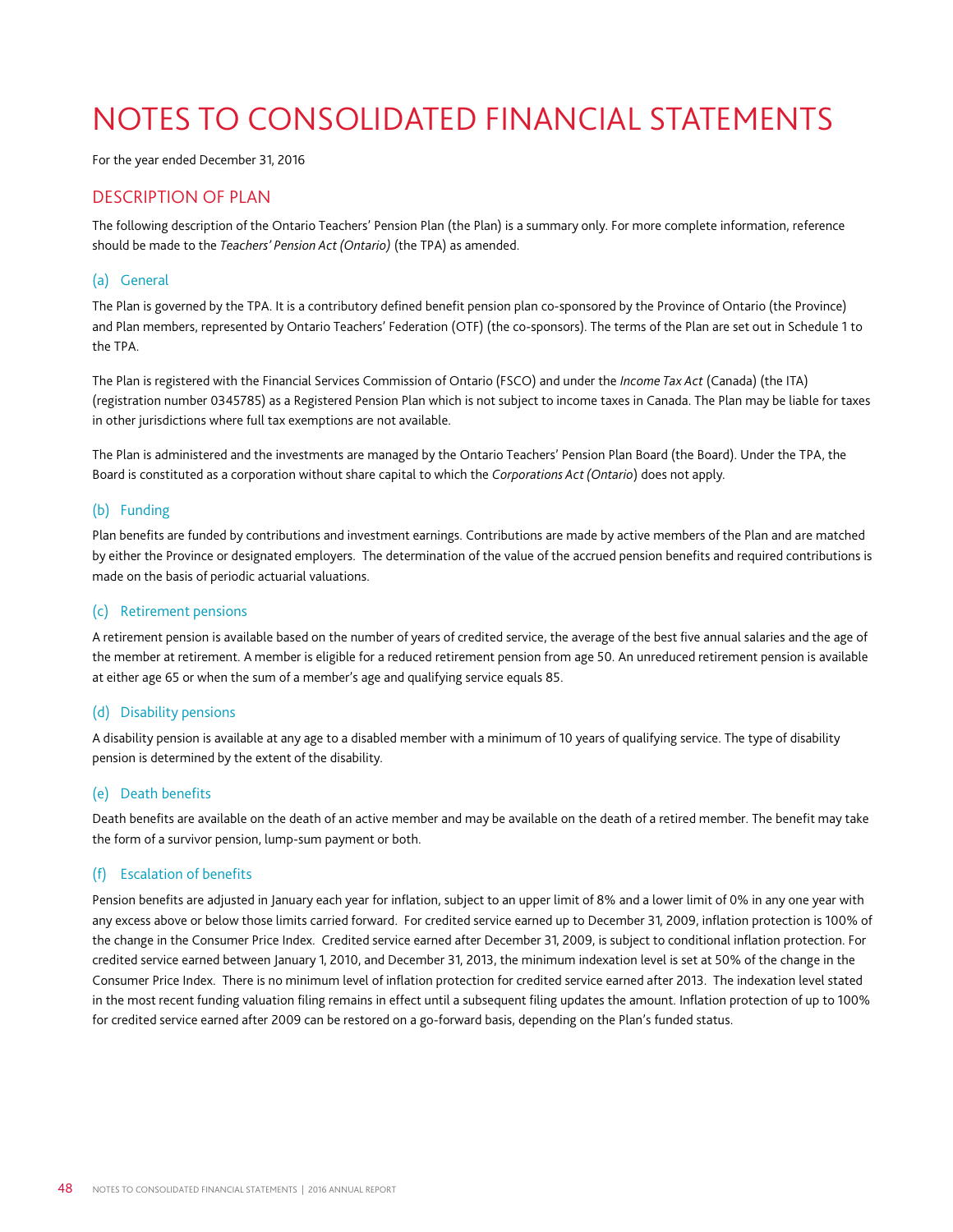#### (g) Retirement Compensation Arrangement

Restrictions in the ITA and its regulations on the payment of certain benefits from the registered pension plan for periods of service after 1991 may impact some Plan members. To address affected members, the Retirement Compensation Arrangement (the RCA) was established by agreement between the co-sponsors as a supplementary plan to provide for these benefits. Examples of these benefits include: (1) members of the Plan who retired with average earnings above \$156,299 (CPP-exempt members \$144,500) in 2016 and \$152,447 (CPP-exempt members \$140,945) in 2015; and (2) members whose pensions would require a larger reduction for early retirement to comply with the ITA limitations than the Plan would impose. Because the RCA is a separate trust, the net assets available for benefits and accrued benefits and deficit of the RCA are not included in these consolidated financial statements.

# NOTE 1. SUMMARY OF SIGNIFICANT ACCOUNTING POLICIES

#### (a) Basis of presentation

These consolidated financial statements are prepared in Canadian dollars, the Plan's functional currency, in accordance with the accounting standards for pension plans in Part IV of the Chartered Professional Accountants (CPA) Canada Handbook (Section 4600). Section 4600 provides specific accounting guidance on investments and pension obligations. For accounting policies that do not relate to either investments or pension obligations, the Plan must consistently comply with either International Financial Reporting Standards (IFRS) in Part I or accounting for private enterprises in Part II of the CPA Canada Handbook. The Plan has elected to comply with IFRS in Part I of the CPA Canada Handbook. To the extent that IFRS in Part I is inconsistent with Section 4600, Section 4600 takes precedence.

The Plan's real estate portfolio is comprised of real estate-related investments that are either owned or managed on behalf of the Plan by The Cadillac Fairview Corporation Limited (CFCL), a wholly owned subsidiary. The Plan consolidates CFCL, Ontario Teachers' Finance Trust (OTFT), a special purpose entity created to support the Plan's financing activities, and wholly owned investment holding companies that are managed by either the Plan or CFCL. Investment holding companies that are managed by external parties are recognized as the Plan's investment assets. Under Section 4600, investment assets, including those over which the Plan has control or significant influence, are measured at fair value and presented on a non-consolidated basis.

The consolidated financial statements for the year ended December 31, 2016 were authorized for issue through a resolution of the Board on March 2, 2017.

#### (b) Future changes in accounting policies

The relevant new guidance issued by the International Accounting Standards Board not yet adopted by the Plan includes:

 IFRS 9, Financial Instruments. The new standard will replace IAS 39, Financial Instruments: Recognition and Measurement and includes guidance on recognition and derecognition of financial assets and financial liabilities, impairment and hedge accounting. The new standard will come into effect January 1, 2018, with early application permitted.

Management does not expect any significant impact on either the Plan's financial position or its investment income when adopting the new standard.

#### (c) Investments

## Valuation of investments

Investments are either directly or indirectly owned by the Plan. Investment-related liabilities are incurred by the Plan directly. Details of investments and investment-related liabilities are presented in note 2a and are stated at fair value. Fair value is the price that would either be received to sell an asset or be paid to transfer a liability in an orderly transaction (i.e., an exit price) between market participants at the measurement date. In an active market, fair value is best evidenced by an independent quoted market price. In the absence of an active market, fair value is determined by valuation techniques that make maximum use of inputs observed from markets.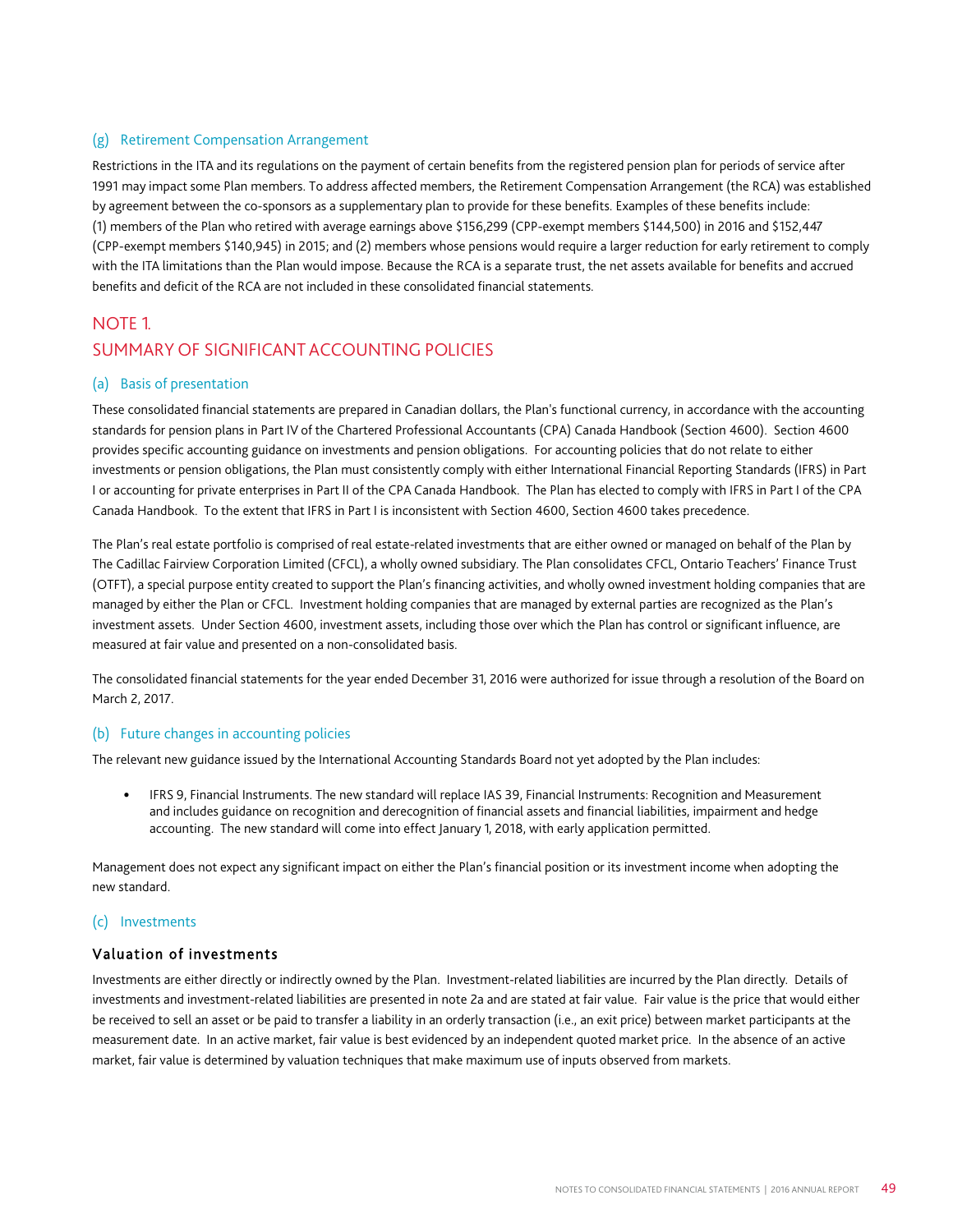Fair values of investments are determined as follows:

- a. Short-term investments and commercial paper are valued using either quoted closing mid-market prices or discounted cash flows based on current market yields, when quoted closing mid-market prices are unavailable.
- b. Bonds, including both nominal and real return, are valued on the basis of quoted closing mid-market prices. If quoted closing midmarket prices are not available, estimated values are calculated using discounted cash flows based on current market yields and comparable securities, as appropriate.
- c. Securities sold under agreements to repurchase and securities purchased under agreements to resell are valued using discounted cash flows based on current market yields.
- d. Public equities are valued at quoted closing mid-market prices. When the market for a public equity is not active, management assesses whether the quoted prices represent fair value. If not, management adjusts the quoted prices or estimates the fair value by using appropriate techniques including valuation models.
- e. Real estate, private equities, infrastructure, and natural resources are valued based on estimated fair values determined by using appropriate techniques and best estimates by either management, appraisers, or both. Where external appraisers are engaged to perform the valuation, management ensures the appraisers are independent and compares the assumptions used by the appraisers with management's expectations based on current market conditions and industry practice to ensure the valuation captures the business and economic conditions specific to the investment.

 At least 70% of the value of the rental property portfolio covering all product types and geographic regions is independently appraised annually. Properties with a value of over \$250 million will be valued independently every year.

 Private equity funds are recorded at fair value based on net asset values obtained from each of the funds' administrators. These net asset values are reviewed by management.

- f. Derivative financial instruments are recorded at fair value using market prices where available. Where quoted market values are not readily available, appropriate alternative valuation techniques are used to determine fair value. In determining fair value, consideration is also given to the credit risk of the counterparty through the calculation of a credit valuation adjustment.
- g. Alternative investments, comprised of hedge funds and managed futures accounts, are recorded at fair value based on net asset values obtained from each of the funds' administrators. These net asset values are reviewed by management.

The Plan uses a number of valuation techniques to determine the fair value of investments for which observable prices in active markets for identical investments are not available. These techniques include: valuation methodologies based on observable prices for similar investments; present-value approaches where future cash flows generated by the investment are estimated and then discounted using a risk-adjusted interest rate; and option-pricing models. The principal inputs to these valuation techniques are listed below. Values between and beyond available data points may be obtained by interpolation and extrapolation.

- Bond prices quoted prices are generally available for government bonds, certain corporate bonds and some other debt-related products.
- Credit spreads where available, credit spreads are derived from prices of credit default swaps or other credit-based instruments, such as debt securities. For others, credit spreads are obtained from pricing services.
- Interest rates principally derived from benchmark interest rates such as quoted interest rates from central banks and in swap, bond and futures markets. Benchmark interest rates are considered when determining discount rates used in the present-value approaches.
- Foreign currency exchange rates there are observable markets, both spot and forward, and in futures in all major currencies.
- Public equity and equity index prices quoted prices are generally readily available for equity shares listed on the stock exchanges and for indices on such shares.
- Commodity prices many commodities are actively traded in spot, forward and futures markets.
- Price volatilities and correlations volatility is a measure of the tendency of a specific price to change over time. Correlation measures the degree to which two or more prices or other variables are observed to have moved together historically. Volatility is an input in valuing options and certain products such as derivatives with more than one underlying variable that is correlation-dependent. Volatility and correlation values are either obtained from broker quotations, from pricing services, or are derived from quoted option prices.
- Forecasts on operating cash flows of real estate, private equities, infrastructure, and natural resources forecasts include assumptions on revenue, revenue growth, expenses, capital expenditures, and capital structure. They are generally provided by either management of the companies in which the Plan invests or external managers. Additional assumptions from external parties, for example, external appraisers, may also be used in the forecast.

The Plan refines and modifies its valuation techniques as markets and products develop and the pricing for individual products becomes more transparent.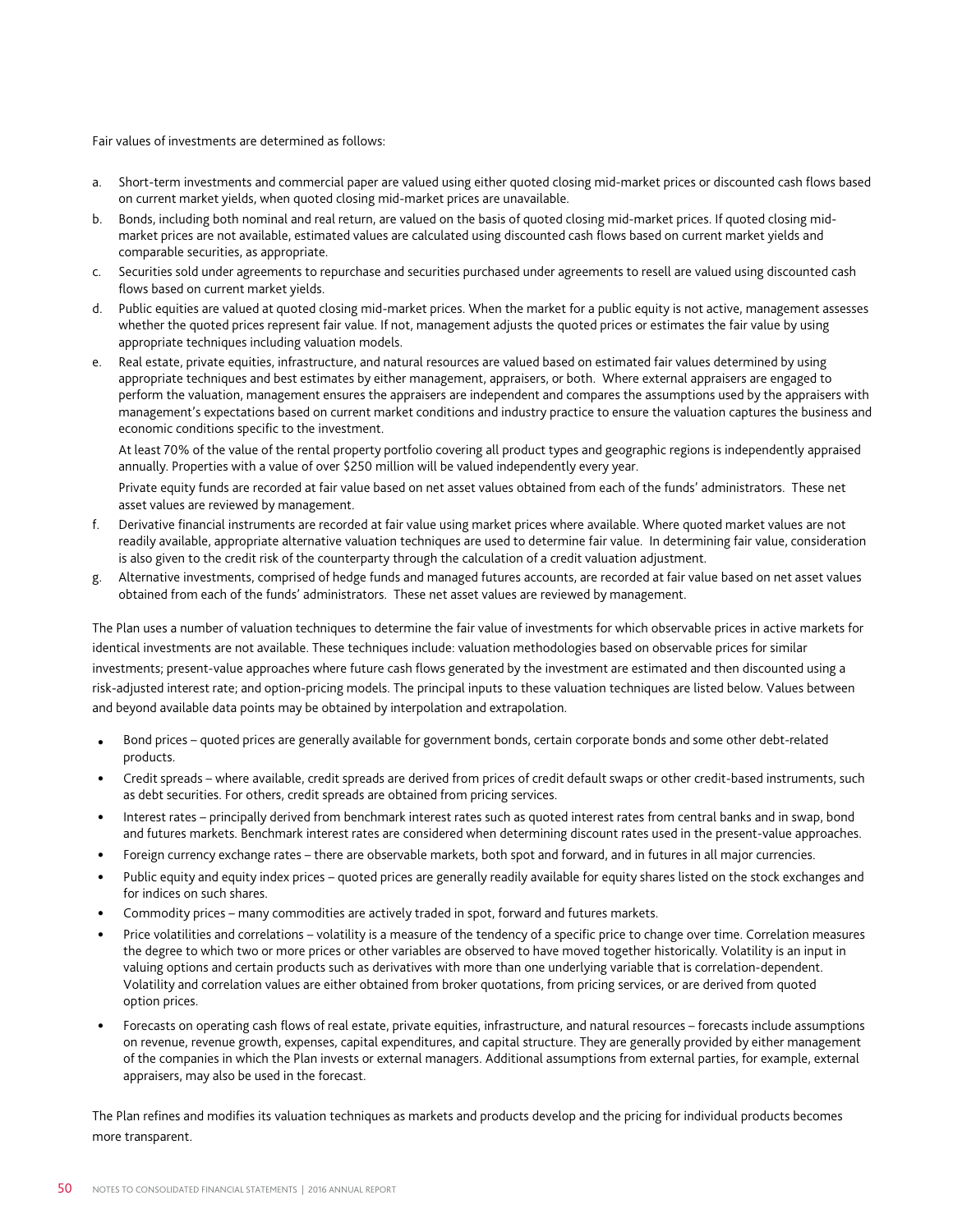While the Plan believes its valuation techniques are appropriate and consistent with other market participants, the use of different techniques or assumptions could result in different estimates of fair value at the balance sheet date. Management has assessed and determined that using possible alternative assumptions will not result in significantly different fair values.

## Fair value hierarchy

Investment assets and investment-related liabilities are classified and disclosed in one of the following categories reflecting the significance of inputs used in making the fair value measurement:

- Level 1 quoted prices (unadjusted) in active markets for identical assets or liabilities;
- Level 2 inputs other than quoted prices included within Level 1 that are observable for the assets or liabilities, either directly or indirectly; and
- Level 3 unobservable inputs.

If different levels of inputs are used to measure the fair value of an investment, the classification within the hierarchy is based on the lowest level input that is significant to the fair value measurement.

# Trade-date reporting

Purchases and sales of investments and derivative contracts are recorded as of the trade date.

## Net investment income

Dividend income is recognized based on the ex-dividend date, and interest income and real estate income are recognized on the accrual basis as earned. Net investment income also includes both realized and unrealized gains and losses. Unrealized gains and losses are recognized only when the fair value of the investment is based on a quoted market price in an active market or a valuation using appropriate valuation techniques is performed and approved by management.

# Transaction costs

Transaction costs are incremental costs directly attributable to the acquisition, issue or disposal of a financial asset or financial liability. Transaction costs are expensed as incurred. Any transaction amounts received by the Plan that are directly attributable to the acquisition of an investment are netted against transaction costs paid.

## Management fees

Management and performance fees for external investment managers and administrators are expensed as incurred when directly invoiced or information is otherwise available from capital notices or other manager communications. Fees related to other externally managed investments are offset against investment income.

## (d) Foreign currency translation

Assets and liabilities denominated in foreign currencies are translated into Canadian dollars at the exchange rates prevailing on the year-end date. Income and expenses are translated into Canadian dollars at the exchange rates prevailing on the dates of the transactions. The realized and unrealized gains and losses arising from these translations are included within net realized and unrealized gains on investments in investment income.

## (e) Accrued pension benefits

The value of accrued pension benefits and changes therein during the year are based on an actuarial valuation prepared by Mercer (Canada) Limited, an independent firm of actuaries. The valuation is made annually as at August 31 and then extrapolated to year end. It uses the projected benefit method pro-rated on service and management's best estimate, as at the valuation date, of various economic and noneconomic assumptions.

As described in paragraph (f) of the Description of Plan note, the inflation protection benefits for credited service earned after December 31, 2009 is conditional, depending on the Plan's funded status. For the financial statement valuation, the Plan estimates the conditional inflation protection benefits based on the indexation levels stated in the most recent funding valuation filing.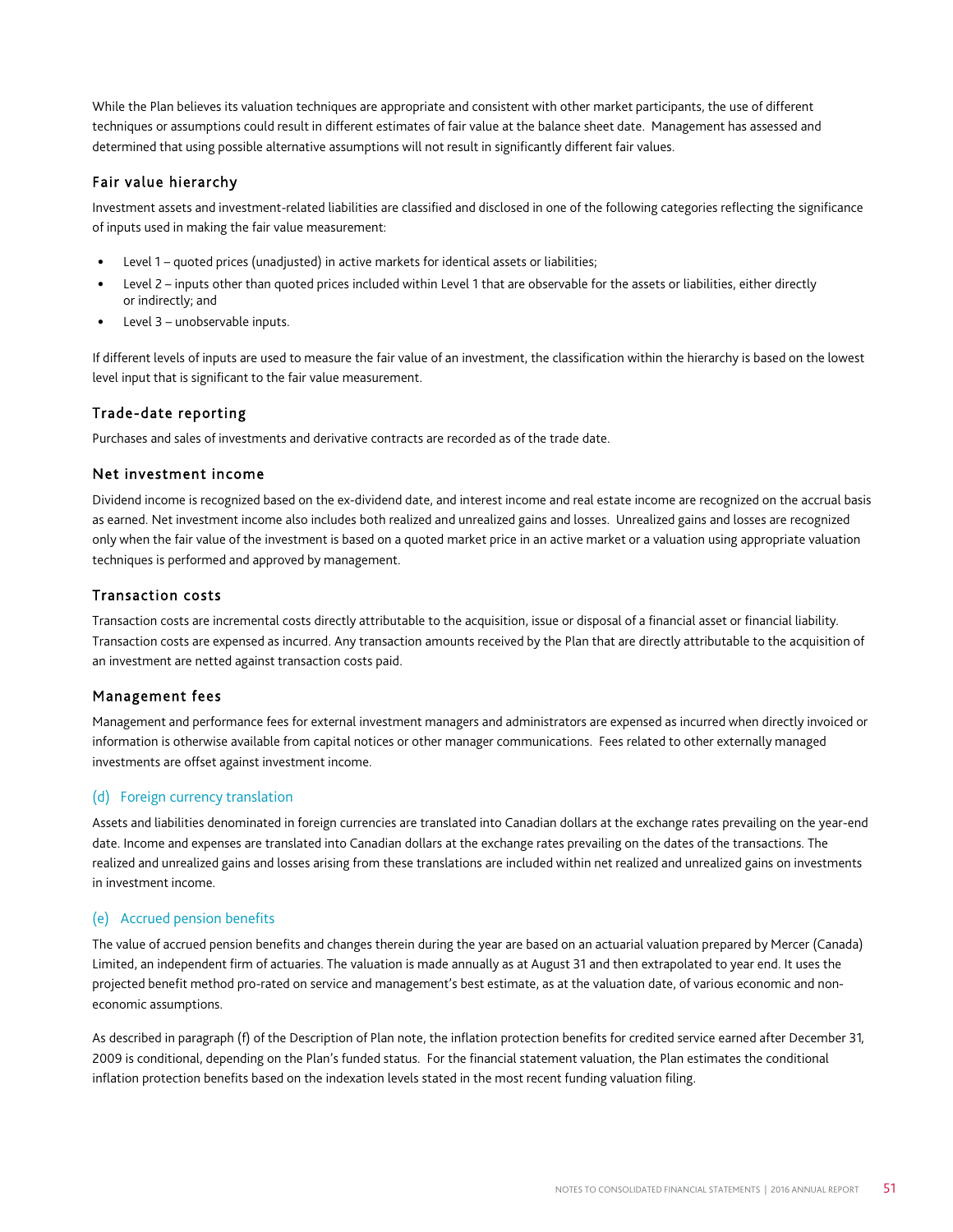## (f) Contributions

Contributions from the members, the Province and designated employers are recorded on an accrual basis. Cash received from members for credited service and cash transfers from other pension plans are recorded when received.

## (g) Benefits

Benefit payments to members and others, commuted value payments and refunds to former members, and transfer payments to other plans are recorded in the period in which they are paid. Any benefit payment accruals not paid are reflected in accrued pension benefits.

## (h) Premises and equipment

Premises and equipment are recorded at cost and amortized on a straight-line basis over their estimated useful lives.

# (i) Use of estimates

In preparing these consolidated financial statements, management uses estimates and assumptions that primarily affect the reported values of assets and liabilities, and related income and expenses. Estimates and assumptions are continually evaluated and are based on historical experience and other factors, including expectations of future events that are believed to be reasonable and relevant under the circumstances. The effect of a change in an estimate or assumption is recognized in the period in which the estimate or assumption is revised. Significant estimates and assumptions are used primarily in the determination of accrued pension benefits and the fair value of investments and investment-related receivables and liabilities. Note 4 explains how estimates and assumptions are used in determining accrued pension benefits and note 1c explains how estimates and assumptions are used to derive the fair value of investments and investment-related receivables and liabilities.

# (j) Contingencies

A contingent liability is a possible obligation that depends on the occurrence or non-occurrence of one or more future events not controlled by the Plan. Contingent liabilities are not recognized but the nature and extent are disclosed in the notes to the consolidated financial statements. A provision for a present obligation is recognized when a reliable estimate can be determined and the settlement of the obligation is probable.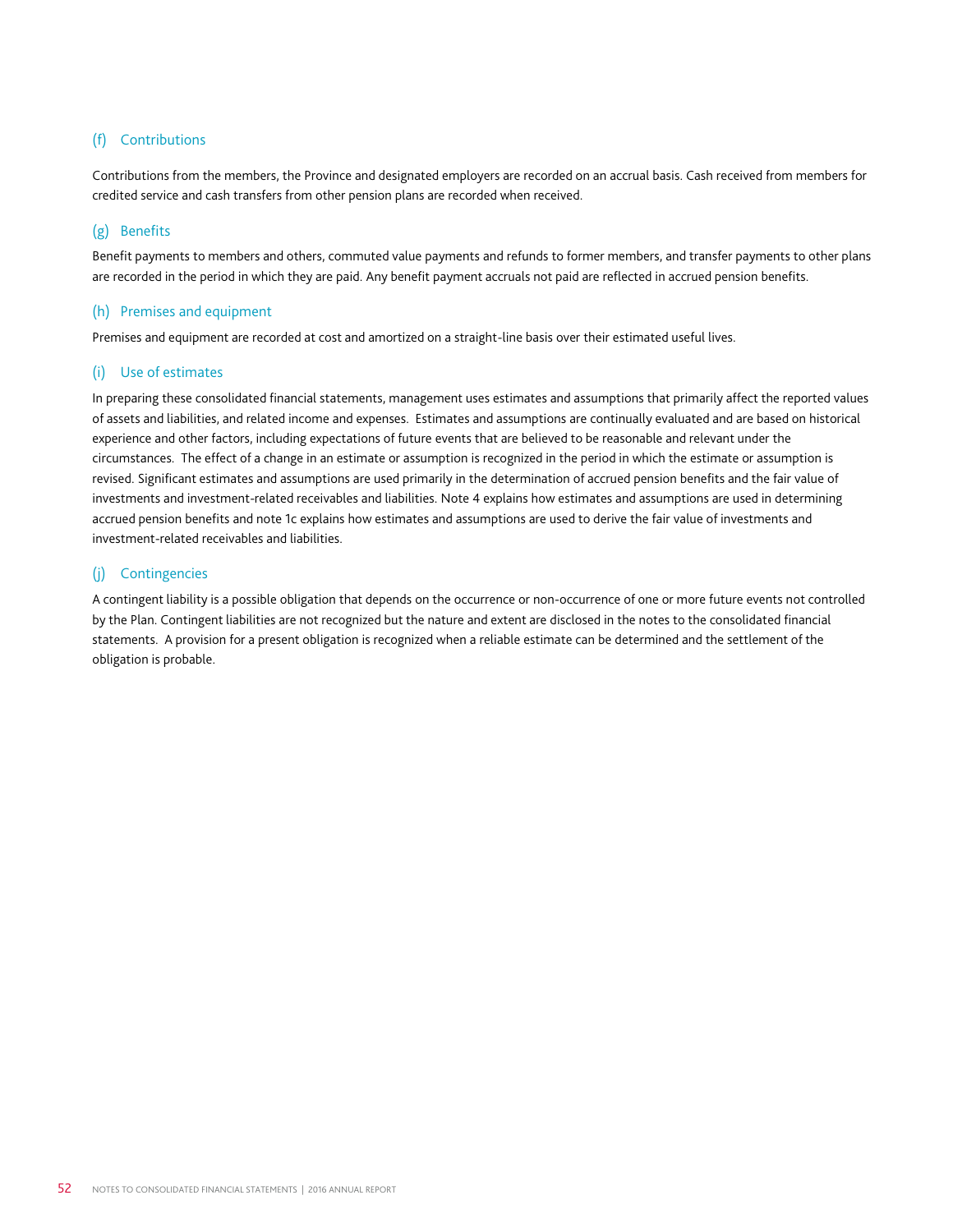# NOTE 2.

# INVESTMENTS

The Plan invests, directly or through derivatives, in fixed income, equities, natural resources and real asset investments in accordance with the Board's policy of asset diversification.

#### (a) Investments<sup>1</sup> before allocating the effect of derivative contracts

The schedule below summarizes the Plan's investments and investment-related liabilities, including net accrued interest and dividends of \$527 million (2015 – \$625 million), before allocating the effect of derivative contracts:

| As at December 31                                                 |                           | 2016        |            |     | 2015    |
|-------------------------------------------------------------------|---------------------------|-------------|------------|-----|---------|
| (Canadian \$ millions)                                            | <b>Fair Value</b>         | Cost        | Fair Value |     | Cost    |
| <b>Fixed income</b>                                               |                           |             |            |     |         |
| <b>Bonds</b>                                                      | \$<br>$52,355$ \$         | $51,050$ \$ | 53,776     | -\$ | 49,376  |
| Short-term investments                                            | 9,521                     | 9,504       | 8,919      |     | 8,860   |
| Alternative investments <sup>2</sup>                              | 11,727                    | 8,862       | 13,014     |     | 9,110   |
| Canadian real-rate products                                       | 20,381                    | 14,993      | 20,694     |     | 15,346  |
| Non-Canadian real-rate products                                   | 16,011                    | 12,866      | 17,061     |     | 13,934  |
|                                                                   | 109,995                   | 97,275      | 113,464    |     | 96,626  |
| Equity                                                            |                           |             |            |     |         |
| Publicly traded                                                   |                           |             |            |     |         |
| Canadian                                                          | 2,075                     | 2,053       | 2,048      |     | 2,551   |
| Non-Canadian                                                      | 27,423                    | 22,081      | 33,317     |     | 25,840  |
| Non-publicly traded                                               |                           |             |            |     |         |
| Canadian                                                          | 2,786                     | 2,480       | 2,533      |     | 2,505   |
| Non-Canadian                                                      | 25,110                    | 19,704      | 26,555     |     | 19,249  |
|                                                                   | 57,394                    | 46,318      | 64,453     |     | 50,145  |
| <b>Natural resources</b>                                          |                           |             |            |     |         |
| Timberland                                                        | 2,442                     | 1,356       | 2,705      |     | 1,437   |
| Sector investment <sup>3</sup>                                    | 3,831                     | 3,802       | 3,547      |     | 3,745   |
|                                                                   | 6,273                     | 5,158       | 6,252      |     | 5,182   |
| Real assets                                                       |                           |             |            |     |         |
| Real estate (note 5)                                              | 30,923                    | 19,064      | 29,441     |     | 18,034  |
| Infrastructure                                                    | 17,826                    | 13,832      | 15,193     |     | 10,694  |
|                                                                   | 48,749                    | 32,896      | 44,634     |     | 28,728  |
|                                                                   | 222,411                   | 181,647     | 228,803    |     | 180,681 |
| Investment-related receivables                                    |                           |             |            |     |         |
| Securities purchased under agreements to resell                   | 27,910                    | 27,621      | 29,465     |     | 28,419  |
| Cash collateral deposited under securities borrowing arrangements | 1,967                     | 1,967       | 2,111      |     | 2,111   |
| Cash collateral paid under credit support annexes                 | 121                       | 121         | 108        |     | 108     |
| Derivative-related, net                                           | 3,307                     | 1,761       | 2,425      |     | 486     |
|                                                                   | 33,305                    | 31,470      | 34,109     |     | 31,124  |
| Investments                                                       | $$255,716 \t$213,117 \t$$ |             | 262,912    | Ś.  | 211,805 |

 $1$  For additional details, refer to the Major Investments on page 80.

 $2$  Comprised primarily of hedge funds and managed futures accounts.

 $3$  Sector investment includes oil, gas, and agricultural assets.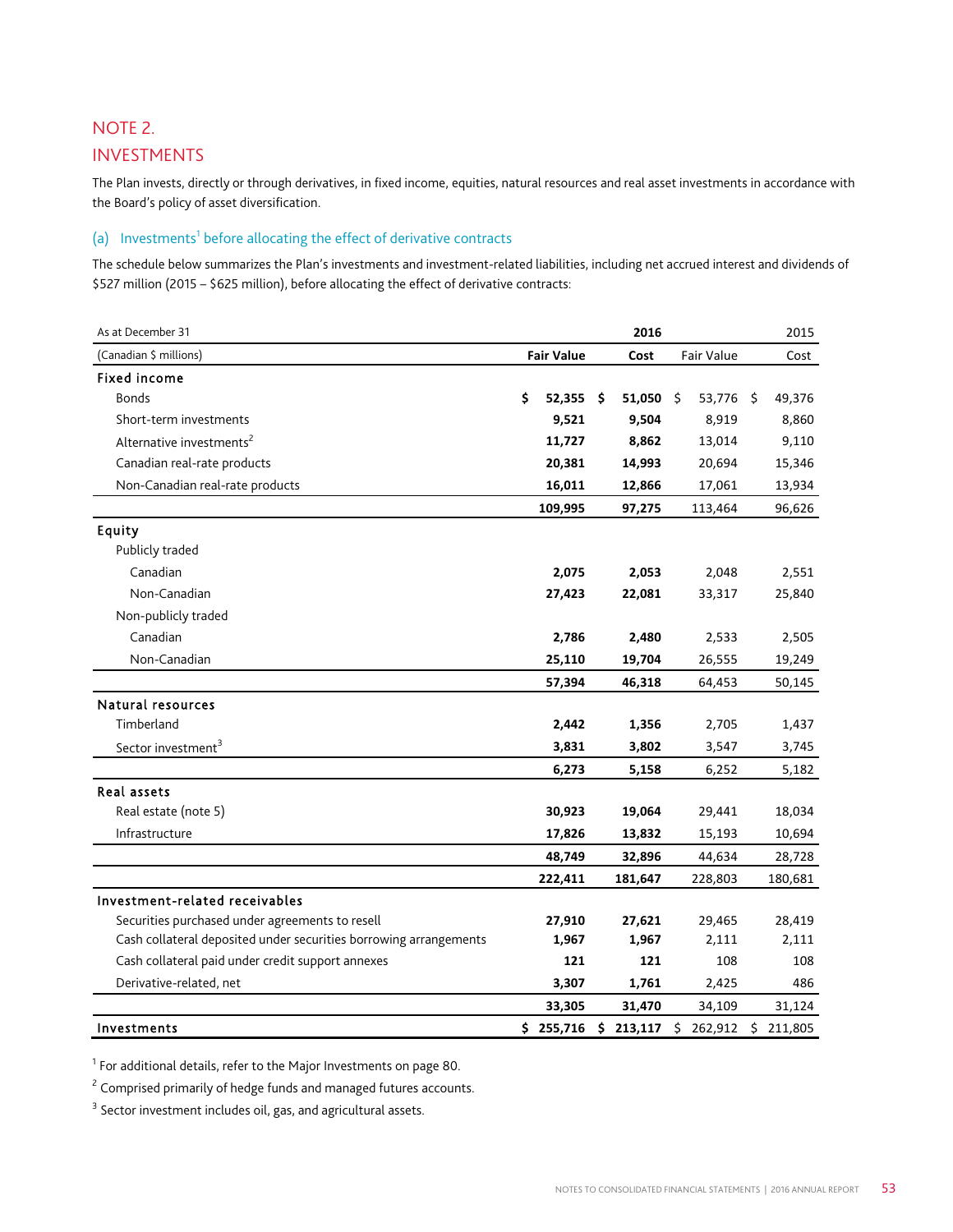| As at December 31                                     |                       | 2015           |                |           |
|-------------------------------------------------------|-----------------------|----------------|----------------|-----------|
| (Canadian \$ millions)                                | <b>Fair Value</b>     | Cost           | Fair Value     | Cost      |
| Investment-related liabilities                        |                       |                |                |           |
| Securities sold under agreements to repurchase        | \$.<br>$(47, 422)$ \$ | $(47, 131)$ \$ | $(60, 768)$ \$ | (59, 665) |
| Securities sold but not yet purchased                 |                       |                |                |           |
| Fixed income                                          | (19, 108)             | (17, 656)      | (20, 509)      | (16, 632) |
| Equities                                              | (1,947)               | (1,752)        | (2, 125)       | (1,988)   |
| Real estate (note 5)                                  | (3, 196)              | (2,876)        | (4,581)        | (4, 178)  |
| Commercial Paper                                      | (9, 120)              | (8,935)        | (3,058)        | (2,985)   |
| Cash collateral received under credit support annexes | (163)                 | (163)          | (154)          | (154)     |
| Derivative-related, net                               | (2,678)               | (845)          | (3, 471)       | (724)     |
|                                                       | (83, 634)             | (79, 358)      | (94, 666)      | (86, 326) |
| Net investments (note 2d)                             | 172,082<br>s          | 133.759        | 168,246        | 125,479   |

# (b) Fair value hierarchy

The schedule below presents the Plan's investments and investment-related liabilities within the fair value hierarchy as outlined in note 1c:

|                                | December 31, 2016 |           |   |               |  |         |   |              |
|--------------------------------|-------------------|-----------|---|---------------|--|---------|---|--------------|
| (Canadian \$ millions)         |                   | Level 1   |   | Level 2       |  | Level 3 |   | <b>Total</b> |
| Fixed income                   | \$                | 83,706    | S | 12,051<br>S   |  | 14,238  | S | 109,995      |
| Equity                         |                   | 27,785    |   | 248           |  | 29,361  |   | 57,394       |
| Natural resources              |                   |           |   |               |  | 6,273   |   | 6,273        |
| Real assets                    |                   | 3,271     |   | 295           |  | 45,183  |   | 48,749       |
| Investment-related receivables |                   | 2,146     |   | 30,922        |  | 237     |   | 33,305       |
| Investment-related liabilities |                   | (21, 343) |   | (60, 284)     |  | (2,007) |   | (83, 634)    |
| Net investments                |                   | 95,565    |   | $(16,768)$ \$ |  | 93,285  |   | 172,082      |

|                                | December 31, 2015 |           |    |                |   |         |  |           |
|--------------------------------|-------------------|-----------|----|----------------|---|---------|--|-----------|
| (Canadian \$ millions)         |                   | Level 1   |    | Level 2        |   | Level 3 |  | Total     |
| Fixed income                   | \$                | 88,106    | -S | 9,327          | S | 16,031  |  | 113,464   |
| Equity                         |                   | 33,141    |    | 716            |   | 30,596  |  | 64,453    |
| Natural resources              |                   |           |    |                |   | 6,252   |  | 6,252     |
| Real assets                    |                   | 3,257     |    | 168            |   | 41,209  |  | 44,634    |
| Investment-related receivables |                   | 2,289     |    | 31,623         |   | 197     |  | 34,109    |
| Investment-related liabilities |                   | (22, 910) |    | (69, 661)      |   | (2,095) |  | (94, 666) |
| Net investments                |                   | 103,883   |    | $(27, 827)$ \$ |   | 92,190  |  | 168,246   |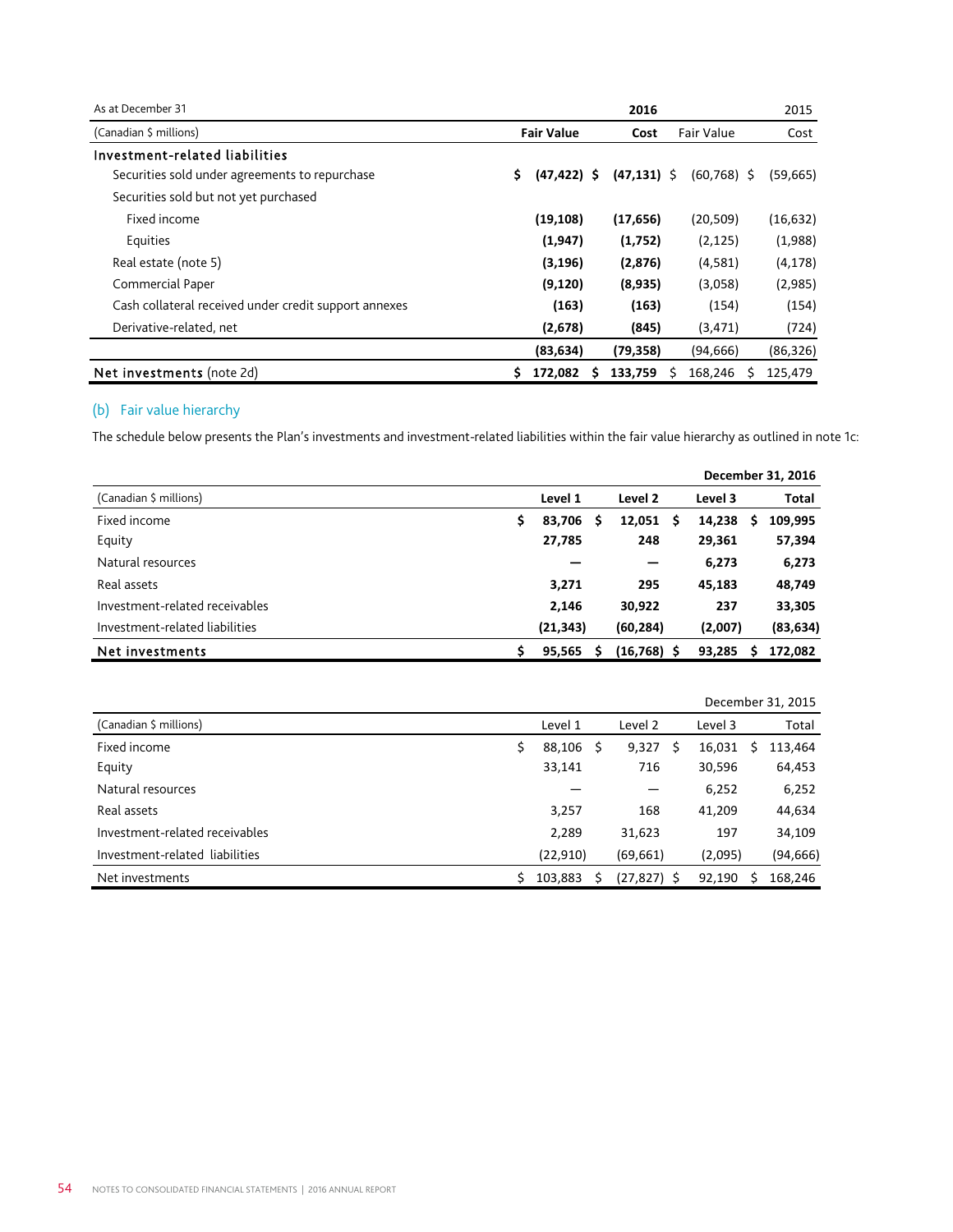The schedule below presents a reconciliation of investments and net investment-related receivables/(liabilities) measured at fair value using significant unobservable inputs (Level 3) during the year. Realized and unrealized gains/(losses) are included in investment income.

|                            |                                     |               |    |                  |    |                                |      |                        |   |                    | <b>ZUID</b> |
|----------------------------|-------------------------------------|---------------|----|------------------|----|--------------------------------|------|------------------------|---|--------------------|-------------|
|                            |                                     |               |    |                  |    |                                |      | Investment-Investment- |   |                    |             |
|                            | <b>Fixed</b>                        |               |    | <b>Natural</b>   |    |                                |      | Related                |   | Related            |             |
| (Canadian \$ millions)     | Income                              | <b>Equity</b> |    | <b>Resources</b> |    | <b>Real Assets Receivables</b> |      |                        |   | <b>Liabilities</b> | Total       |
| Balance, beginning of year | \$<br>16,031<br>$\ddot{\mathsf{s}}$ | 30,596        | -S | 6,252            | \$ | 41,209                         | - \$ | 197                    | S | $(2,095)$ \$       | 92,190      |
| Purchases                  | 5,228                               | 7,294         |    | 289              |    | 7,714                          |      | 6,489                  |   | 6,851              | 33,865      |
| Sales                      | (6,937)                             | (9, 188)      |    | (375)            |    | (4,008)                        |      | (6, 485)               |   | (6,863)            | (33, 856)   |
| Transfers in <sup>4</sup>  | 206                                 |               |    |                  |    |                                |      | 12                     |   | (77)               | 141         |
| Transfers out <sup>4</sup> |                                     |               |    |                  |    |                                |      | (24)                   |   | 131                | 107         |
| Gains/(losses) included in |                                     |               |    |                  |    |                                |      |                        |   |                    |             |
| investment income          |                                     |               |    |                  |    |                                |      |                        |   |                    |             |
| Realized                   | 1,118                               | 2,231         |    | 71               |    | 507                            |      | 49                     |   | 32                 | 4,008       |
| Unrealized                 | (1,408)                             | (1,572)       |    | 36               |    | (239)                          |      | (1)                    |   | 14                 | (3, 170)    |
| Balance, end of year       | \$<br>14,238<br>S                   | 29,361        | S  | 6,273            | S  | 45,183                         | -S   | 237                    | S | $(2,007)$ \$       | 93,285      |

|                                                 |                 |   |          |   |                      |    |             |    |                                       |    |                                       |     | د⊥∪∠      |
|-------------------------------------------------|-----------------|---|----------|---|----------------------|----|-------------|----|---------------------------------------|----|---------------------------------------|-----|-----------|
| (Canadian \$ millions)                          | Fixed<br>Income |   | Equity   |   | Natural<br>Resources |    | Real Assets |    | Investment-<br>Related<br>Receivables |    | Investment-<br>Related<br>Liabilities |     | Total     |
| Balance, beginning of year                      | \$<br>13,816    | S | 22,354   | Ŝ | 2,867                | \$ | 36,433      | -Ś | 501                                   | \$ | $(2,433)$ \$                          |     | 73,538    |
| Purchases                                       | 4,279           |   | 8,320    |   | 4,038                |    | 4,842       |    | 2,128                                 |    | 2,687                                 |     | 26,294    |
| Sales                                           | (4,201)         |   | (6, 104) |   | (1, 176)             |    | (4, 140)    |    | (2,576)                               |    | (2, 257)                              |     | (20, 454) |
| Transfers in <sup>4</sup>                       |                 |   |          |   |                      |    |             |    | (4)                                   |    |                                       |     | (4)       |
| Transfers out <sup>4</sup>                      |                 |   |          |   |                      |    |             |    | (1)                                   |    | 26                                    |     | 25        |
| Gains/(losses) included in<br>investment income |                 |   |          |   |                      |    |             |    |                                       |    |                                       |     |           |
| Realized                                        | 569             |   | 2,722    |   | 311                  |    | 380         |    | 176                                   |    | (135)                                 |     | 4,023     |
| Unrealized                                      | 1,568           |   | 3,304    |   | 212                  |    | 3,694       |    | (27)                                  |    | 17                                    |     | 8,768     |
| Balance, end of year                            | \$<br>16,031    | Ś | 30,596   | Ŝ | 6,252                | Ŝ. | 41,209      | -Ś | 197                                   | Ś  | (2,095)                               | - Ś | 92,190    |

<sup>4</sup> Transfers in and transfers out of Level 3 are due to the change in the availability of observable inputs used for fair value measurement of investment assets or related liabilities. Similarly, the transfers between Level 2 and Level 1 in 2016 of \$330 million (2015 - nil) are due to the change in the applicability of non-observable inputs. See note 1c Fair Value Hierarchy.

#### (c) Derivative contracts

Derivative contracts are financial contracts, the value of which is derived from the value of underlying assets, commodities, indices, interest rates or currency rates. Derivative contracts are transacted either in the over-the-counter (OTC) market or on regulated exchanges.

Notional amounts of derivative contracts represent the contractual amount to which a rate or price is applied for computing the cash to be paid or received. Notional amounts are the basis upon which the returns from, and the fair value of, the contracts are determined. They do not necessarily indicate the amounts of future cash flow involved or the current fair value of the derivative contracts and, therefore, do not indicate the Plan's exposure to credit or market risks. The derivative contracts become favourable (assets) or unfavourable (liabilities) as a result of fluctuations in either market rates or prices relative to their terms. The aggregate notional amounts and fair values of derivative contracts can fluctuate significantly.

**'%&+**

 $2015$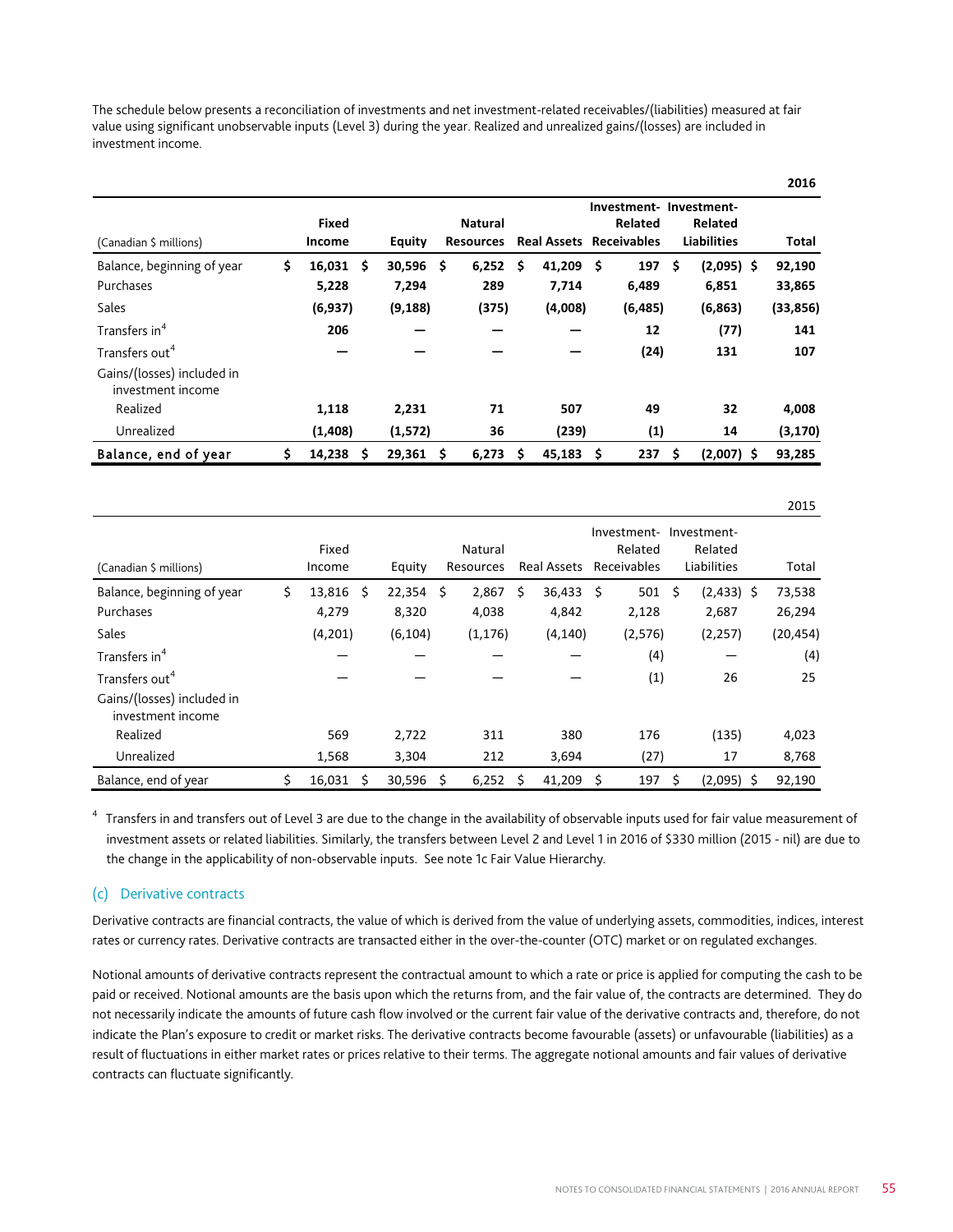Derivative contracts, transacted either in the OTC market or on regulated exchanges, include:

#### Swaps

Swaps are OTC contracts in which two counterparties exchange a series of cash flows based on agreed upon rates to a notional amount. The various swap agreements that the Plan enters into are as follows:

Equity and commodity swaps are contracts in which one counterparty agrees to either pay or receive from the other cash flows based on changes in the value of either an equity or commodity index, a basket of stocks or commodities, or a single stock or commodity.

Interest rate swaps are agreements where two counterparties exchange a series of payments based on different interest rates applied to a notional amount. Certain interest rate swaps traded with U.S. counterparties in the OTC market are centrally cleared at regulated clearing houses.

Currency swaps involve the exchange of fixed payments in one currency for the receipt of fixed payments in another currency.

## Forwards and futures

Futures are standardized contracts traded on regulated future exchanges, whereas forward contracts are negotiated agreements that are transacted between counterparties in the OTC market. Examples of futures and forwards are described below:

Equity and commodity futures are contractual obligations to either buy or sell at a fixed value (the contracted price) of an equity or commodity index, a basket of stocks, a single stock or commodities at a predetermined future date.

Interest rate futures are contractual obligations to either buy or sell an interest rate sensitive financial instrument on a predetermined future date at a specified price.

Currency forwards and futures are contractual obligations to exchange one currency for another at a specified price or settlement at a predetermined future date.

## Options

Options may be either acquired in standardized amounts on regulated exchanges or customized and acquired in the OTC market. They are contractual agreements under which the seller (writer) grants the purchaser the right, but not the obligation, either to buy (call option) or sell (put option), a security, exchange rate, interest rate, or other financial instrument or commodity at a predetermined price, at or by a specified future date. The seller (writer) of an option can also settle the contract by paying the cash settlement value of the purchaser's right. The seller (writer) receives a premium from the purchaser for this right. The various option agreements that the Plan enters into include equity and commodity options, interest rate options, and foreign currency options.

## Credit derivatives

Credit derivatives are OTC contracts that transfer credit risk related to an underlying financial instrument (referenced asset) from one counterparty to another. Examples of credit derivatives include credit default swaps, total return swaps, and loan participations.

Credit default swaps provide protection against the decline in value of the referenced asset as a result of specified events such as payment default or insolvency. These swaps are similar in structure to an option whereby the purchaser pays a premium to the seller of the credit default swap in return for payment related to the deterioration in the value of the referenced asset. The referenced asset for credit default swaps is a debt instrument. Certain credit default swaps traded with U.S. counterparties in the OTC market are centrally cleared at regulated clearing houses.

Total return swaps are contracts in which one counterparty agrees to pay or receive from the other cash flows based on changes in the value of the referenced asset.

#### Other derivative products

The Plan also transacts in other derivative products including statistic swaps and dividend swaps in the OTC market. An investor may trade the statistic swaps with the objective of adding value or hedging for risks associated with the magnitude of movement, i.e., volatility, variance, correlation, covariance of some underlying products, such as exchange rates, or stock indexes. Dividend swaps are OTC contracts where an investor agrees to match all dividends paid out by an underlying stock or index over a specified time period. In return, the dividend payer receives a fixed amount at expiry called the dividend swap rate.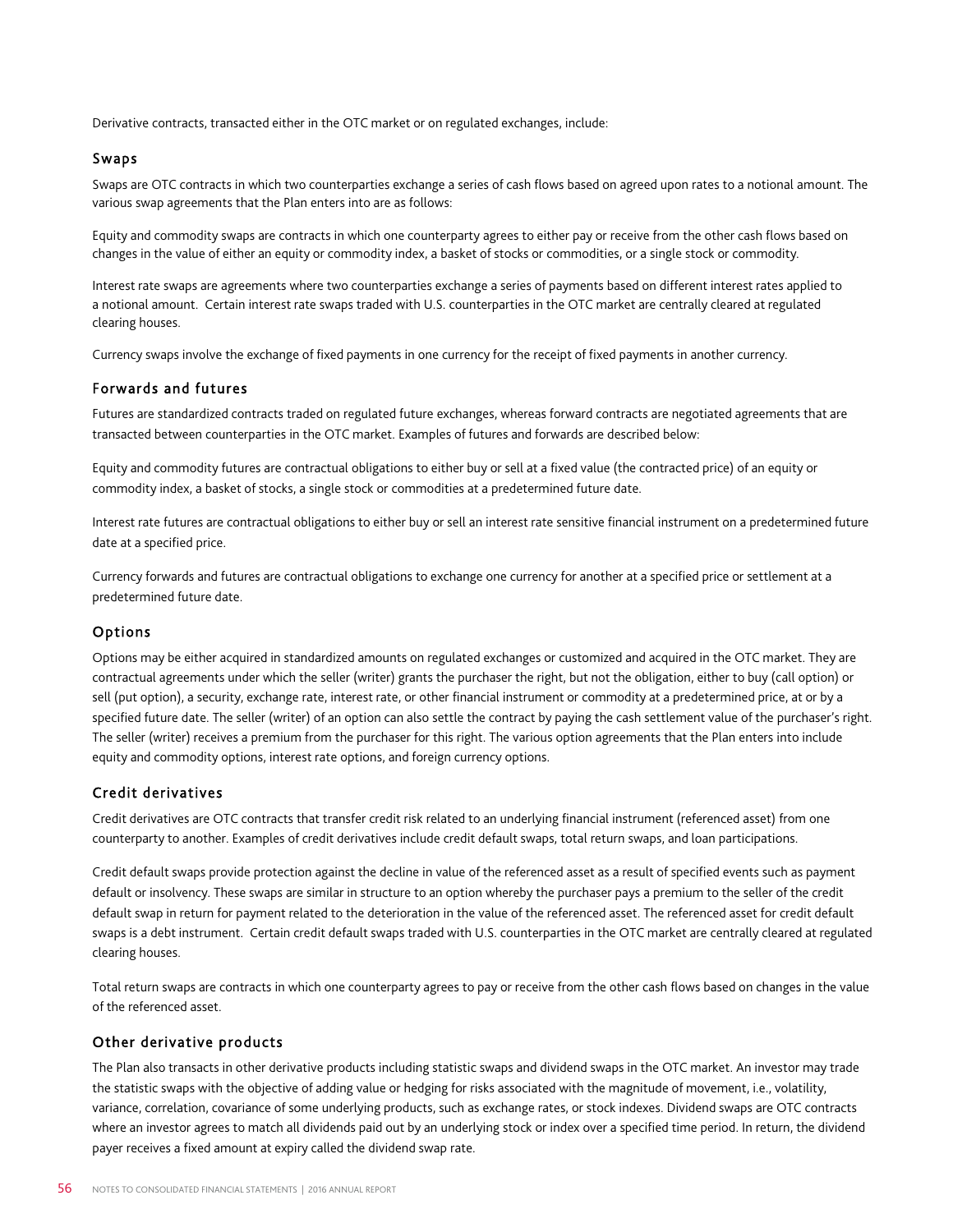| The following schedule summarizes the notional amounts and fair value of the Plan's derivative contracts held as at December 31: |  |  |
|----------------------------------------------------------------------------------------------------------------------------------|--|--|
|                                                                                                                                  |  |  |

|                                  |                                                     |                 | 2016              |              | 2015          |
|----------------------------------|-----------------------------------------------------|-----------------|-------------------|--------------|---------------|
| (Canadian \$ millions)           |                                                     | <b>Notional</b> | <b>Fair Value</b> | Notional     | Fair Value    |
| Equity and commodity derivatives |                                                     |                 |                   |              |               |
| Swaps                            |                                                     | \$<br>21,454    | \$<br>402         | \$<br>32,893 | \$<br>(666)   |
| <b>Futures</b>                   |                                                     | 5,572           | ${\bf 14}$        | 3,581        | 11            |
| Options: Listed                  | - purchased                                         | 350             | 21                | 190          | 3             |
|                                  | - written                                           | 669             | (28)              | 145          | (7)           |
| <b>OTC</b>                       | - purchased                                         | 14,114          | 730               | 1,125        | 83            |
|                                  | - written                                           | 3,125           | (195)             | 1,464        | (69)          |
|                                  |                                                     | 45,284          | 944               | 39,398       | (645)         |
| Interest rate derivatives        |                                                     |                 |                   |              |               |
| Swaps                            |                                                     | 90,105          | 29                | 93,721       | (42)          |
| Futures                          |                                                     | 103,444         | (10)              | 218,564      |               |
| Options: Listed                  | - purchased                                         | 11,318          | 5                 | 20,550       | 8             |
|                                  | – written                                           | 10,673          | (6)               | 9,730        | (9)           |
| <b>OTC</b>                       | - purchased                                         | 30,398          | 115               | 13,942       | 39            |
|                                  | - written                                           | 42,699          | (110)             | 28,302       | (40)          |
|                                  |                                                     | 288,637         | 23                | 384,809      | (44)          |
| <b>Currency derivatives</b>      |                                                     |                 |                   |              |               |
| Swaps                            |                                                     | 11,215          | (70)              | 6,653        | (162)         |
| Forwards <sup>5</sup>            |                                                     | 70,956          | (119)             | 55,688       | (66)          |
| Options: OTC                     | - purchased                                         | 8,299           | 121               | 6,277        | 104           |
|                                  | - written                                           | 7,839           | (111)             | 6,086        | (94)          |
|                                  |                                                     | 98,309          | (179)             | 74,704       | (218)         |
| Credit derivatives               |                                                     |                 |                   |              |               |
| Credit default                   | - purchased                                         | 16,099          | (286)             | 15,158       | (47)          |
|                                  | - written                                           | 19,793          | 140               | 13,389       | (78)          |
|                                  |                                                     | 35,892          | (146)             | 28,547       | (125)         |
| Other derivatives                |                                                     |                 |                   |              |               |
| Statistic swaps                  |                                                     | 5,061           | (19)              | 5,304        | (59)          |
| Dividend swaps                   |                                                     | 254             | (21)              | 199          | (3)           |
|                                  |                                                     | 5,315           | (40)              | 5,503        | (62)          |
|                                  |                                                     | 473,437         | 602               | 532,961      | (1,094)       |
|                                  | Net cash collateral paid under derivative contracts |                 | 27                |              | 48            |
|                                  | Notional and net fair value of derivative contracts | \$473,437       | \$<br>629         | \$532,961    | \$<br>(1,046) |

 $<sup>5</sup>$  Excludes currency forwards related to Real Estate assets as disclosed in note 5.</sup>

The net fair value of derivative contracts as at December 31 in the previous table is represented by:

| (Canadian \$ millions)                              | 2016       | 2015    |
|-----------------------------------------------------|------------|---------|
| Derivative-related receivables                      | $2,678$ \$ | 2,388   |
| Cash collateral paid under derivative contracts     | 31         | 52      |
| Derivative-related liabilities                      | (2,076)    | (3,482) |
| Cash collateral received under derivative contracts | (4)        | (4)     |
|                                                     | 629        | (1,046) |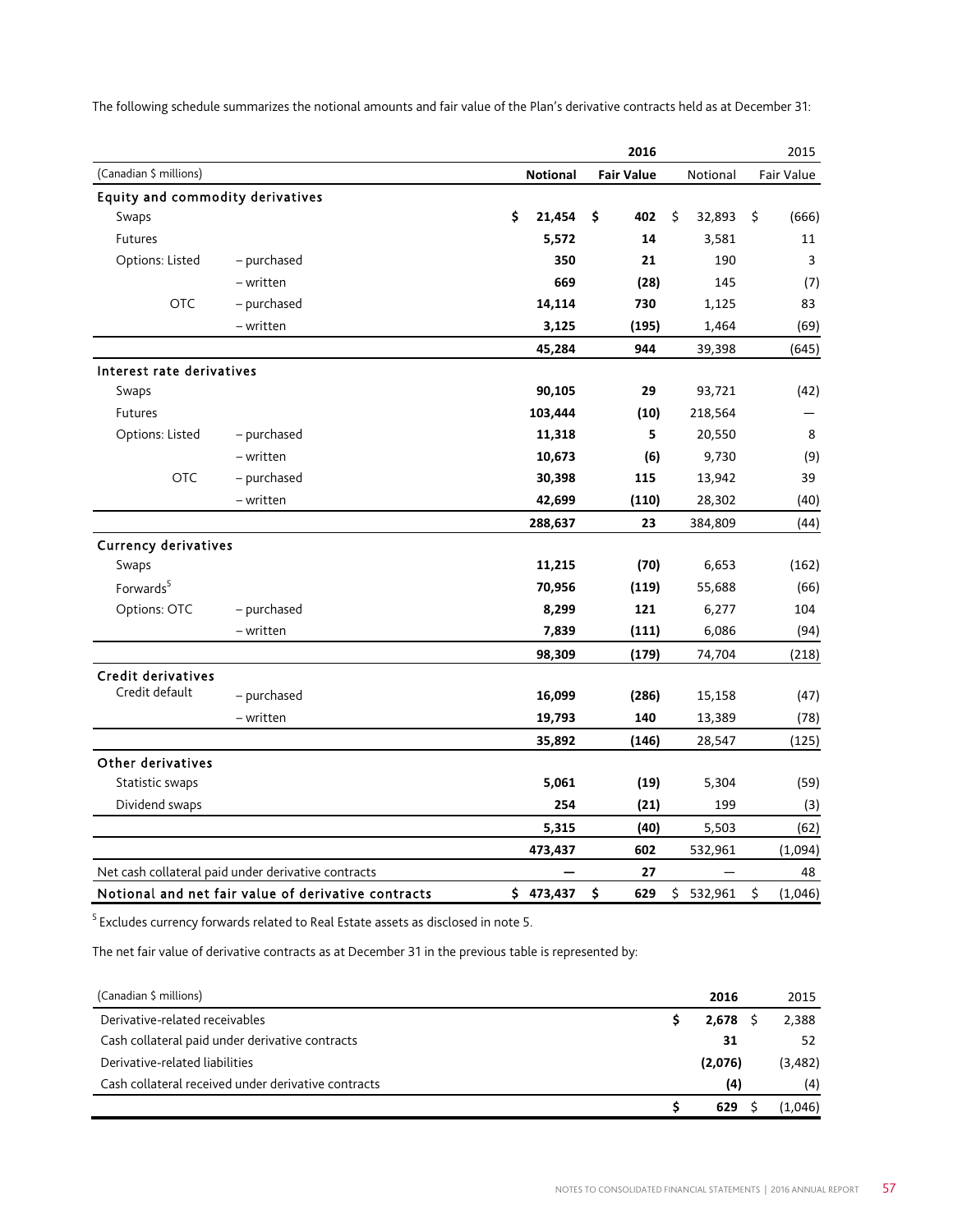# (d) Investment asset mix

Direct investments, derivative contracts, and investment-related receivables and liabilities are classified by asset mix category based on the intent of the investment strategies of the underlying portfolios of the Plan. The Plan's net investments are summarized in Canadian dollars below as at December 31:

|                                     |                                                                       | 2016                  |                                                                       | 2015           |
|-------------------------------------|-----------------------------------------------------------------------|-----------------------|-----------------------------------------------------------------------|----------------|
|                                     | <b>Effective Net</b><br>Investments<br>at Fair Value<br>(\$ millions) | <b>Asset Mix</b><br>% | <b>Effective Net</b><br>Investments<br>at Fair Value<br>(\$ millions) | Asset Mix<br>% |
| Equity                              |                                                                       |                       |                                                                       |                |
| Canadian                            | \$<br>4,275                                                           |                       | $2\%$ \$<br>3,538                                                     | 2%             |
| Non-Canadian                        | 61,679                                                                | 36                    | 74,003                                                                | 44             |
|                                     | 65,954                                                                | 38                    | 77,541                                                                | 46             |
| <b>Fixed income</b>                 |                                                                       |                       |                                                                       |                |
| <b>Bonds</b>                        | 43,529                                                                | 25                    | 37,974                                                                | 23             |
| Real-rate products                  | 31,725                                                                | 19                    | 31,131                                                                | 18             |
|                                     | 75,254                                                                | 44                    | 69,105                                                                | 41             |
| Natural resources                   |                                                                       |                       |                                                                       |                |
| Commodities                         | 4,184                                                                 | 3                     | 3,996                                                                 | $\overline{2}$ |
| Timberland                          | 2,442                                                                 | 1                     | 2,705                                                                 | $\overline{2}$ |
| Sector investment <sup>6</sup>      | 3,831                                                                 | $\mathbf{2}$          | 3,547                                                                 | $\overline{2}$ |
|                                     | 10,457                                                                | 6                     | 10,248                                                                | 6              |
| Real assets                         |                                                                       |                       |                                                                       |                |
| Real estate                         | 26,470                                                                | 16                    | 24,860                                                                | 15             |
| Infrastructure                      | 17,826                                                                | 10                    | 15,661                                                                | 9              |
|                                     | 44,296                                                                | 26                    | 40,521                                                                | 24             |
| Absolute return strategies          |                                                                       |                       |                                                                       |                |
| Internal absolute return strategies | 4,864                                                                 | 3                     | 8,291                                                                 | 5              |
| Alternative investments             | 8,414                                                                 | 5                     | 9,468                                                                 | 6              |
|                                     | 13,278                                                                | 8                     | 17,759                                                                | 11             |
| Overlay $7$                         | 512                                                                   |                       |                                                                       |                |
| Money market                        | (37, 669)                                                             | (22)                  | (46, 928)                                                             | (28)           |
| Net investments                     | \$172,082                                                             | 100% \$               | 168,246                                                               | 100%           |

<sup>6</sup>Sector investment includes oil, gas, and agricultural assets.

 $^7$  Overlay includes strategies to overweight or underweight certain index and foreign currency positions.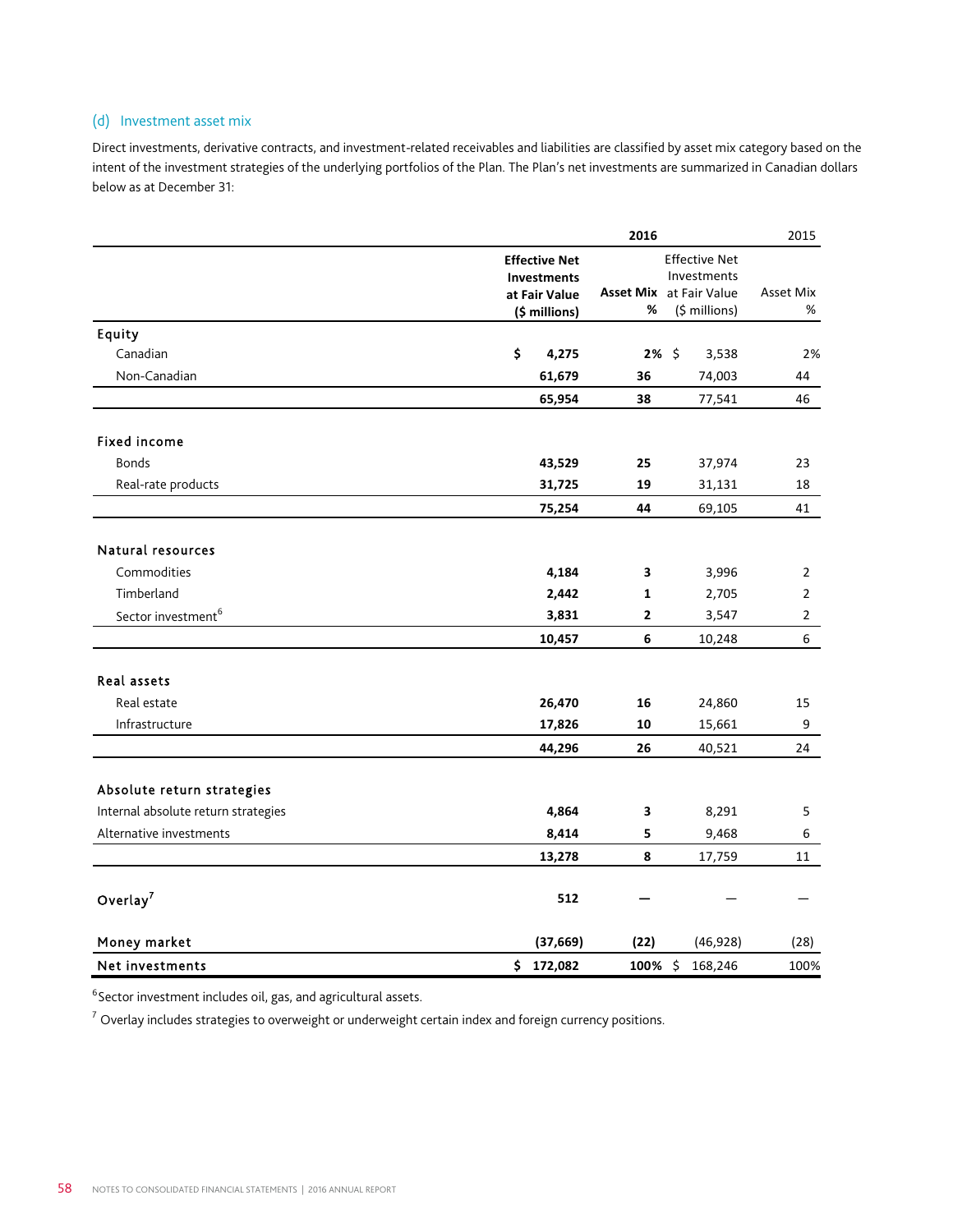#### (e) Risk management

## Objectives

The Plan's primary long-term risk is that the Plan's assets will fall short of its liabilities (i.e., benefits owed to members). Therefore, the objective of investment risk management is to achieve a diversifying of risks and returns in a fashion that minimizes the likelihood of an overall reduction in total fund value and maximizes the opportunity for gains over the entire portfolio. This is achieved through asset diversification so that the market and credit exposure to any single issuer and to any single component of the capital markets is reduced to an acceptable level.

The Plan also manages its liquidity risk so that there is sufficient liquidity to enable the Plan to meet all of its future obligations as they become payable, which includes meeting short-term marked-to-market payments resulting from the Plan's derivative exposure and to give the Plan the ability to adjust the asset mix in response to the changes in the market conditions.

#### Policies

To apply risk management to investments in a consistent manner, the Plan has a number of policies, for example:

- Statement of Investment Policies and Procedures – The statement, posted on the Plan's website addresses the manner in which the fund shall be invested. The statement is subject to the Board's review at least annually; the last review date was June 16, 2016. No significant changes were made to the statement at that time. The long-term rate of return goal is set at the actuarial assumed discount rate contained in the funding valuation using the going-concern basis. The Plan's investments are selected and held in accordance with the criteria and limitations set forth in the statement and in accordance with all relevant legislation. The statement includes a longterm asset-mix policy:

| Exposure                  | Minimum | Goal  | Maximum |
|---------------------------|---------|-------|---------|
| Equities                  | 37%     | 42%   | 47%     |
| Fixed income              | 37%     | 50%   | 58%     |
| Natural resources         | 3%      | 6%    | 11%     |
| Real assets               | 20%     | 25%   | 30%     |
| Money market <sup>8</sup> | (26)%   | (23)% | (15)%   |
|                           |         | 100%  |         |

<sup>8</sup> The money market asset class provides funding for investments in other asset classes.

- - Board Investment Policy – This policy applies to the total-fund and aggregate asset classes. The policy addresses the risks that are relevant and material at the total-fund level. The policy specifies asset mix and risk budget allocation and lists investment constraints such as maximum exposures permitted for a single issuer, liquidity requirements, and currency management. The Board approves this policy and reviews it regularly.
- - Investment Division Policy – This policy addresses the manner in which the Investment Division is organized for the purpose of undertaking the investment and risk management of the fund and for day-to-day operations management. This policy specifies the oversight role and activities of the senior committees within the Investment Division.
- - Portfolio policies for each investment department – These policies are developed to apply to the individual portfolios within each asset class managed by the Investment Division. Portfolio policies include the departments' investment strategies, operating procedures, trading limits and approval requirements, risk factors and a description of how the risks will be managed and reporting requirements for each portfolio manager, particularly relating to reporting deviations from the approved portfolio policy. All portfolio policies are reviewed annually and approved by the Executive Vice-President of the Investment Division and the Senior Vice-President responsible for the department.
- -Trade Authorization and Execution Operation Policy – This policy provides guidance on trading with authorized counterparties.
- - Investment Division Counterparty Credit Policy – This policy applies to investments with credit risk exposure that arises from entering into certain counterparty agreements. The policy provides constraints on counterparty credit exposure and procedures for obtaining authorization to trade with a new counterparty.
- - Pre-Investment Approval Policy – This policy formalizes the procedures to ensure the data needed for trade capture, pricing, risk management, and accounting is accurate, complete, and can be entered into the Plan's systems of record on a timely basis prior to commencement of trading.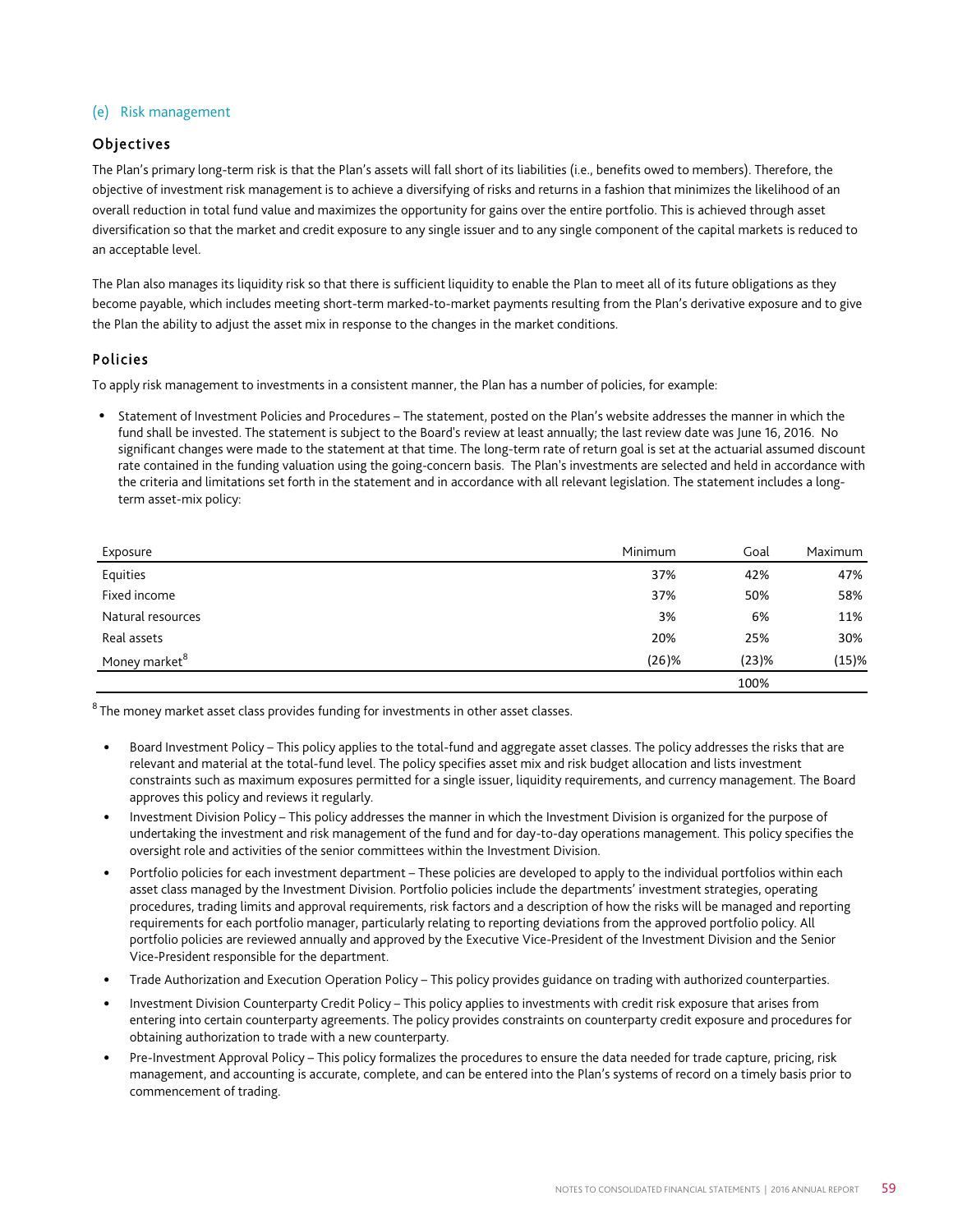#### Processes

The Plan uses risk budgeting to allocate risk across the investment asset classes. The risk budget is presented to the Board annually for review and approval. Each investment department is responsible for managing the investment risks associated with the investments they manage within the risk budget allocated to them. Each department is subject to compliance with the Statement of Investment Policies and Procedures, the Board Investment Policy (which includes the risk budget allocated to them), Investment Division Policy, Trade Authorization and Execution Operation Policy, Pre-Investment Approval Policy and the applicable portfolio policies. In addition, the Capital Markets department is responsible for maintaining the liquidity positions in accordance with the Plan's policies on liquidity. The Finance Division independently measures the investment risk exposure and the liquidity position of the Plan and provides the information to the Investment Division and the Investment Committee of the Board.

Each investment department has an investment committee, or an equivalent, which meets regularly to assess the investment risks associated with the portfolios it manages and determines action plans, if required. Individual managers in each investment department receive limited authority to invest from the Board by sub-delegation from senior management. Trading limits and approval requirements are set out in the portfolio policies for the department. For investments not traded on exchanges, such as alternative investments and private equity investments, the investment departments conduct due diligence before acquisition and use it as a tool to monitor the investments after acquisition. The objective is to obtain as much transparency as possible for the departments to assess the risk exposure arising from these private and alternative investments.

The senior representatives from each investment department form the Investment Committee Total Fund (IC–TF) which focuses on managing investment risks at a total-fund level. The Chief Financial Officer attends all meetings of the committee as an observer. This committee brings together the experience, investment and operational business judgment required for assessing and managing market, credit and liquidity risks on a regular basis. It monitors the currency positions, interest rate risk and liquidity risk at the total-fund level. The committee meets every other week, or more frequently as required. Reporting to the IC–TF are the Investment Division Counterparty Credit Committee, the Investment Division Liquidity Committee, the Emerging Markets Committee, and the Responsible Investment Committee.

The Enterprise Risk Management Committee oversees investment and non-investment risks faced by the Plan. The committee is chaired by the Chief Executive Officer and includes senior representatives from all divisions. The Enterprise Risk Management Committee meets regularly and reports to the Board semi-annually and more frequently as necessary.

#### (f) Credit risk

The Plan is exposed to the risk that a counterparty defaults or becomes insolvent. Credit risk is the risk of loss associated with a counterparty's inability to fulfill its payment obligations. Credit risk may arise directly from an obligor, an issuer of securities, or indirectly from a guarantor of a credit obligation.

# Credit risk management

The Plan actively manages its credit exposures. When over exposures are detected – either in individual exposures or in groups of exposures – the Plan takes action to mitigate the risks. Such actions may include reducing the exposures and using credit derivatives.

Except for debt issued or guaranteed without significant conditions by the Government of Canada, by the government of a province or territory of Canada (with an investment grade credit rating), or by the Government of the United States of America, the Plan's total investment in securities of a single issuer across all asset classes shall not exceed 3% of the market value of the total fund without the approval of the Board. Debt exposure to a single issuer or with a single guarantor shall not exceed 2% of the market value of the Plan without approval of the Board. Further, not more than 10% of the market value of the Plan may be made up of non-investment grade or unrated investments.

The Plan enters into agreements with counterparties to limit its exposure to credit losses. An International Swaps and Derivatives Association (ISDA) Master Agreement is executed with most OTC derivative counterparties, which allows both parties to settle obligations on a net basis when termination or other predetermined events occur. The Plan also negotiates collateral agreements known as credit support annexes (CSAs) with key counterparties to further mitigate counterparty credit risk. A CSA gives the Plan the power to realize collateral posted by counterparties in the event of a default by such counterparties.

Since collateral is an important mitigant of counterparty credit risk, the Plan routinely obtains collateral from its counterparties, not only under OTC derivative contracts but also under reverse repurchase agreements. Note 2i provides further details on collateral pledged and received.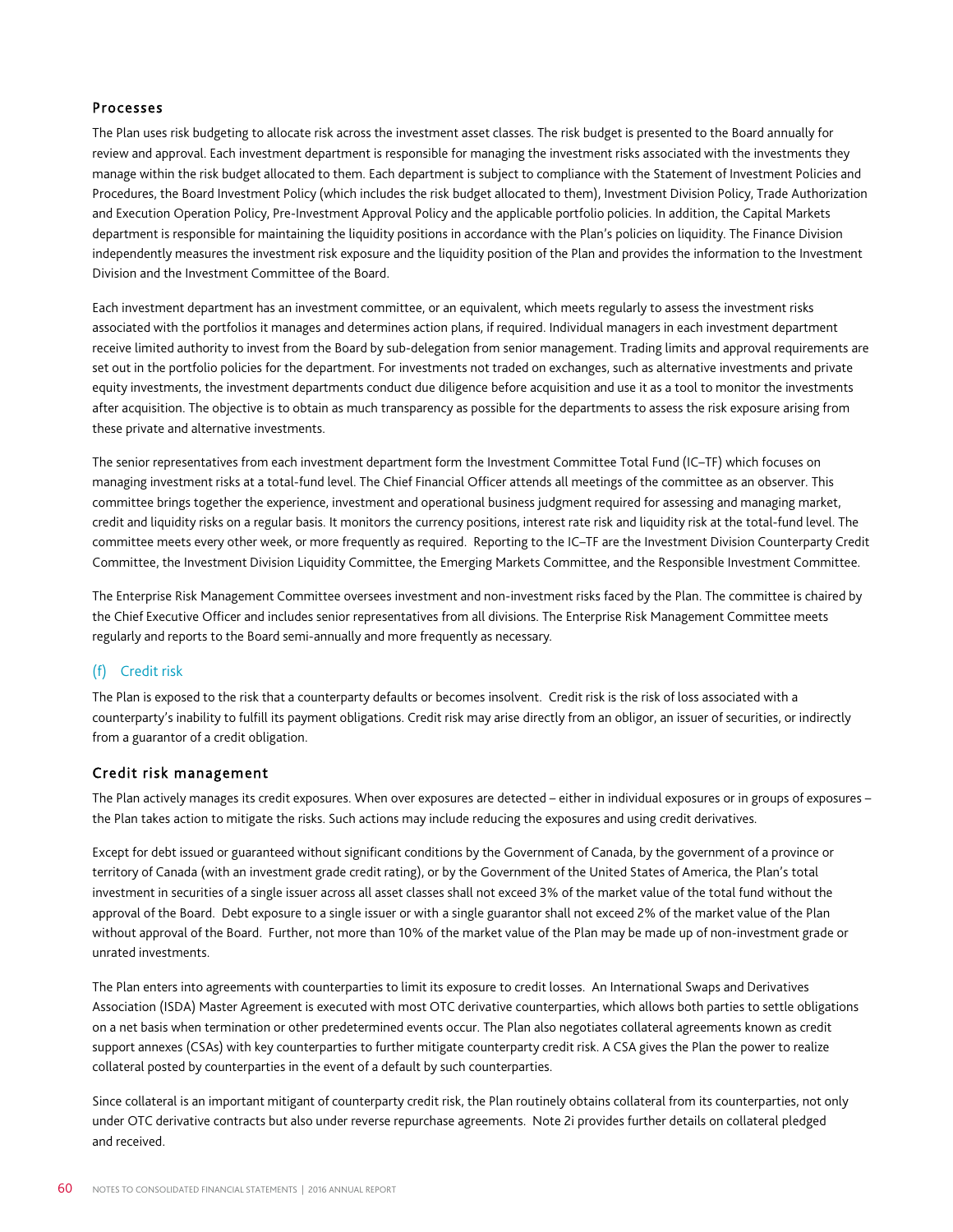The Plan has a credit risk assessment process to approve prospective new counterparties and to monitor authorized counterparties for derivative contracts, repurchase and reverse repurchase agreements, securities borrowing agreements, prime broker relationships and futures and options clearing. The Plan deals primarily with counterparties that have an investment grade credit rating. Policies are in place to limit the maximum exposures to any individual counterparty for derivative contracts or repurchase and reverse repurchase agreements, prime broker relationships and futures and options clearing.

## Maximum exposure to credit risk before collateral held

The Plan assumes credit risk exposure through debt investments and amounts receivable from the Province of Ontario and brokers. The maximum exposure to credit risk related to these financial instruments is their fair value as presented in the consolidated statements of financial position and note 2a. The Plan is also exposed to credit risk of counterparties to its OTC derivative transactions. Counterparty credit risk exposure for OTC derivatives is measured as the net positive fair value of the contractual obligations with the counterparties.

To monitor credit risk, the Plan produces, on a quarterly basis, a concentration report by credit rating of all credit sensitive financial securities.

Counterparties are assigned a credit rating as determined by the Plan's internal credit risk management function. Counterparty credit ratings are also compared to their external ratings as provided by recognized credit rating agencies on a daily basis.

The credit risk exposure of debt investments and OTC derivatives, by credit rating category, without taking account of any collateral held or other credit enhancements as at December 31 is as follows:

|                                      |                         |    |                             |                                         |                         |    | 2016               |
|--------------------------------------|-------------------------|----|-----------------------------|-----------------------------------------|-------------------------|----|--------------------|
|                                      |                         |    |                             | <b>Securities</b><br>Purchased<br>under |                         |    |                    |
|                                      | <b>Bonds and Short-</b> |    | <b>Real-Rate Agreements</b> |                                         | Loans and               |    | <b>OTC</b>         |
| Credit rating (Canadian \$ millions) | <b>Term Investments</b> |    | <b>Products</b>             | to Resell Private Debt                  |                         |    | <b>Derivatives</b> |
| AAA/R-1 (high)                       | \$<br>41,168            | \$ | $32,697$ \$                 | $\qquad \qquad$                         | \$<br>$\qquad \qquad -$ | \$ |                    |
| $AA/R-1$ (mid)                       | 2,502                   |    |                             | 5,990                                   |                         |    | 83                 |
| $A/R-1$ (low)                        | 9,376                   |    | 3,482                       | 21,006                                  |                         |    | 891                |
| BBB/R-2                              | 5,259                   |    |                             |                                         |                         |    |                    |
| Below BBB/R-2                        | 2,123                   |    |                             |                                         |                         |    |                    |
| Unrated <sup>9</sup>                 | 1,448                   |    | 213                         | 914                                     | 12,243                  |    |                    |
|                                      | \$<br>61,876            | s  | $36,392$ \$                 | 27,910                                  | 12,243                  | s  | 974                |

|                                      |                         |    |             |   |                                         |                         | 2015        |
|--------------------------------------|-------------------------|----|-------------|---|-----------------------------------------|-------------------------|-------------|
|                                      |                         |    |             |   | <b>Securities</b><br>Purchased<br>under |                         |             |
|                                      | <b>Bonds and Short-</b> |    | Real-Rate   |   | Agreements                              | Loans and               | <b>OTC</b>  |
| Credit rating (Canadian \$ millions) | <b>Term Investments</b> |    | Products    |   | to Resell                               | Private Debt            | Derivatives |
| AAA/R-1 (high)                       | \$<br>41,555            | \$ | $33,533$ \$ |   | $\overline{\phantom{0}}$                | \$<br>$\qquad \qquad -$ | \$          |
| AA/R-1 (mid)                         | 1,872                   |    | 101         |   | 913                                     |                         | 69          |
| $A/R-1$ (low)                        | 10,542                  |    | 3,879       |   | 26,570                                  |                         | 94          |
| BBB/R-2                              | 3,096                   |    | 12          |   |                                         |                         | 5           |
| Below BBB/R-2                        | 2,813                   |    |             |   |                                         |                         |             |
| Unrated                              | 2,817                   |    | 230         |   | 1,982                                   | 9,818                   |             |
|                                      | 62,695                  | S  | 37,755      | Ś | 29,465                                  | 9,818<br>S              | 168<br>\$   |

 $9$  Unrated comprises securities that are either privately held, managed externally, or not rated by the rating agencies.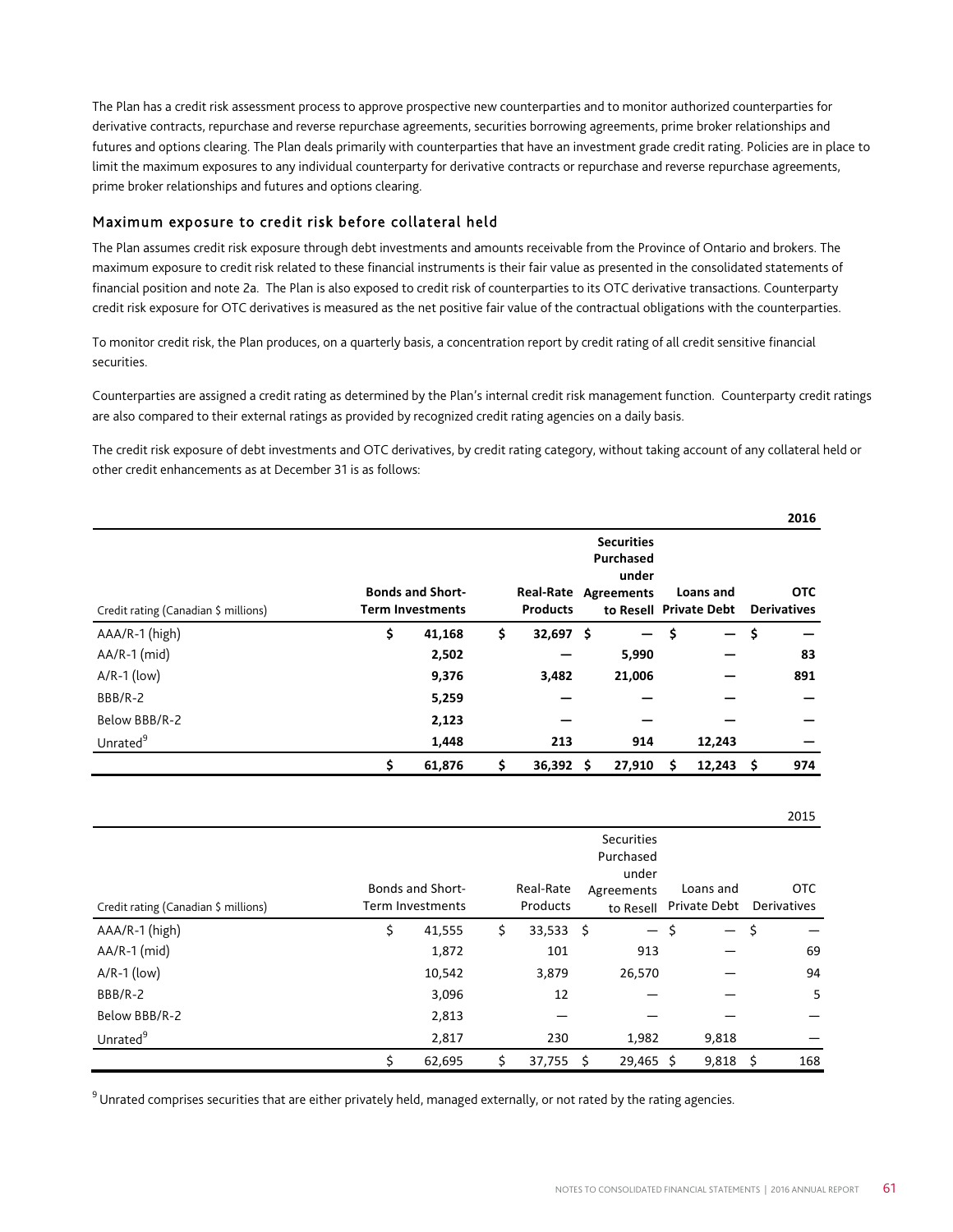The Plan is also exposed to credit risk through off-balance sheet arrangements. For off-balance sheet guarantees, the maximum exposure to credit risk is the maximum amount that the Plan would have to pay if the guarantees were to be called upon. For loan commitments, the maximum exposure is the committed amount under the agreements. For credit derivatives, the maximum exposure is the notional amount of written credit derivatives as presented in note 2c.

| As at December 31 (Canadian \$ millions)      | 2016          | 2015   |
|-----------------------------------------------|---------------|--------|
| Guarantees                                    | $314 \quad S$ | 574    |
| Loan commitments                              | 133           | 385    |
| Notional amount of written credit derivatives | 19.793        | 13,389 |
| Total off balance sheet credit risk exposure  | 20.240        | 14.348 |

While the Plan's maximum exposure to credit risk is the carrying value of the assets, or, in the case of off-balance sheet items, the amount guaranteed or committed, in most cases the likely exposure is far less due to collateral, credit enhancements (e.g., guarantees in favour of the Plan) and other actions taken to mitigate the Plan's exposure, as described previously.

# Credit risk concentrations

As at December 31, 2016, the Plan has a significant concentration of credit risk with the Government of Canada, the Province of Ontario and the U.S Treasury. This concentration relates primarily to holding Government of Canada issued securities of \$51.0 billion (2015 – \$47.0 billion), U.S. Treasury issued securities of \$0.2 billion (2015 – \$5.9 billion), Province of Ontario bonds of \$5.0 billion (2015 – \$5.4 billion), receivable from the Province of Ontario (see note 3) of \$3.3 billion (2015 – \$3.2 billion) and future provincial funding requirements of the Plan.

# (g) Market risk

Market risk is the risk of loss that results from fluctuations in equity and commodity prices, interest and foreign exchange rates, and credit spreads. The Plan is exposed to market risk from its investing activities. The level of market risk to which the Plan is exposed varies depending on market conditions, expectations of future price movements, the occurrence of certain catastrophic events (e.g., hurricanes and earthquakes) affecting the prices of insurance linked securities, expectations of future yield movements and the composition of the asset mix.

## Market risk management

The Plan manages market risk primarily through diversifying the investments across industry sectors, investment strategies and on a global basis. A variety of derivative contracts are also utilized to manage the Plan's market risk exposures.

## Market and credit risk measurement

The Plan uses a statistical Value-at-Risk (VaR)-type approach, the expected tail loss (ETL) methodology, to measure investment risk comprising of market and credit risk over a one-year horizon at a 99% confidence level. The ETL methodology captures more of the effect of extreme loss events than VaR for the same confidence level as it is the average of all the losses in the tail.

Total Asset Risk is prepared using the ETL methodology. This risk captures the investment risk exposure by asset class reflecting the risk of potential losses in net assets due to both market and credit risk factors. Statistically, the Plan would expect to see losses approximate to the risk exposure on the report only 1% of the time over a one year period, subject to certain assumptions and limitations discussed below.

The ETL methodology is a statistical approach that accounts for market volatility and credit risk as well as risk diversification achieved by investing in various products and markets. Risks are measured consistently across all markets and products and can be aggregated to arrive at a single risk number. The one-year 99% ETL number used by the Plan is generated using a historical simulation and bootstrap sampling approach that reflects the expected annual return on the portfolio in the worst 1% of the cases. When sufficient historical data is not available, proxies and statistical methods are used to complete the data series.

# Changes to risk measurement

During 2016 we transitioned to a new system to calculate Total Asset Risk. The new system uses the most recent 10 years of market data, compared to the previous system which used 29 years of history. The reduced historical period means a higher proportion of actual market data is used to calculate Total Asset Risk, with use of fewer proxies and statistical methods.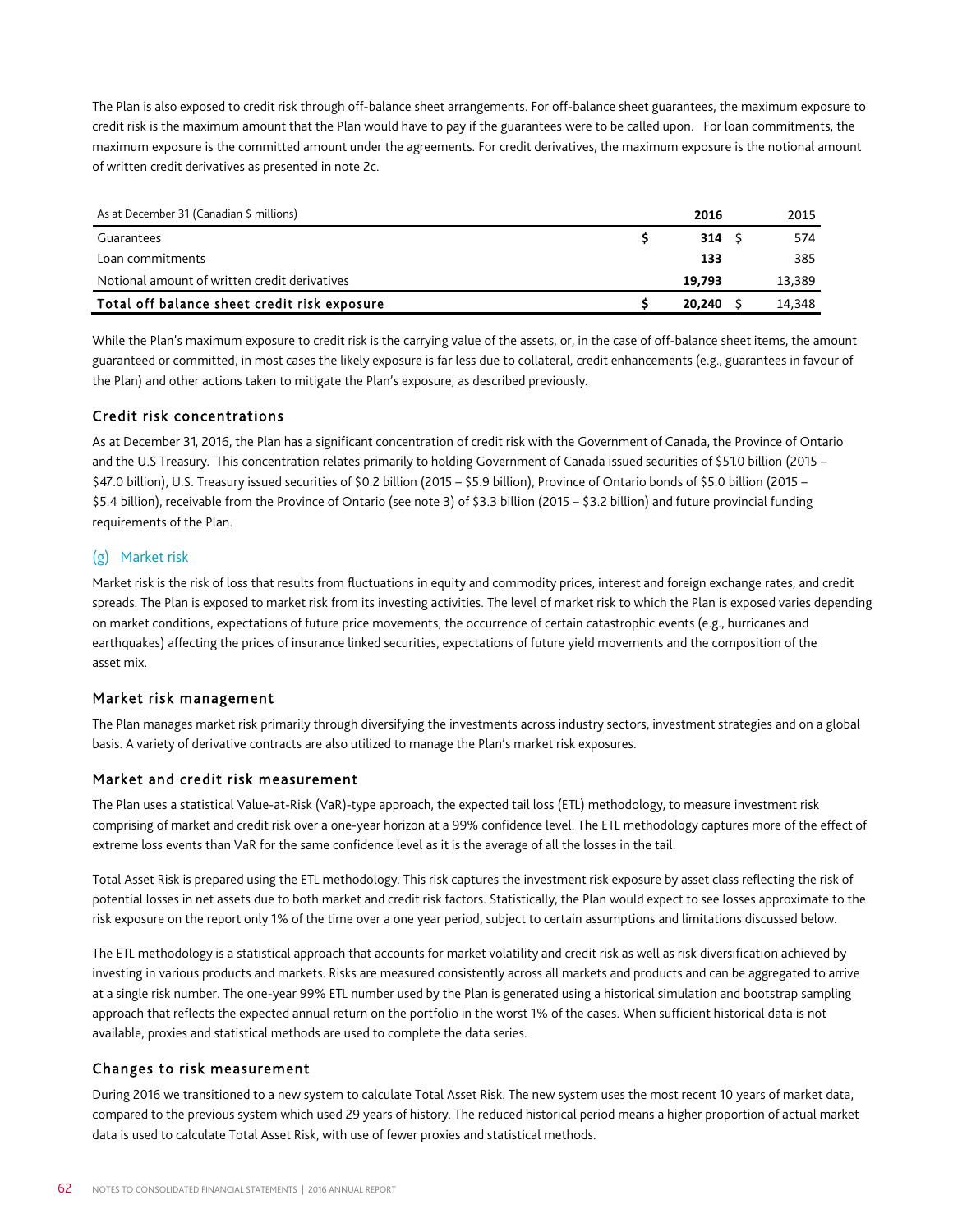As of year end 2015, Total Asset Risk was measured at \$29.0 billion in the previous system, compared to \$41.5 billion in the new system. The difference between these measurements is due to changes between the two systems resulting from refinement of our risk measurement methodology.

The shortened historical window contributes over half of the increase in measured Total Asset Risk. This is due to two reasons. The first is that the market events of 2007-2009 comprise a larger proportion of the historical market data used. As a consequence, certain assets which are most affected by such market events, such as equities, corporate bonds, credit derivatives, hedge funds and commodities have a higher measured risk. The second is that low interest rates have been more prevalent over the past 10 years, increasing the measured risk related to the fund experiencing very low interest rates.

Most of the remaining increase in Total Asset Risk is due to changes in modeling assumptions. For example, for many of our private equity holdings we have introduced a leverage adjustment to reflect that the risk of a loss increases as a company's leverage increases. In addition, for our fixed income investments we no longer incorporate the positive impact of yield in our measured risk, which is more consistent with how risk is traditionally measured.

## Measurement limitations

There are limitations to the ETL methodology in use. For example, historical data may not provide the best estimate of future changes. It may fail to capture the correlation in asset returns in extreme adverse market movements which have not occurred in the historical window. The sampling approach and long historical window, however, mitigate this limitation to some extent by enabling the generation of a set of scenarios that include extreme adverse events. Another limitation is that the Plan computes the risk relative to asset positions at the close of the business day. Positions may change substantially during the course of a trading day. These limitations and the nature of the ETL measure mean that the Plan's losses may exceed the risk exposure amounts indicated in any risk reports.

The Plan continuously monitors and enhances the risk calculation methodology, striving for better estimation of risk exposure. A number of initiatives were completed in the past year that significantly improved the accuracy of calculated risk measures. Existing risk methodologies were modified to incorporate more accurate risk models and more reliable risk data.

The table below shows the year over year change in Total Asset Risk ETL of the Plan as at December 31 based on our new risk measurement system.

| (Canadian \$ billions) <sup>10</sup>        | 2016       | 2015       |
|---------------------------------------------|------------|------------|
| Equity                                      |            |            |
| Canadian                                    | \$<br>2.0  | \$<br>2.5  |
| Non-Canadian                                | 22.5       | 25.5       |
| <b>Fixed income</b>                         |            |            |
| <b>Bonds</b>                                | 4.5        | 6.0        |
| Real-rate products                          | 6.5        | 6.5        |
| <b>Natural Resources</b>                    |            |            |
| Commodities                                 | 2.0        | 2.0        |
| Timberland                                  | 0.5        | 0.5        |
| Sector investment <sup>11</sup>             | 2.0        | 1.5        |
| <b>Real assets</b>                          |            |            |
| Real estate                                 | 4.0        | 4.0        |
| Infrastructure                              | 3.0        | 3.0        |
| Absolute return strategies                  | 2.0        | 3.5        |
| Money market                                | 6.5        | 8.5        |
| Total Asset Risk ETL Exposure <sup>12</sup> | \$<br>37.5 | \$<br>41.5 |

<sup>10</sup> Rounded to the nearest \$0.5 billion.

<sup>11</sup> Sector investment includes oil, gas, and agricultural assets.

<sup>12</sup> Total Asset Risk ETL Exposure does not equal the sum of ETL exposure for each asset class because diversification reduces total risk exposure.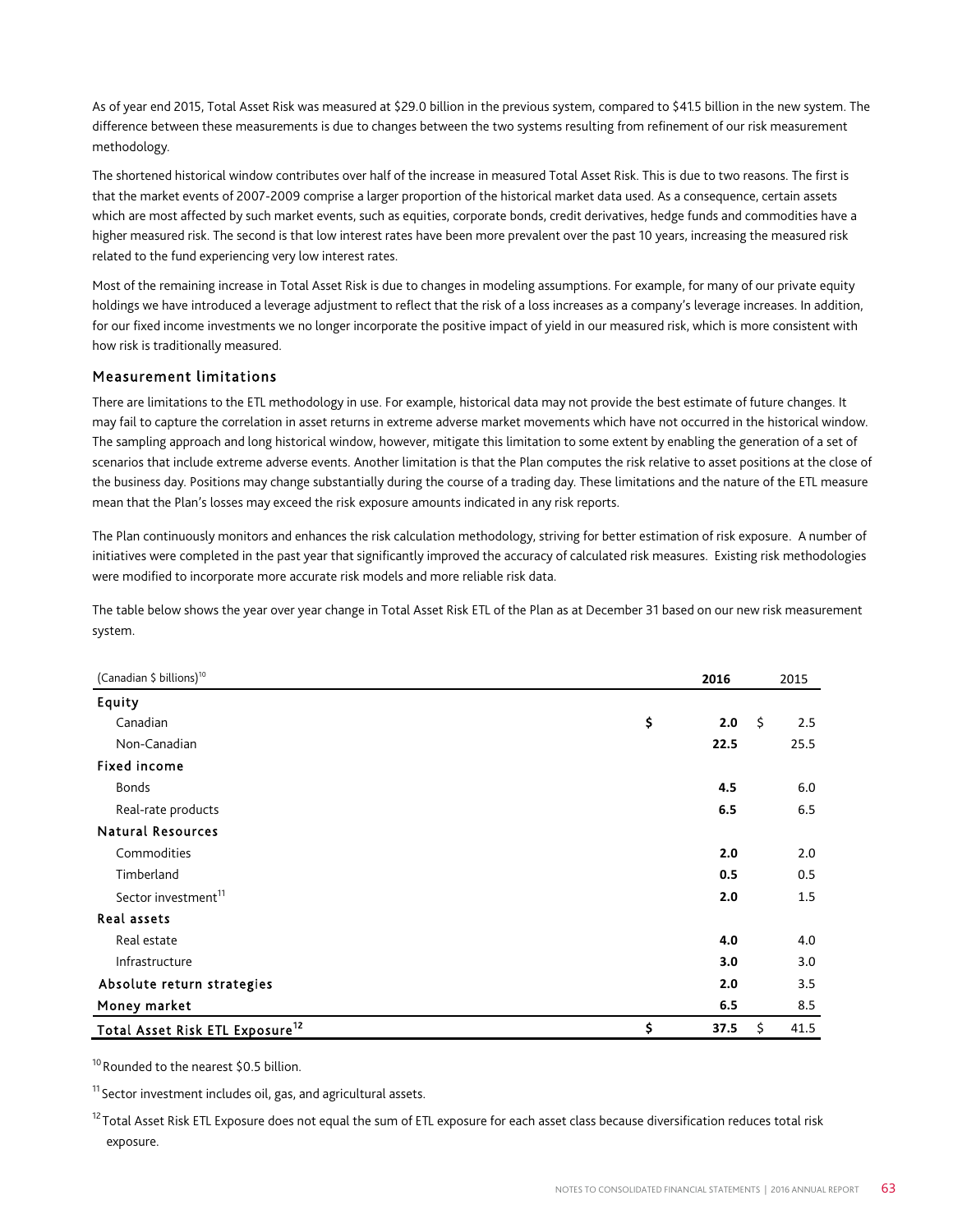# Interest rate risk

Interest rate risk refers to the effect on the market value of the Plan's assets and liabilities due to fluctuations in interest rates. The value of the Plan's assets is affected by short-term changes in nominal and real interest rates. Pension liabilities are exposed to fluctuations in longterm interest rates as well as expectations for salary escalation.

The Plan manages the interest rate risk by using interest rate derivatives as detailed in note 2c to the consolidated financial statements. After giving effect to the derivative contracts and investment-related receivables and liabilities discussed in note 2c, a 1% increase in nominal interest rates would result in a decline in the value of the Plan's investments in fixed-income securities of 7% or \$2.9 billion (2015 – 7% or \$2.7 billion). Similarly, a 1% increase in real interest rates would result in a decline in the value of the Plan's investments in real-rate products of 16% or \$4.8 billion (2015 – 14% or \$5.3 billion).

As at December 31, 2016, holding the inflation and salary escalation assumptions constant, a 1% decrease in the assumed long-term real rates of return would result in an increase in the pension liabilities of approximately 22% or \$40.8 billion (2015 – 21% or \$36.0 billion).

# Foreign currency risk

Foreign currency exposure arises from the Plan's holdings of foreign currency-denominated investments and related derivative contracts.

As at December 31, the Plan had investments exposed to foreign currency. In Canadian dollars this exposure is as follows:

| (Canadian \$ millions)        | 2016                | 2015          |
|-------------------------------|---------------------|---------------|
| Currency                      | <b>Net Exposure</b> | Net Exposure  |
| United States Dollar          | \$<br>49,553        | \$<br>52,564  |
| Euro                          | 7,774               | 9,238         |
| <b>British Pound Sterling</b> | 4,505               | 10,305        |
| Japenese Yen                  | 3,275               | 4,625         |
| Chilean Peso                  | 3,108               | 2,744         |
| <b>Brazilian Real</b>         | 2,673               | 1,665         |
| Australian Dollar             | 1,944               | 2,156         |
| South Korean Won              | 1,343               | 1,867         |
| Chinese Renminbi              | 1,307               | 3,785         |
| Danish Krone                  | 1,175               | 1,718         |
| Other                         | 7,450               | 9,419         |
|                               | \$<br>84,107        | \$<br>100,086 |

As at December 31, with all other variables and underlying values held constant, a 5% increase/decrease in the value of the Canadian dollar against major foreign currencies would result in an approximate decrease/increase in the value of net investments as follows:

| (Canadian \$ millions)        | 2016                        |   | 2015                |
|-------------------------------|-----------------------------|---|---------------------|
|                               | Change in Net Change in Net |   |                     |
| Currency                      | Investment<br>Value         |   | Investment<br>Value |
| United States Dollar          | \$<br>2,478                 | Ş | 2,628               |
| Euro                          | 389                         |   | 462                 |
| <b>British Pound Sterling</b> | 225                         |   | 515                 |
| Japanese Yen                  | 164                         |   | 231                 |
| Other                         | 950                         |   | 1,168               |
|                               | 4,206                       |   | 5,004               |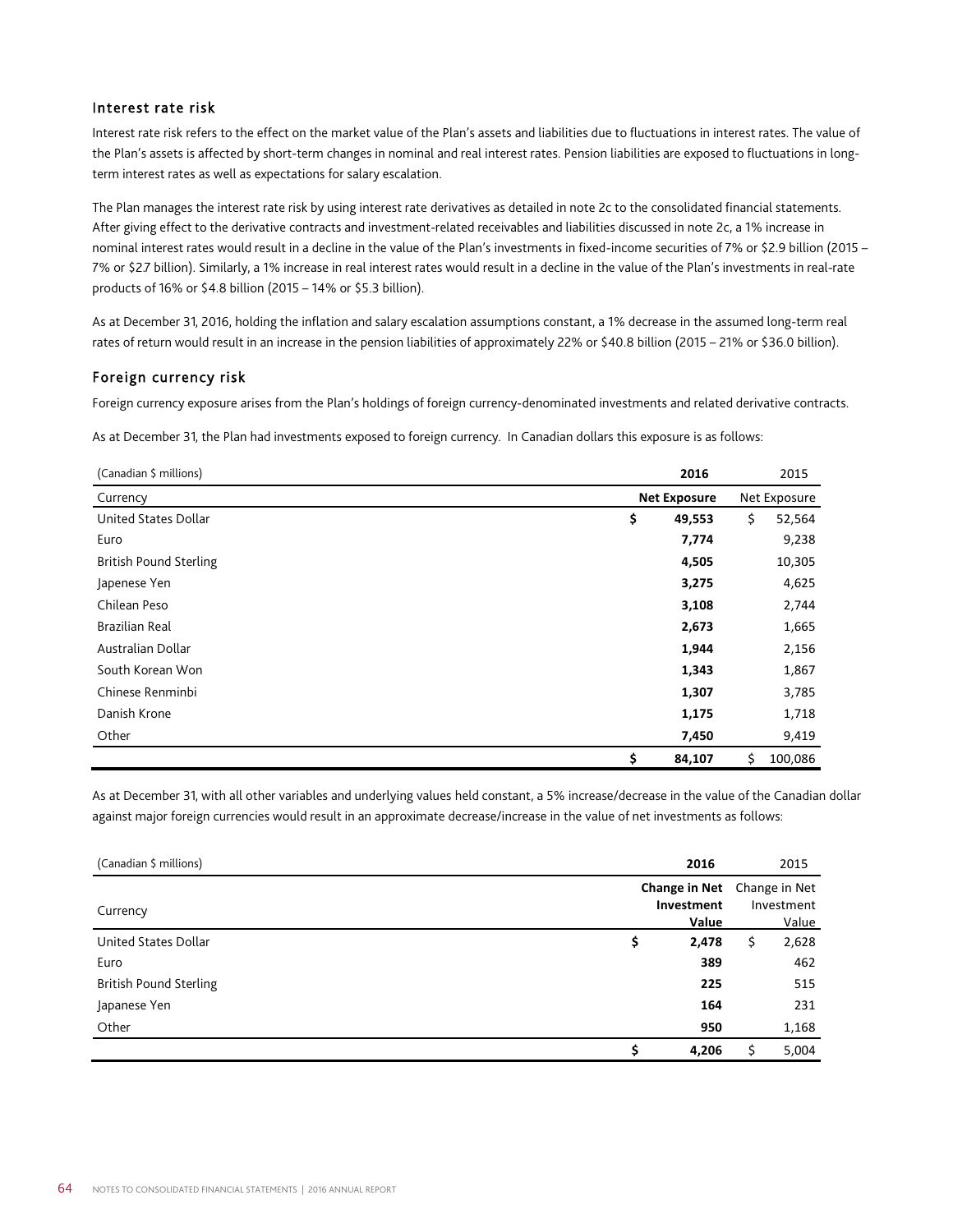# (h) Liquidity risk

Liquidity risk refers to the risk that the Plan does not have sufficient cash to meet its current payment liabilities and acquire investments in a timely and cost-effective manner. Liquidity risk is inherent in the Plan's operations and can be impacted by a range of situation specific and market-wide events including, but not limited to, credit events and significant movements in the market.

# Liquidity risk management

The liquidity position of the Plan is analyzed daily to ensure the Plan maintains at least 17% of its assets in unencumbered Canadian treasury bills. The Plan also manages its liquidity by holding additional unencumbered Government of Canada securities (bonds, treasury bills and real-rate bonds) and U.S. Government securities that are available for repurchase agreements so that the Plan is able to withstand the liquidity effects of a market stress event and pay its contractual cash flows and projected cash requirements over a one-year horizon with a 99% probability. The Plan's liquidity position is periodically tested by simulations of major events such as significant movements in the market.

# Liquid assets

The Plan maintains a portfolio of highly marketable assets including Canadian and U.S. government bonds that can be sold or funded on a secured basis as protection against any unforeseen interruption to cash flow. The fair value of the Canadian and U.S. government bonds is \$51,208 million as at December 31, 2016 (2015 – \$52,991 million). The Plan also has a net position of publicly traded equities of \$27,551 million (2015 – \$33,240 million) which are listed on major recognized stock exchanges. These securities are readily realizable and convertible to cash.

# Contractual maturity

The Plan's liabilities include accrued pension benefits, investment-related liabilities, due to brokers, accounts payable and accrued liabilities. Due to brokers, accounts payable and accrued liabilities are all due within one year. As the Plan may settle securities sold but not yet purchased, cash collateral received under credit support annexes and derivatives at fair value before contractual maturity, they are considered to mature within one year.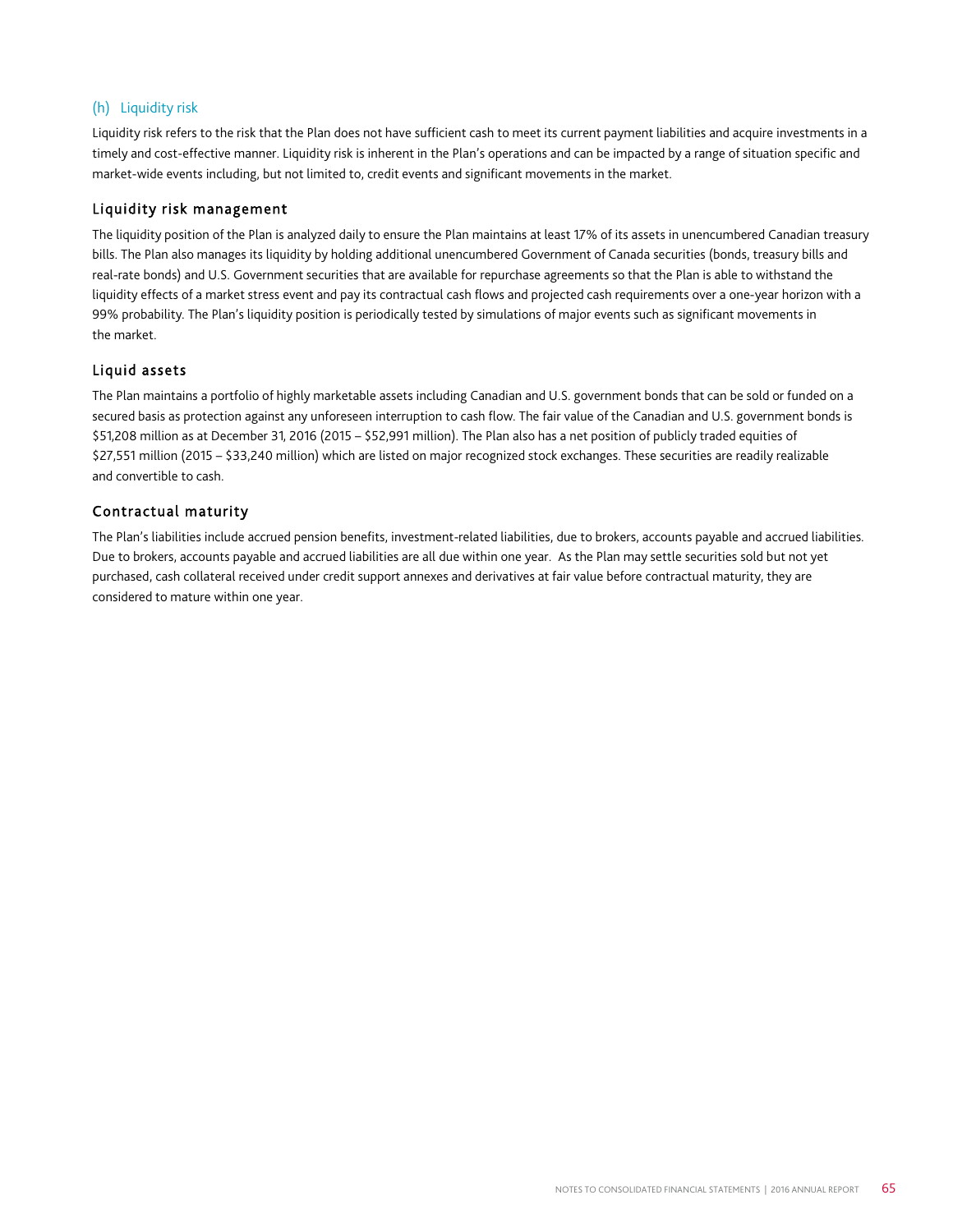The Plan's investment-related liabilities by maturity as at December 31 are as follows:

| (Canadian \$ millions)                                |                           |    |                             |    |                           | 2016            |
|-------------------------------------------------------|---------------------------|----|-----------------------------|----|---------------------------|-----------------|
|                                                       | Within<br><b>One Year</b> |    | One to<br><b>Five Years</b> |    | Over<br><b>Five Years</b> | Total           |
| Securities sold under agreements to repurchase        | (39, 736)<br>\$           | \$ | (7,686)                     | \$ |                           | \$<br>(47, 422) |
| Securities sold but not yet purchased                 |                           |    |                             |    |                           |                 |
| Fixed income                                          | (19, 108)                 |    |                             |    |                           | (19, 108)       |
| Equities                                              | (1, 947)                  |    |                             |    |                           | (1, 947)        |
| Real estate                                           | (920)                     |    | (1,929)                     |    | (347)                     | (3, 196)        |
| <b>Commercial Paper</b>                               | (9, 120)                  |    |                             |    |                           | (9, 120)        |
| Cash collateral received under credit support annexes | (163)                     |    |                             |    |                           | (163)           |
| Derivative-related, net                               | (2,678)                   |    |                             |    |                           | (2,678)         |
|                                                       | (73, 672)<br>\$           | s  | (9,615)                     | S  | (347)                     | (83, 634)       |

| (Canadian \$ millions)                                |                      |                             |                           | 2015           |
|-------------------------------------------------------|----------------------|-----------------------------|---------------------------|----------------|
|                                                       | Within<br>One Year   | One to<br><b>Five Years</b> | Over<br><b>Five Years</b> | Total          |
| Securities sold under agreements to repurchase        | $(53, 477)$ \$<br>\$ | $(7,291)$ \$                |                           | (60, 768)<br>Ś |
| Securities sold but not yet purchased                 |                      |                             |                           |                |
| Fixed income                                          | (20, 509)            |                             |                           | (20, 509)      |
| Equities                                              | (2, 125)             |                             |                           | (2, 125)       |
| Real estate                                           | (2, 225)             | (1, 351)                    | (1,005)                   | (4,581)        |
| Commercial Paper                                      | (3,058)              |                             |                           | (3,058)        |
| Cash collateral received under credit support annexes | (154)                |                             |                           | (154)          |
| Derivative-related, net                               | (3, 471)             |                             |                           | (3, 471)       |
|                                                       | \$<br>$(85,019)$ \$  | (8,642)                     | (1,005)<br>S              | (94, 666)<br>S |

## (i) Collateral Pledged and Received

The Plan pledges and receives cash and security collateral in the ordinary course of managing net investments. Security collateral consists primarily of Canadian and U.S. government securities. Generally, additional collateral is provided if the value of the securities falls below a predetermined level. The securities transferred are recognized as assets when the Plan retains substantially all risks and rewards, including credit risk, settlement risk and market risk. The Plan is not allowed to either pledge the same securities with other financial institutions or to sell them to another entity unless the Plan substitutes such securities with other eligible securities. The Plan holds collateral received as long as the Plan is not a defaulting party or an affected party in connection with a specified condition listed on the contractual agreements and there is no early termination of the contractual agreement. The Plan is permitted to either sell or repledge the collateral in the absence of default by the owner of the collateral. The fair value of collateral sold or repledged as at December 31, 2016 is \$20 million (2015 - \$ nil).

The Plan engages in securities borrowing transactions and pledges associated collateral. The Plan does not recognize any securities borrowed as its investment assets because the risks and rewards of the borrowed securities remain with the lenders.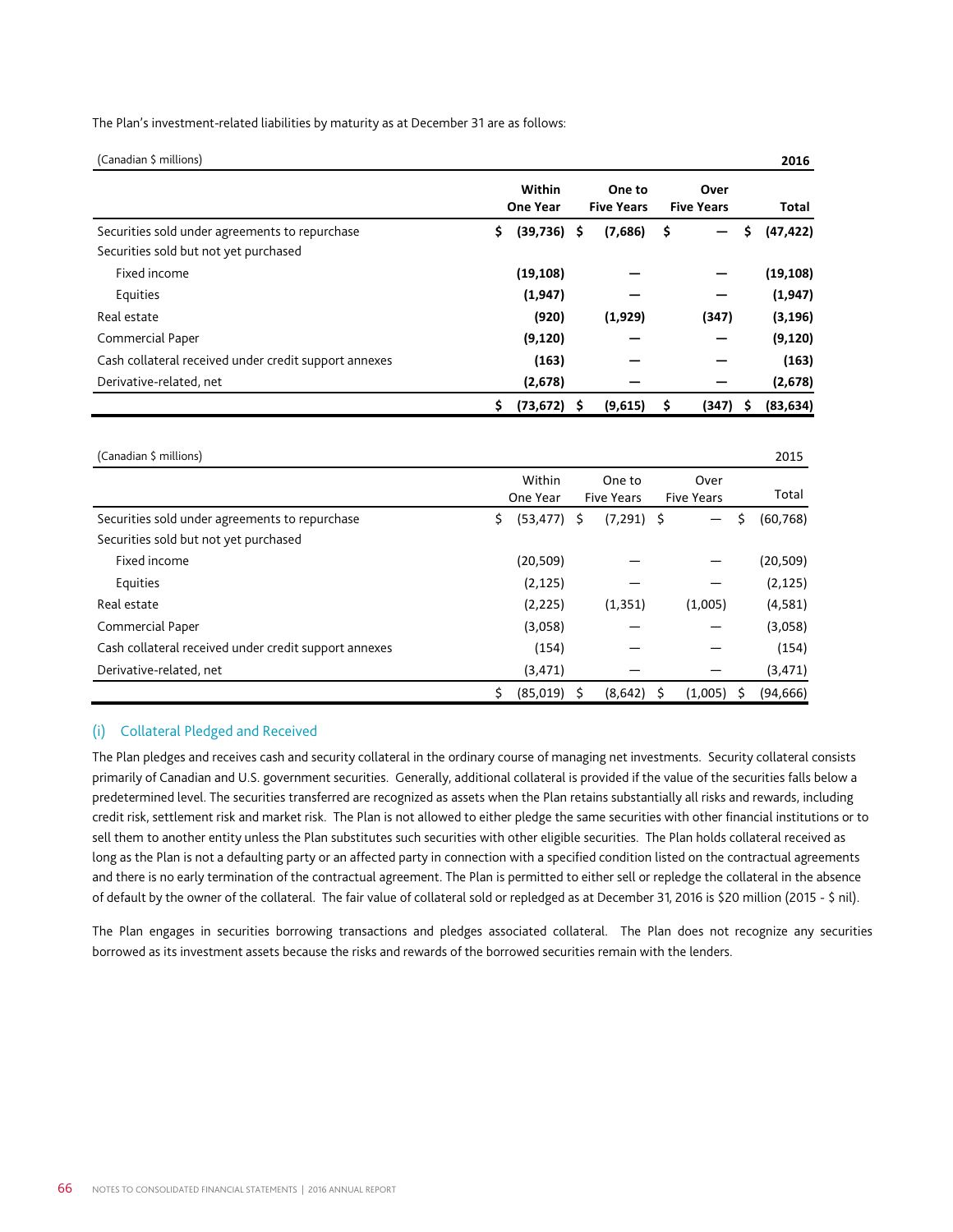The fair value of collateral pledged and received, as well as the securities purchased under agreements to resell and sold under agreements to repurchase and securities borrowed as at December 31 are as follows:

| (Canadian \$ millions)                                                                  | 2016                    | 2015   |
|-----------------------------------------------------------------------------------------|-------------------------|--------|
| Securities purchased under agreements to resell and sold under agreements to repurchase |                         |        |
| Securities purchased under agreements to resell                                         | \$<br>$27,910 \text{ }$ | 29,465 |
| Collateral held                                                                         | 27,749                  | 29,767 |
| Securities sold under agreements to repurchase                                          | 47,422                  | 60,768 |
| Collateral pledged                                                                      | 47,438                  | 64,250 |
| Securities borrowing                                                                    |                         |        |
| Securities borrowed                                                                     | 4,979                   | 4,545  |
| Collateral pledged <sup>13</sup>                                                        | 5,382                   | 4,936  |
| Derivative-related                                                                      |                         |        |
| Collateral received <sup>14</sup>                                                       | 1,003                   | 230    |
| Collateral pledged <sup>15</sup>                                                        | 1,175                   | 1,584  |

 $13$ Includes cash collateral of \$1,967 (2015 - \$2,111)

<sup>14</sup>Includes cash collateral of \$163 (2015 - \$154)

15 Includes cash collateral of \$121 (2015 - \$108)

#### (j) Offsetting financial assets and financial liabilities

The Plan enters into agreements with counterparties such as ISDA Master Agreements and Global Master Repurchase Agreements (GMRA's) in order to mitigate its exposure to credit losses (see note 2f). These agreements provide rights to allow the parties to settle obligations on a net basis when certain predetermined events occur. As these rights of offset are conditional, the related amounts are not netted in the Consolidated Statements of Financial Position.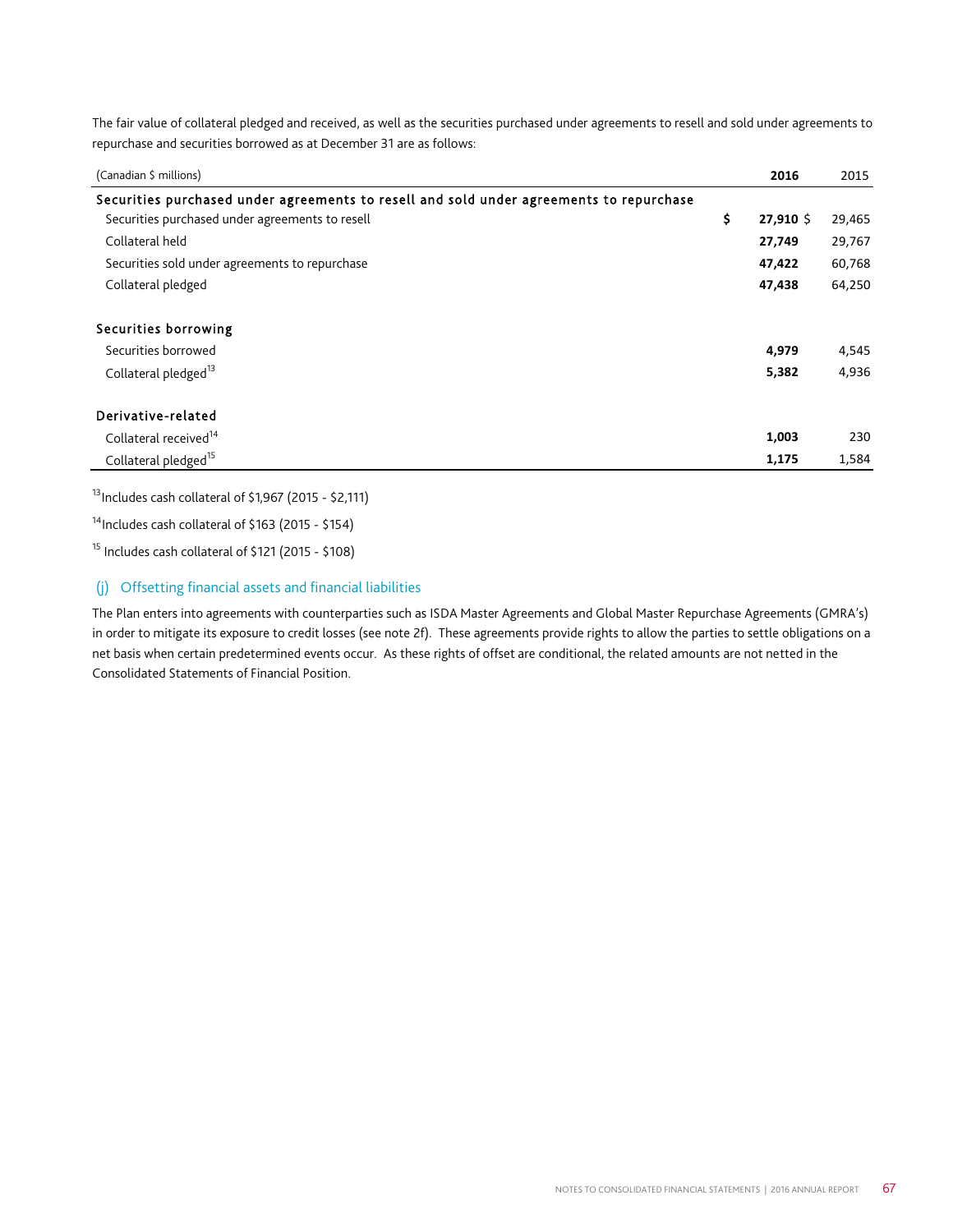| (Canadian \$ millions)                          |    |                |    |                       |                                      | 2016            |
|-------------------------------------------------|----|----------------|----|-----------------------|--------------------------------------|-----------------|
|                                                 |    | Gross          |    | <b>Amounts</b>        |                                      |                 |
|                                                 |    | amount         |    | subject to            | <b>Securities</b>                    |                 |
|                                                 |    | presented      |    | netting               | and cash<br>collateral <sup>16</sup> | <b>Net</b>      |
|                                                 |    |                |    | in note 2a agreements |                                      | <b>Exposure</b> |
| <b>Financial assets</b>                         |    |                |    |                       |                                      |                 |
| Securities purchased under agreements to resell | Ś. | 27,910         | \$ | $(18, 753)$ \$        | $(9, 154)$ \$                        | з               |
| Derivative-related receivables                  |    | 3,307          |    | (1,699)               | (927)                                | 681             |
|                                                 | \$ | 31,217         | \$ | $(20, 452)$ \$        | $(10,081)$ \$                        | 684             |
| <b>Financial liabilities</b>                    |    |                |    |                       |                                      |                 |
| Securities sold under agreements to repurchase  | \$ | $(47, 422)$ \$ |    | $18,753$ \$           | 28,666 \$                            | (3)             |
| Derivative-related liabilities                  |    | (2,678)        |    | 1,699                 | 967                                  | (12)            |
|                                                 | \$ | (50, 100)      | \$ | 20,452                | \$<br>29,633                         | \$<br>(15)      |
| (Canadian \$ millions)                          |    |                |    |                       |                                      | 2015            |
|                                                 |    | Gross          |    | Amounts               |                                      |                 |
|                                                 |    | amount         |    | subject to            | <b>Securities</b>                    |                 |
|                                                 |    | presented in   |    | netting               | and cash<br>collateral <sup>16</sup> | <b>Net</b>      |
|                                                 |    | note 2a        |    | agreements            |                                      | Exposure        |
| <b>Financial assets</b>                         |    |                |    |                       |                                      |                 |
| Securities purchased under agreements to resell | Ś. | 29,465         | Ś. | $(27,931)$ \$         | $(1,529)$ \$                         | 5               |
| Derivative-related receivables                  |    | 2,425          |    | (1,905)               | (161)                                | 359             |
|                                                 | \$ | 31,890         | \$ | $(29,836)$ \$         | $(1,690)$ \$                         | 364             |
| <b>Financial liabilities</b>                    |    |                |    |                       |                                      |                 |
| Securities sold under agreements to repurchase  | \$ | $(60, 768)$ \$ |    | $27,931$ \$           | $32,824$ \$                          | (13)            |
| Derivative-related liabilities                  |    | (3, 471)       |    | 1,905                 | 1,380                                | (186)           |
|                                                 | \$ | $(64, 239)$ \$ |    | 29,836                | \$<br>34,204                         | \$<br>(199)     |

The impact of these arrangements as at December 31 is presented in the following table:

<sup>16</sup> Securities and cash collateral exclude over-collateralization and collateral in transit. See note 2i for the total amount of collateral.

# NOTE 3.

# RECEIVABLE FROM THE PROVINCE OF ONTARIO

The receivable from the Province consists of required matching contributions and interest thereon.

| As at December 31 (Canadian \$ millions) | 2016  | 2015  |
|------------------------------------------|-------|-------|
| Contributions receivable                 | 3.224 | 3,157 |
| Accrued interest receivable              | 49    |       |
|                                          | 3.273 | 3,208 |

The receivable as at December 31, 2016, from the Province of Ontario consists of \$1,635 million, which was received in January 2017, and an estimated \$1,638 million to be received with interest in January 2018. The receivable as at December 31, 2015, from the Province consisted of \$1,598 million, which was received in January 2016, and an initial estimate of \$1,610 million to be received in January 2017. The difference between the initial estimates and the actual amount received was due to interest.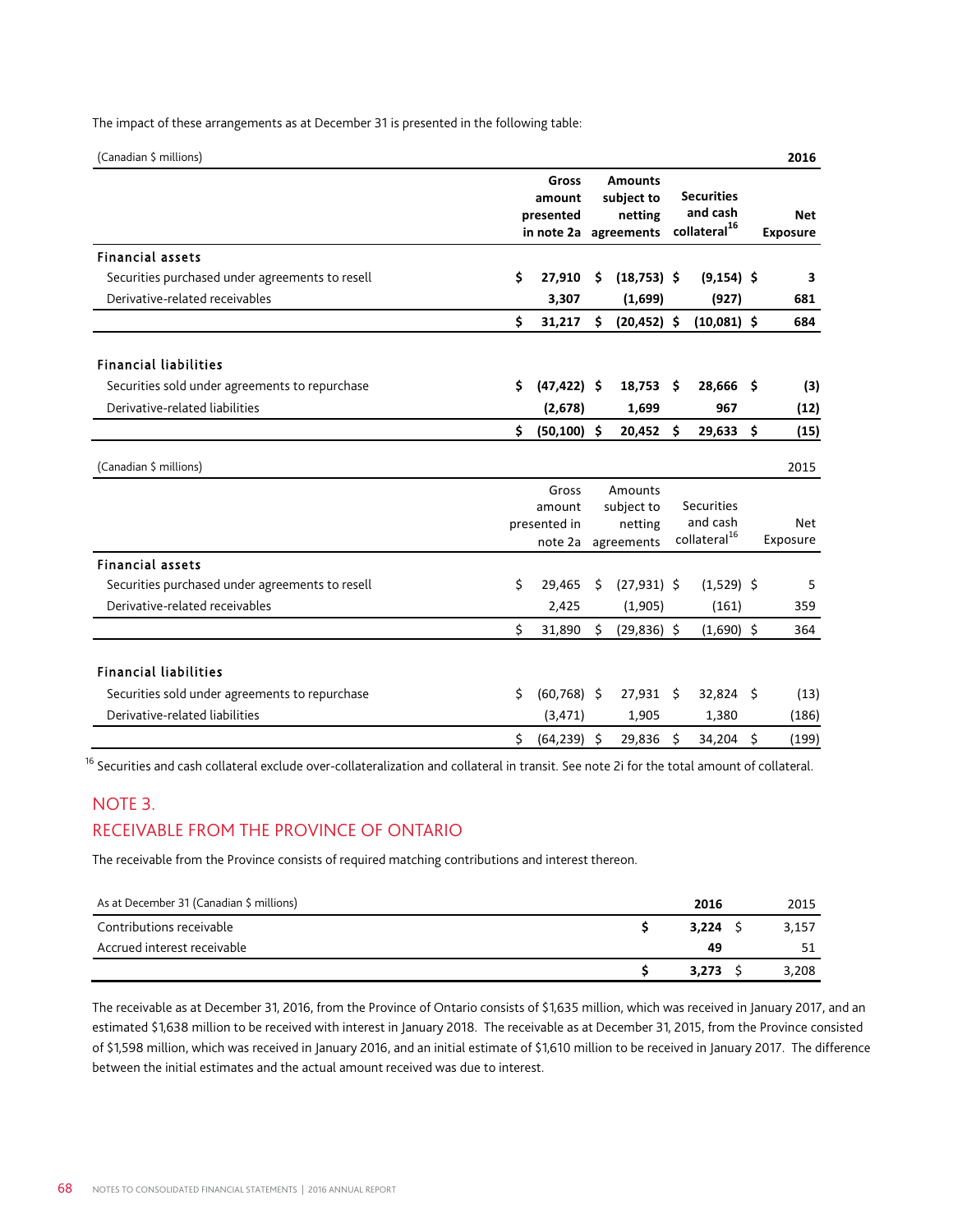# NOTE 4. ACCRUED PENSION BENEFITS

# (a) Actuarial assumptions

The actuarial assumptions used in determining the value of accrued pension benefits of \$189,397 million (2015 – \$173,266 million) reflect management's best estimate of future economic events and involve both economic and non-economic assumptions. The non-economic assumptions include considerations such as mortality as well as withdrawal and retirement rates. The primary economic assumptions include the discount rate, the salary escalation rate and the inflation rate. The discount rate is based on market rates, as at the valuation date, of bonds issued by the Province of Ontario, which have characteristics similar to the Plan's liabilities. The discount rate was determined by applying a weighted average discount rate that reflects the estimated timing and amount of benefit payments. The inflation rate is the geometric difference between the yield on Government of Canada long-term nominal bonds and Government of Canada realreturn bonds. The salary escalation rate incorporates the inflation rate assumption and long-term expectation of growth in real wages.

A summary of the primary economic assumptions is as follows:

| As at December 31      | 2016  | 2015  |
|------------------------|-------|-------|
| Discount rate          | 3.25% | 3.25% |
| Salary escalation rate | 2.80% | 2.50% |
| Inflation rate         | 1.80% | 1.50% |
| Real rate <sup>1</sup> | 1.40% | 1.70% |

 $1$  Real rates shown as the geometric difference between the discount rate and the inflation rate.

The primary economic assumptions were changed as a result of changes in capital markets during 2016. The changes in economic assumptions resulted in a net increase in the value of accrued pension benefits of \$9,281 million (2015 – \$5,003 million decrease inclusive of the impact of the salary agreements reached with the Affiliates of Ontario Teachers' Federation in 2015 noted below).

The primary economic assumptions for 2015 incorporated the agreement between the Province of Ontario and the Affiliates of Ontario Teachers' Federation providing for a 1% increase in salaries on September 1, 2016 plus an additional increase of 0.5% on the 98<sup>th</sup> day of the 2016 school year. The agreement also provided for a lump sum payment on September 1, 2015 of 1% of earned wages to all members covered by the collective agreement. This lump sum payment is included in members' pensionable earnings.

There were no material changes adopted in 2016 to the non-economic assumptions. However, there was a small refinement to the assumed retirement age for inactive members. The non-economic assumptions were updated in 2015 to reflect recent experience of Plan members related to retirement, termination of plan membership and increases in salaries related to experience. The change in non-economic assumptions increased the accrued pension benefits by \$113 million (2015 - \$1,465 million). The changes in economic and non-economic assumptions resulted in a net increase in the value of accrued pension benefits of \$9,394 million (2015 - \$3,538 million decrease).

# (b) Plan provisions

Credited service earned after December 31, 2009 is subject to conditional inflation protection as described in paragraph (f) of the Description of Plan note. The inflation protection benefits vary between 50% and 100% of the change in the Consumer Price Index (CPI) for credited service earned between January 1, 2010, and December 31, 2013, and vary between 0% and 100% of the change in the CPI for credited service earned after 2013. The conditional inflation protection provision can only be invoked or updated when a funding valuation is filed. The Ontario government and designated employers participating in the Plan will make extra contributions to the Plan to match the inflation protection benefits members forego up to a maximum foregone inflation of 50% of CPI.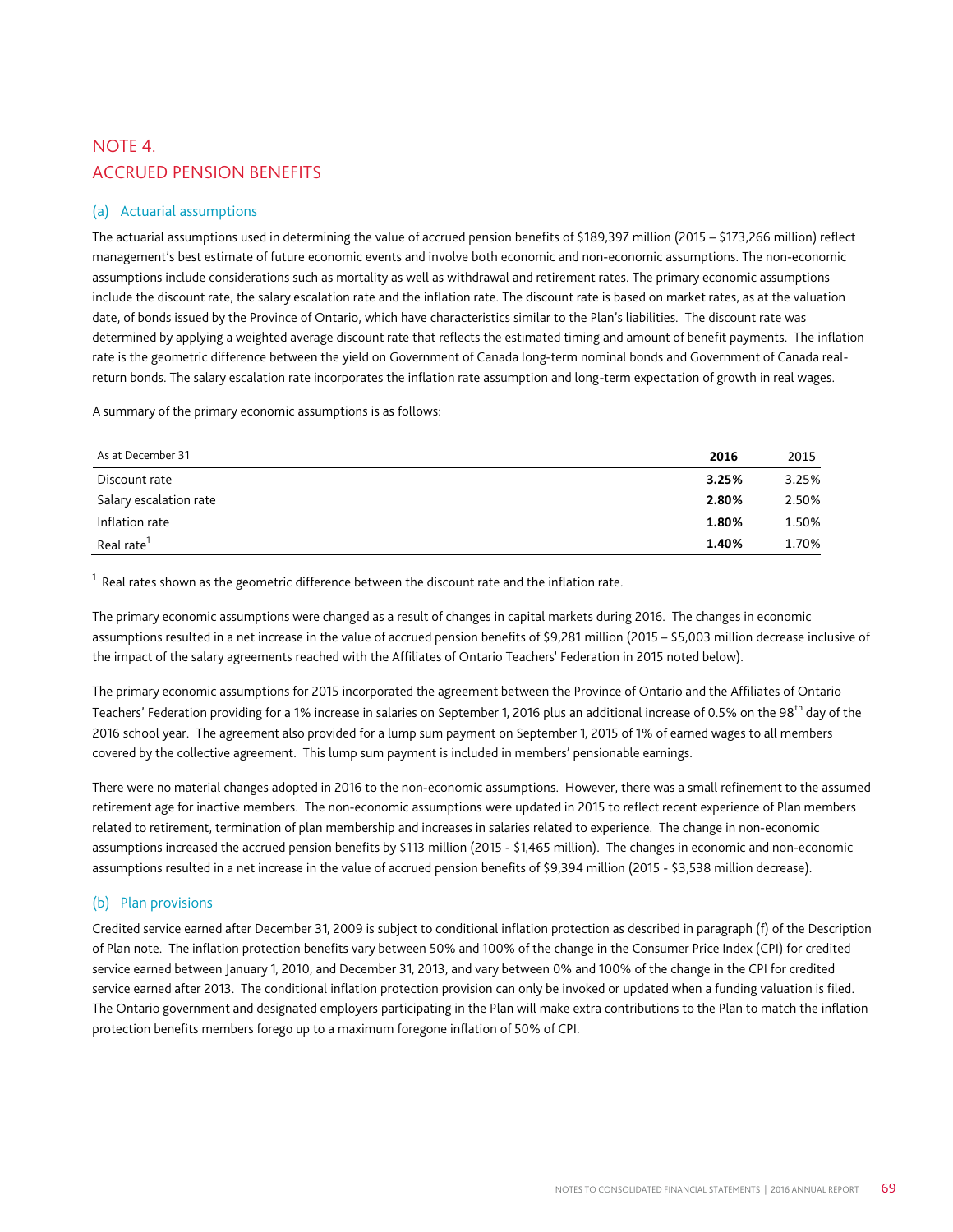For the financial statement valuation, future pension payments for the credited service earned are indexed at the levels stated in the most recent funding valuation filing. The indexation levels from the most recent filing as at January 1, 2016 are as follows:

| Credited service            | Inflation protection level |
|-----------------------------|----------------------------|
| Earned before 2010          | 100% of CPI                |
| Earned during $2010 - 2013$ | 90% of CPI                 |
| Earned after 2013           | 90% of CPI                 |

In the most recent filing, inflation protection was partially restored for recent retirees. Effective January 1, 2017, pensioners who retired after 2009 received a one-time increase to their pensions to prospectively restore benefits to the level they would have been had 100% inflation protection been provided on January 1, 2016. Future cost of living increases will be equal to 90% of the annual increase in the CPI on credited service earned after 2009 (up from the previous level of 70%). This level will remain in effect until the next actuarial valuation is filed with the regulatory authorities at which time the level may be reduced or increased depending on the funded status of the Plan. The change in the level of conditional indexing resulted in an increase in the value of accrued pension benefits of \$1,674 million (2015 – \$675 million).

#### (c) Experience gains and losses

Experience gains on the accrued pension benefits of \$194 million (2015 – \$2,109 million) arose from differences between the actuarial assumptions and actual results.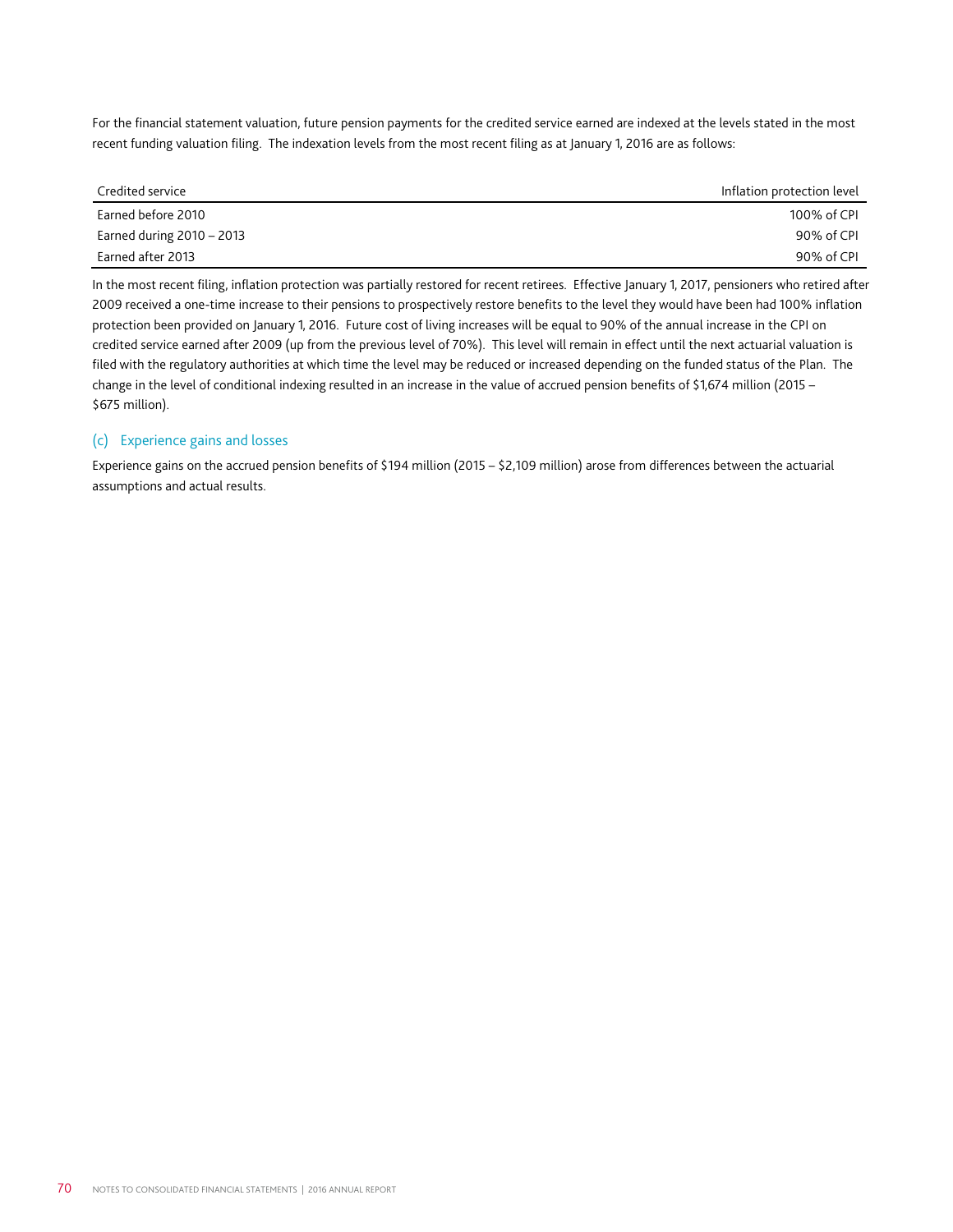# NOTE 5. INVESTMENT IN REAL ESTATE

The Plan's real estate portfolio is comprised of real estate-related investments that are either owned or managed on behalf of the Plan by The Cadillac Fairview Corporation Limited (CFCL), a wholly owned subsidiary. The Plan consolidates the fair value of the assets and liabilities of CFCL and the investment holding companies managed by CFCL. Investment holding companies and investment entities, including the joint ventures, managed by external parties, are recognized as the Plan's investments measured at fair value and presented on a nonconsolidated basis.

The tables below provide information on the real estate portfolio. Intercompany transactions and balances are eliminated upon consolidation. The first table presents major components of the net investment in real estate. The second table presents major components of net real-estate income:

| As at December 31             |                   | 2016         |                   | 2015         |
|-------------------------------|-------------------|--------------|-------------------|--------------|
| (Canadian \$ millions)        | <b>Fair Value</b> | Cost         | <b>Fair Value</b> | Cost         |
| Assets <sup>1, 2</sup>        |                   |              |                   |              |
| Real estate properties        | \$<br>26,506      | 15,695<br>\$ | 25,220<br>\$      | \$<br>14,783 |
| Investments                   | 4,159             | 3,113        | 3,966             | 3,003        |
| Other assets                  | 258               | 256          | 255               | 248          |
| Total assets                  | 30,923            | 19,064       | 29,441            | 18,034       |
| Liabilities <sup>1, 2</sup>   |                   |              |                   |              |
| Long-term debt                | 2,324             | 2,196        | 3,640             | 3,451        |
| Other liabilities             | 872               | 680          | 941               | 727          |
| <b>Total liabilities</b>      | 3,196             | 2,876        | 4,581             | 4,178        |
| Net investment in real estate | \$<br>27,727      | 16,188<br>S  | 24,860<br>S       | 13,856<br>S  |

 $1$  U.S. Dollar, Mexican Pesos and Colombian Pesos net assets have been hedged by way of foreign currency forward contracts for a notional amount of \$1,423 million (2015 – \$1,660 million) with a combined fair value of (\$8) million (2015 – (\$54) million).

<sup>2</sup> Joint ventures managed by external parties hold real estate properties and have liabilities. The net asset value of these joint ventures is included in investments, representing assets of \$708 million (2015 – \$751 million) and liabilities of \$305 million (2015 - \$402 million).

| (Canadian \$ millions)     | 2016        | 2015        |
|----------------------------|-------------|-------------|
| Revenue                    |             |             |
| Rental                     | \$<br>1,949 | \$<br>1,822 |
| Investment and other       | 92          | 244         |
|                            | 2,041       | 2,066       |
| <b>Expenses</b>            |             |             |
| Property operating         | 850         | 799         |
| General and administrative | 36          | 57          |
| Other                      | 15          | 21          |
|                            | 901         | 877         |
| Operating income           | 1,140       | 1,189       |
| Interest expense           | (90)        | (124)       |
| Income (note 6)            | 1,050       | 1,065       |
| Net investment gain        | 906         | 1,792       |
| Net real estate income     | \$<br>1,956 | 2,857<br>S  |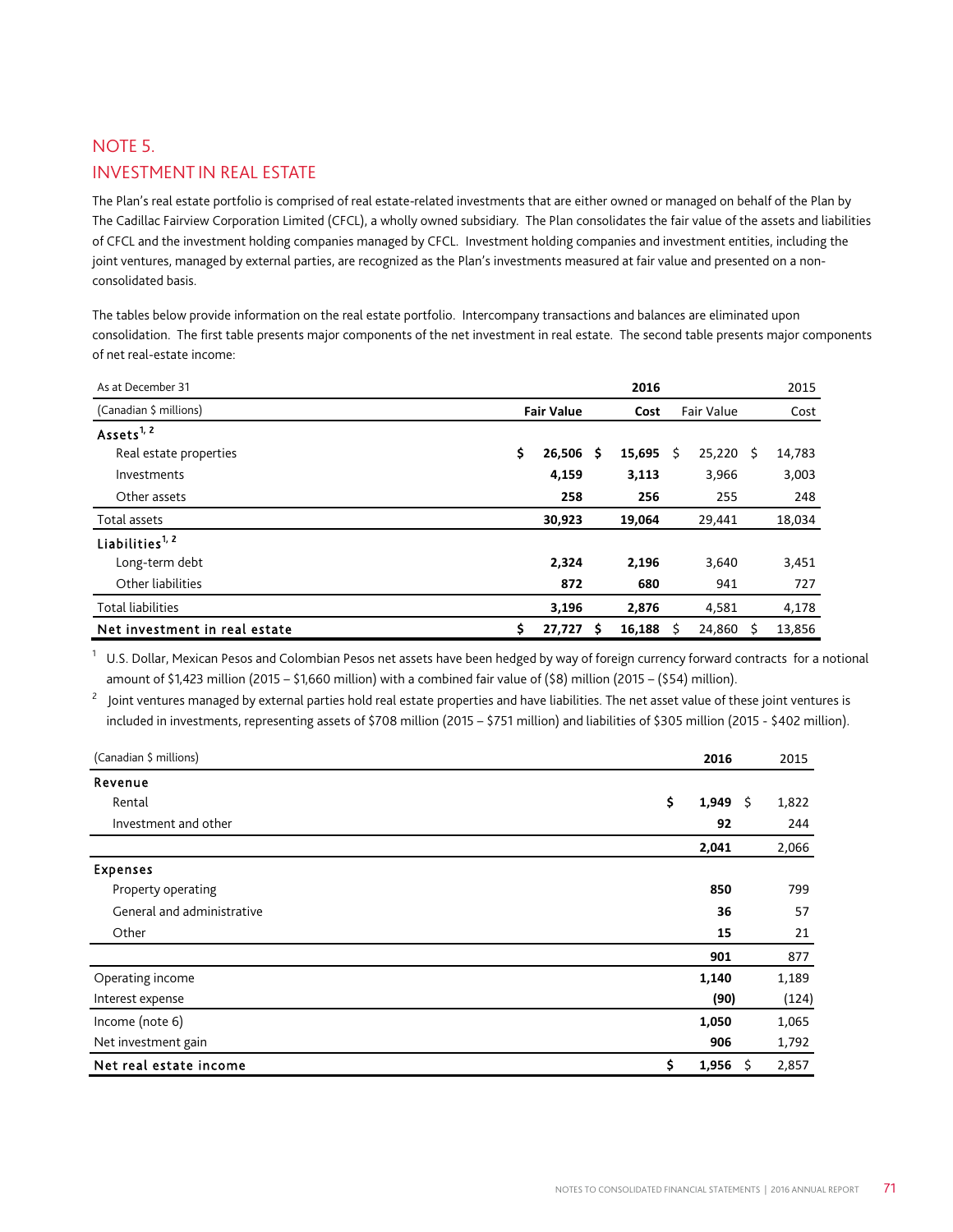# NOTE 6. NET INVESTMENT INCOME

Net investment income/(loss) after allocating net realized and unrealized gains on investments, management fees and transaction costs to asset classes

Net investment income is reported net of management fees, transaction costs, and is grouped by asset class. Net investment income, after giving effect to derivative contracts, for the year ended December 31, is as follows:

| Net Investment Income                |             |        |              |                                                                    |            |                  |                                                              | 2016                 |
|--------------------------------------|-------------|--------|--------------|--------------------------------------------------------------------|------------|------------------|--------------------------------------------------------------|----------------------|
| (Canadian \$ millions)               |             |        |              | Income <sup>1</sup> Realized <sup>2</sup> Unrealized <sup>23</sup> | Income     | Fees             | <b>Investment Management Transaction Investment</b><br>Costs | <b>Net</b><br>Income |
| <b>Fixed income</b>                  |             |        |              |                                                                    |            |                  |                                                              |                      |
| <b>Bonds</b>                         | \$          | 800 \$ | $(540)$ \$   | $(1,040)$ \$                                                       | $(780)$ \$ | $(3)$ \$         | $(16)$ \$                                                    | (799)                |
| Short-term investments               |             | (7)    | 502          | (154)                                                              | 341        |                  |                                                              | 341                  |
| Alternative investments <sup>4</sup> | 173         |        | 1,077        | (769)                                                              | 481        | (25)             | (2)                                                          | 454                  |
| Canadian real-rate products          | 482         |        | 177          | 40                                                                 | 699        | (2)              | (5)                                                          | 692                  |
| Non-Canadian real-rate products      | 208         |        | 137          | 48                                                                 | 393        |                  |                                                              | 393                  |
|                                      | 1,656       |        | 1,353        | (1,875)                                                            | 1,134      | (30)             | (23)                                                         | 1,081                |
| Equity                               |             |        |              |                                                                    |            |                  |                                                              |                      |
| Publicly traded                      |             |        |              |                                                                    |            |                  |                                                              |                      |
| Canadian                             |             | 34     | (137)        | 545                                                                | 442        | (1)              | (10)                                                         | 431                  |
| Non-Canadian                         | 534         |        | 3,197        | (2, 355)                                                           | 1,376      | (44)             | (43)                                                         | 1,289                |
| Non-publicly traded                  |             |        |              |                                                                    |            |                  |                                                              |                      |
| Canadian                             |             | 50     | (84)         | 278                                                                | 244        | (10)             | (33)                                                         | 201                  |
| Non-Canadian                         | 746         |        | 2,084        | (1,903)                                                            | 927        | (242)            | (117)                                                        | 568                  |
|                                      | 1,364       |        | 5,060        | (3, 435)                                                           | 2,989      | (297)            | (203)                                                        | 2,489                |
| Natural resources                    |             |        |              |                                                                    |            |                  |                                                              |                      |
| Commodities                          |             | (24)   | (110)        | 791                                                                | 657        |                  | (3)                                                          | 654                  |
| Timberland                           | 153         |        | 70           | (182)                                                              | 41         |                  |                                                              | 41                   |
| Sector investment <sup>5</sup>       | 186         |        | $\mathbf{1}$ | 227                                                                | 414        | (20)             | (3)                                                          | 391                  |
|                                      | 315         |        | (39)         | 836                                                                | 1,112      | (20)             | (6)                                                          | 1,086                |
| <b>Real assets</b>                   |             |        |              |                                                                    |            |                  |                                                              |                      |
| Real estate (note 5)                 | 1,065       |        | 371          | 535                                                                | 1,971      | (1)              | (14)                                                         | 1,956                |
| Infrastructure                       | 896         |        | 58           | (505)                                                              | 449        | (10)             | (53)                                                         | 386                  |
|                                      | 1,961       |        | 429          | 30                                                                 | 2,420      | (11)             | (67)                                                         | 2,342                |
|                                      | \$<br>5,296 |        | 6,803<br>\$  | \$<br>$(4, 444)$ \$                                                | 7,655      | \$<br>$(358)$ \$ | $(299)$ \$                                                   | 6,998                |

<sup>1</sup>Income includes interest, dividends, real estate operating income (net of interest expense), and other investment-related income and expenses.

 $^{\mathsf{2}}$ Includes net foreign currency losses of \$209 million (both realized and unrealized).

<sup>3</sup> Net of certain management and performance fees.

<sup>4</sup> Comprised primarily of hedge funds, and managed futures accounts.

<sup>5</sup> Sector investment includes oil, gas, and agricultural assets.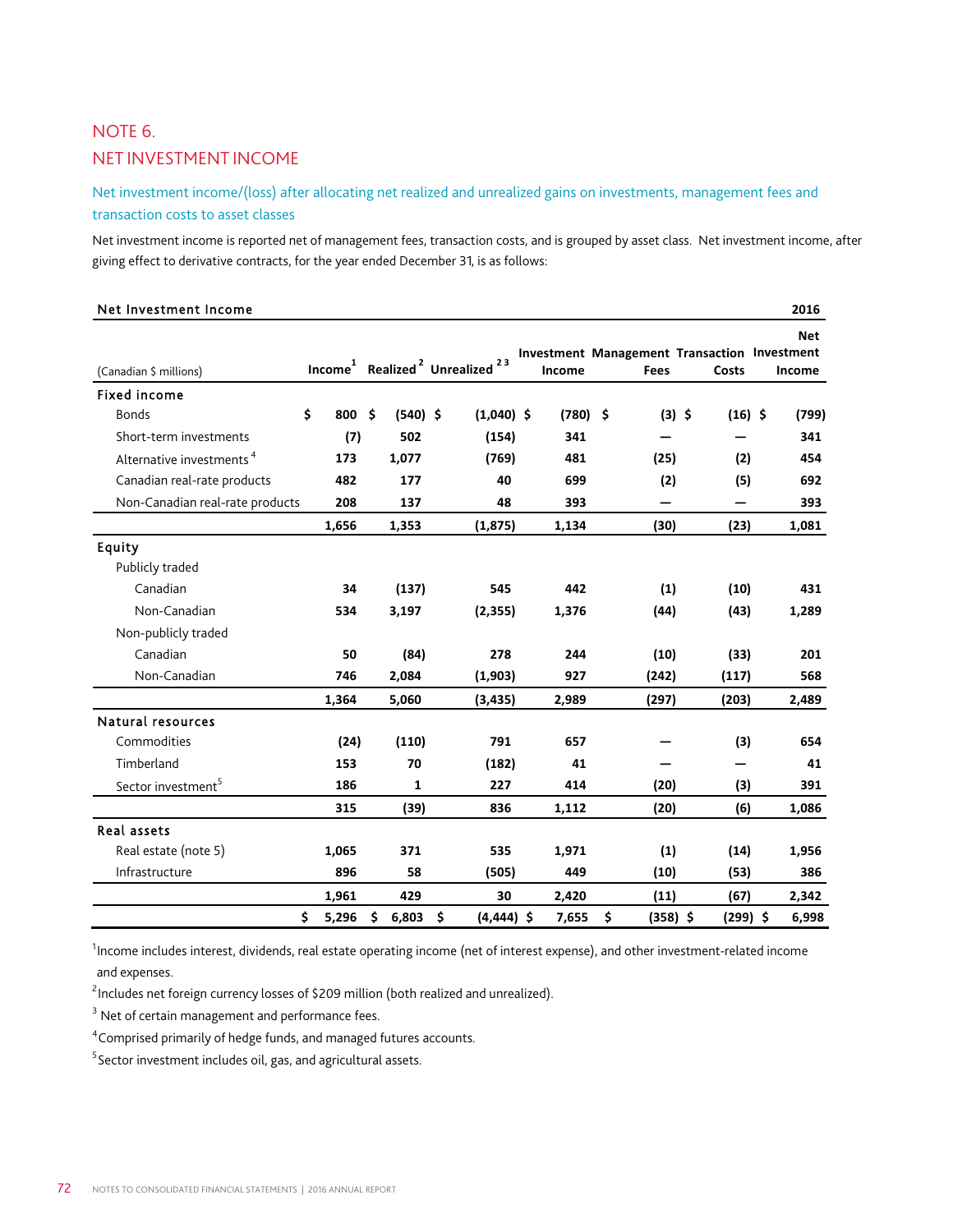#### Net Investment Income

| ł<br>×<br>٠ | ۰.<br>× |
|-------------|---------|

|                                      |             |             |                     |                                                |    |          |                  |                                            | <b>Net</b>           |
|--------------------------------------|-------------|-------------|---------------------|------------------------------------------------|----|----------|------------------|--------------------------------------------|----------------------|
| (Canadian \$ millions)               | Income      |             |                     | Realized <sup>6</sup> Unrealized <sup>67</sup> |    | Income   | Fees             | Investment Management Transaction<br>Costs | Investment<br>Income |
| <b>Fixed income</b>                  |             |             |                     |                                                |    |          |                  |                                            |                      |
| <b>Bonds</b>                         | \$<br>630   | \$<br>2,646 | $\ddot{\mathsf{S}}$ | $(1,273)$ \$                                   |    | 2,003    | \$<br>$(5)$ \$   | $(9)$ \$                                   | 1,989                |
| Short-term investments               |             |             | 88                  | 41                                             |    | 129      |                  |                                            | 129                  |
| Alternative investments <sup>8</sup> | 60          | (961)       |                     | 1,239                                          |    | 338      | (53)             | (1)                                        | 284                  |
| Canadian real-rate products          | 467         |             | 85                  | 7                                              |    | 559      |                  | (1)                                        | 558                  |
| Non-Canadian real-rate products      | 207         | 108         |                     | 1,267                                          |    | 1,582    |                  | $\overline{\phantom{0}}$                   | 1,582                |
|                                      | 1,364       | 1,966       |                     | 1,281                                          |    | 4,611    | (58)             | (11)                                       | 4,542                |
| Equity                               |             |             |                     |                                                |    |          |                  |                                            |                      |
| Publicly traded                      |             |             |                     |                                                |    |          |                  |                                            |                      |
| Canadian                             | (41)        |             | 97                  | (816)                                          |    | (760)    |                  | (13)                                       | (773)                |
| Non-Canadian                         | 757         | 5,923       |                     | (778)                                          |    | 5,902    | (73)             | (68)                                       | 5,761                |
| Non-publicly traded                  |             |             |                     |                                                |    |          |                  |                                            |                      |
| Canadian                             | 42          |             | 63                  | (141)                                          |    | (36)     | (17)             | (8)                                        | (61)                 |
| Non-Canadian                         | 652         | 2,510       |                     | 3,139                                          |    | 6,301    | (239)            | (184)                                      | 5,878                |
|                                      | 1,410       | 8,593       |                     | 1,404                                          |    | 11,407   | (329)            | (273)                                      | 10,805               |
| Natural resources                    |             |             |                     |                                                |    |          |                  |                                            |                      |
| Commodities                          | (19)        | (3,700)     |                     | 1,974                                          |    | (1,745)  |                  | (3)                                        | (1,748)              |
| Timberland                           | 79          | 345         |                     | 343                                            |    | 767      | (1)              |                                            | 766                  |
| Sector investment <sup>9</sup>       | 53          |             |                     | (196)                                          |    | (143)    | (22)             | (20)                                       | (185)                |
|                                      | 113         | (3, 355)    |                     | 2,121                                          |    | (1, 121) | (23)             | (23)                                       | (1, 167)             |
| Real assets                          |             |             |                     |                                                |    |          |                  |                                            |                      |
| Real estate (note 5)                 | 1,085       | 153         |                     | 1,639                                          |    | 2,877    | (1)              | (19)                                       | 2,857                |
| Infrastructure                       | 751         |             | 2                   | 1,914                                          |    | 2,667    | (10)             | (22)                                       | 2,635                |
|                                      | 1,836       | 155         |                     | 3,553                                          |    | 5,544    | (11)             | (41)                                       | 5,492                |
|                                      | \$<br>4,723 | \$<br>7,359 |                     | $\zeta$<br>8,359                               | S. | 20,441   | \$<br>$(421)$ \$ | $(348)$ \$                                 | 19,672               |

 $^6$  Includes net foreign currency losses of \$588 million (both realized and unrealized).

 $<sup>7</sup>$  Net of certain management and performance fees.</sup>

8 Comprised primarily of hedge funds, and managed futures accounts.

<sup>9</sup> Sector investment includes oil, gas, and agricultural assets.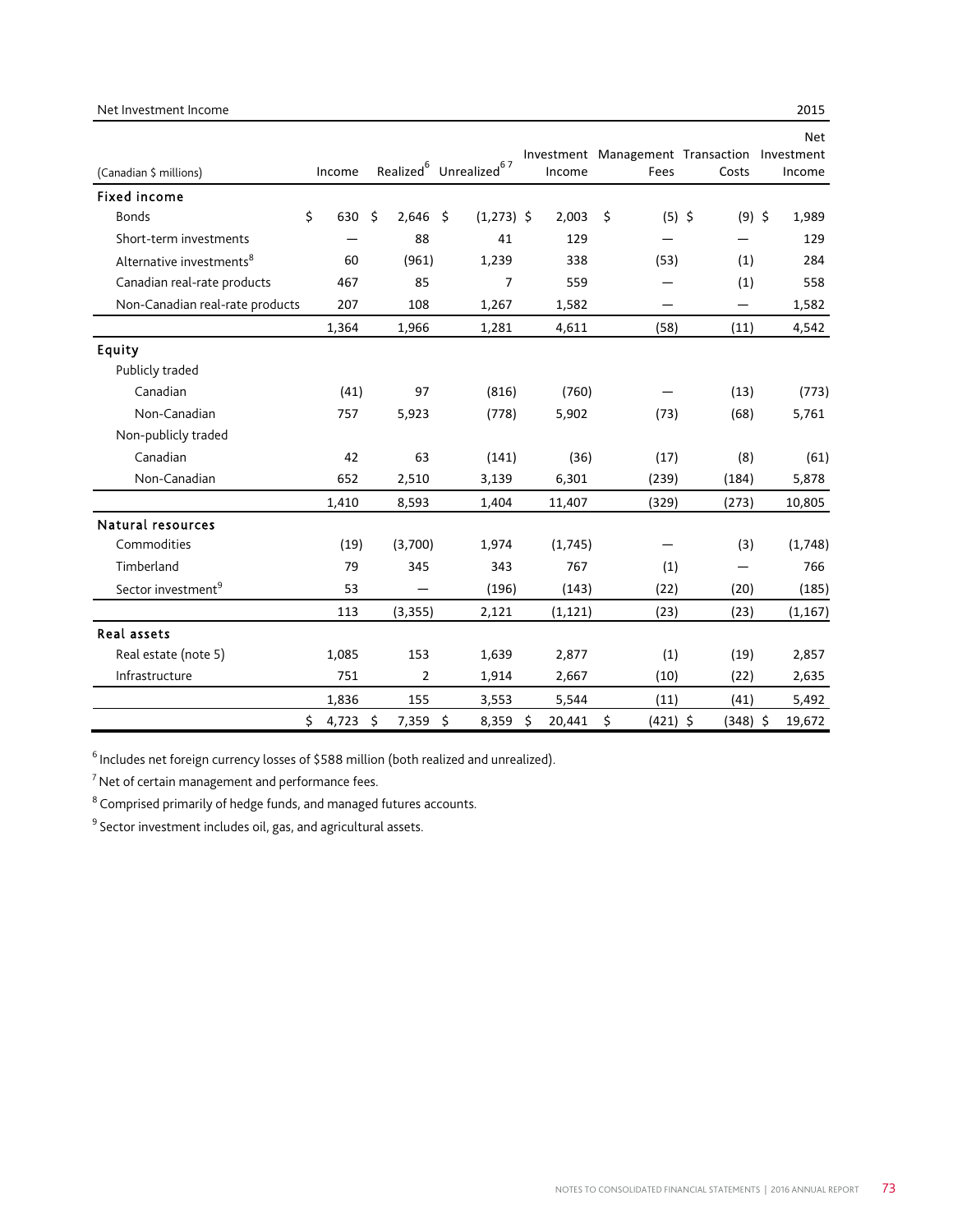# NOTE 7. INVESTMENT RETURNS AND RELATED BENCHMARK RETURNS

Investment returns and related benchmark returns by investment asset class for the year ended December 31 are as follows:

|                     |                              | 2016                                             |                       | 2015                                      |
|---------------------|------------------------------|--------------------------------------------------|-----------------------|-------------------------------------------|
| (percent)           | Investment<br><b>Returns</b> | Investment<br><b>Benchmark</b><br><b>Returns</b> | Investment<br>Returns | Investment<br><b>Benchmark</b><br>Returns |
| Fixed income        | 0.8%                         | 1.0%                                             | 5.9%                  | 6.0%                                      |
| Canadian equity     | 19.1                         | 16.9                                             | (11.7)                | (6.8)                                     |
| Non-Canadian equity | 4.1                          | 4.3                                              | 21.2                  | 17.6                                      |
| Natural resources   | 8.3                          | 6.7                                              | (1.3)                 | (6.1)                                     |
| Real assets         | 5.3                          | 3.4                                              | 16.0                  | 10.2                                      |
| <b>Total Plan</b>   | 4.2%                         | 3.5%                                             | 13.0%                 | 10.1%                                     |

Investment returns have been calculated using a time-weighted rate of return methodology.

The Plan identifies benchmarks to evaluate the investment management performance. The performance of each asset class is measured against benchmarks that simulate the results based on the investment strategies employed by the investment managers identified for the asset class.

The total Plan return is measured against a Canadian dollar-denominated composite benchmark produced by aggregating returns from each of the policy asset-class benchmarks, using the Plan's asset-mix policy weights.

# NOTE 8.

# STATUTORY ACTUARIAL VALUATIONS

Statutory actuarial valuations are prepared periodically to determine the funding requirements of the Plan. Active members are required to contribute 11.50% of the portion of their salaries covered by the CPP and 13.10% of salaries above this level. Member contributions are matched by the Province and designated employers. In addition, the Funding Management Policy established by the co-sponsors provides procedures for the co-sponsors to determine contributions and benefits.

Under an agreement between the co-sponsors, contribution rates are as follows:

|              |        | <b>Contribution Rate</b>      |  |  |  |  |
|--------------|--------|-------------------------------|--|--|--|--|
| (percent)    | by CPP | Covered Not covered<br>by CPP |  |  |  |  |
| 2012         | 10.80% | 12.40%                        |  |  |  |  |
| 2013         | 11.15% | 12.75%                        |  |  |  |  |
| 2014 to 2026 | 11.50% | 13.10%                        |  |  |  |  |

The actuarial methods used to prepare statutory actuarial valuations are different than those used to prepare a financial statement actuarial valuation and the amounts disclosed in these consolidated financial statements. The statutory actuarial valuations use a valuation method which takes into account future benefits to be earned and future contributions to be made by members of the Plan as at the valuation date.

The most recent statutory actuarial valuation that has been filed with regulatory authorities was prepared as at January 1, 2016, by Mercer (Canada) Limited and disclosed a funding surplus of \$4,522 million, after adopting conditional inflation protection of 90% for credited service earned between 2010 and 2013 and after 2013, as well as recognizing the special contributions included in the 2016 contribution rate described above, of 1.1% of salary payable until December 31, 2026.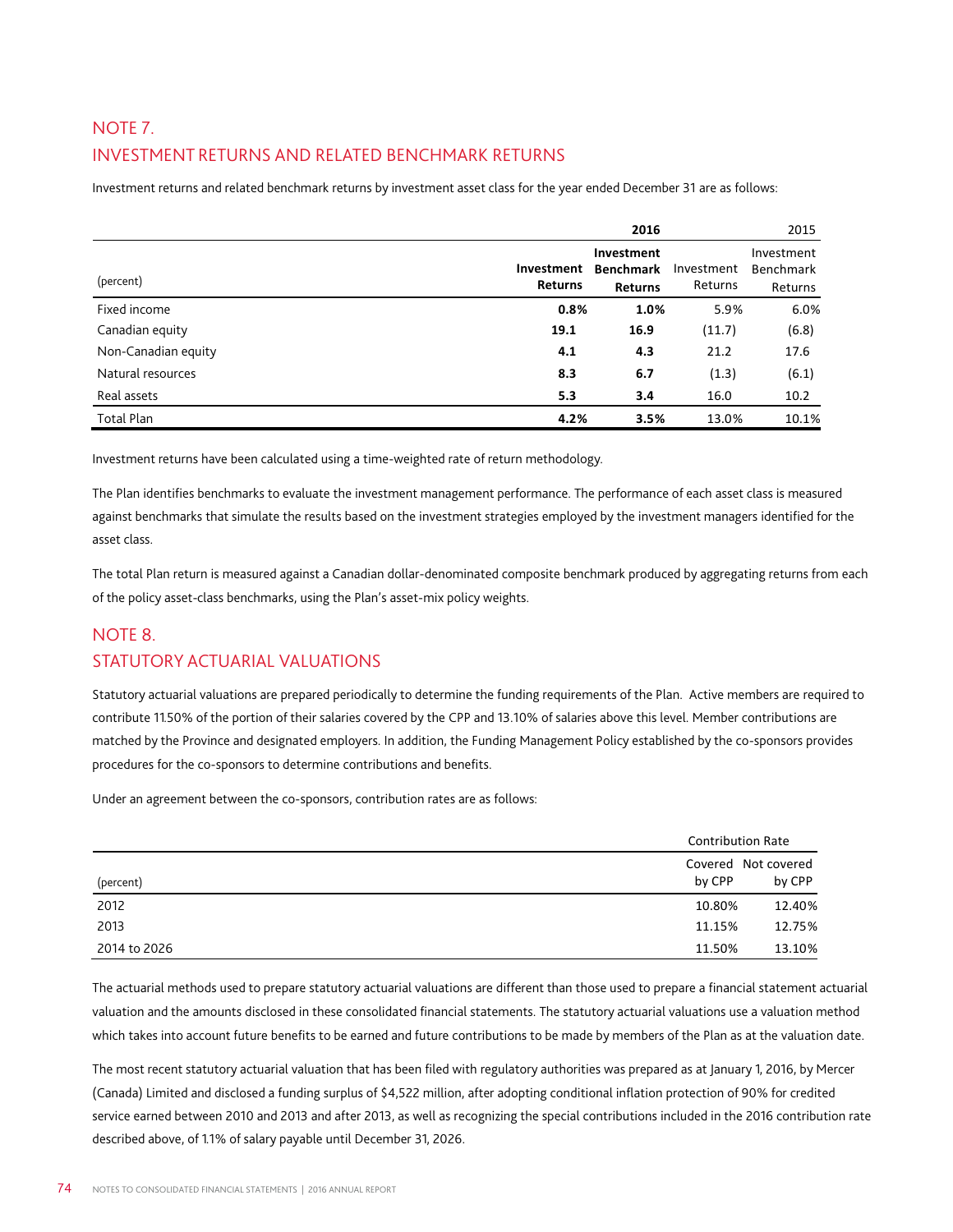# NOTE 9. **CONTRIBUTIONS**

| (Canadian \$ millions)             | 2016        | 2015        |
|------------------------------------|-------------|-------------|
| Members                            |             |             |
| Current service <sup>1</sup>       | \$<br>1,619 | \$<br>1,592 |
| Optional credit                    | 34          | 35          |
|                                    | 1,653       | 1,627       |
| <b>Province of Ontario</b>         |             |             |
| Current service                    | 1,596       | 1,567       |
| Interest                           | 36          | 37          |
| Optional credit                    | 31          | 32          |
|                                    | 1,663       | 1,636       |
| Designated employers               | 34          | 33          |
| Transfers from other pension plans | 13          | 14          |
|                                    | 47          | 47          |
|                                    | \$<br>3,363 | 3,310<br>\$ |

 $1$  Contributions past due are less than \$1 million in 2016 and 2015.

# NOTE 10. BENEFITS PAID

| (Canadian \$ millions)   | 2016        |   | 2015  |
|--------------------------|-------------|---|-------|
| Retirement pensions      | \$<br>5,227 | S | 5,056 |
| Death benefits           | 376         |   | 344   |
| Disability pensions      | 26          |   | 27    |
| Commuted value transfers | 64          |   | 74    |
| Family law transfers     | 24          |   | 27    |
| Transfers to other plans | 8           |   | 8     |
| Refunds                  |             |   | 1     |
|                          | \$<br>5,725 |   | 5,537 |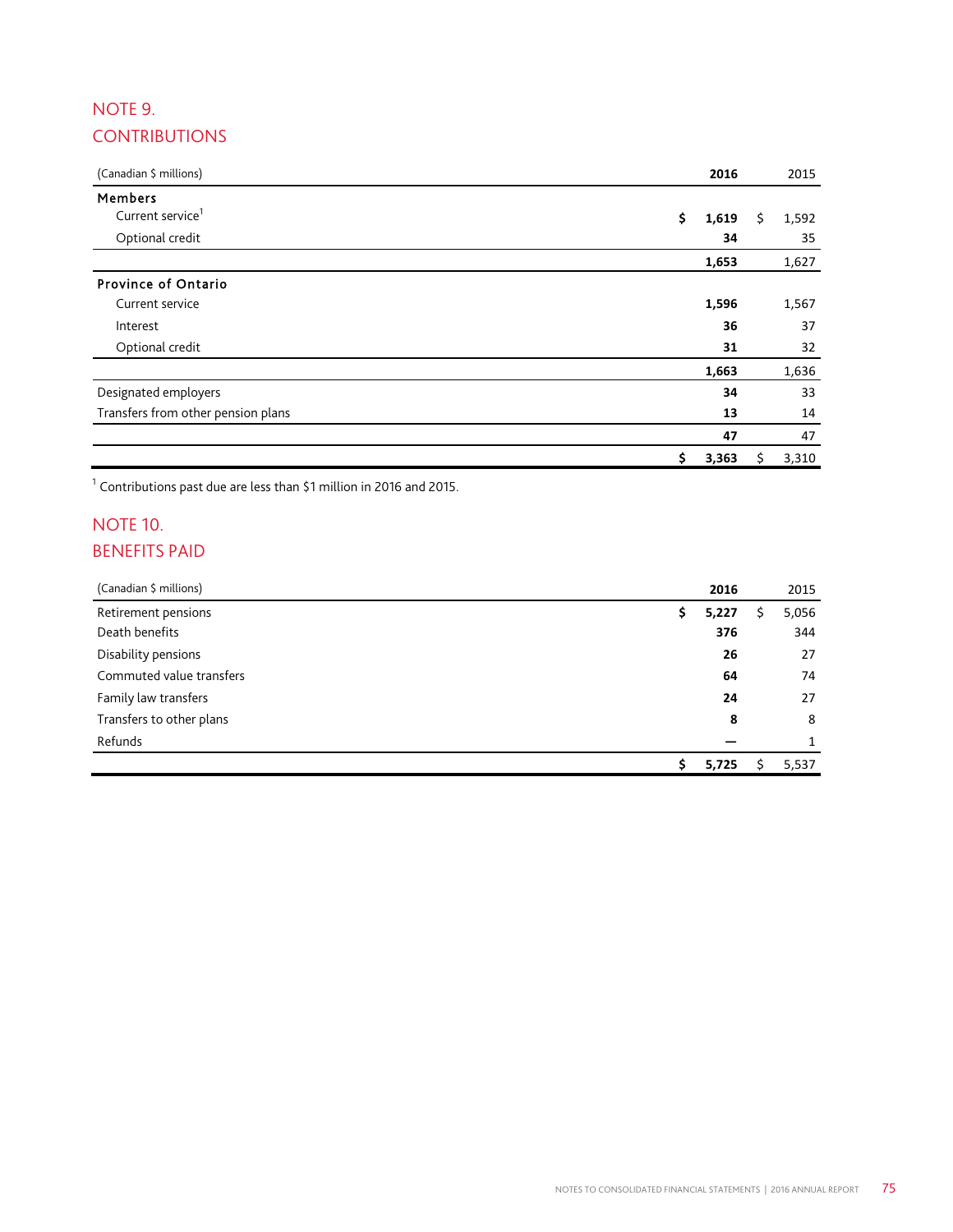# NOTE 11. ADMINISTRATIVE EXPENSES

#### (a) Investment expenses

| (Canadian \$ millions)               | 2016        |   | 2015  |
|--------------------------------------|-------------|---|-------|
| Salaries, incentives and benefits    | \$<br>290.1 | S | 277.7 |
| Premises and equipment               | 49.4        |   | 44.9  |
| Professional and consulting services | 50.1        |   | 46.0  |
| Information services                 | 28.7        |   | 25.8  |
| Communication and travel             | 16.4        |   | 16.8  |
| Custodial fees                       | 7.3         |   | 10.2  |
| Statutory audit fees                 | 2.3         |   | 1.9   |
| Board and committee remuneration     | 0.9         |   | 0.8   |
| Other                                | 6.0         |   | 5.0   |
|                                      | \$<br>451.2 | ς | 429.1 |

# (b) Member services expenses

| (Canadian \$ millions)               | 2016       | 2015 |
|--------------------------------------|------------|------|
| Salaries, incentives and benefits    | \$<br>37.4 | 36.3 |
| Premises and equipment               | 10.6       | 8.8  |
| Professional and consulting services | 4.8        | 4.2  |
| Communication and travel             | 1.2        | 1.4  |
| Statutory audit fees                 | 0.1        | 0.1  |
| Board and committee remuneration     | 0.1        | 0.1  |
| Other                                | 0.8        | 0.9  |
|                                      | 55.0       | 51.8 |

## (c) Compensation of key management personnel

Key management personnel are defined as those persons having authority and responsibility for planning, directing and controlling the activities of the Plan, being the Board members, the executive team and the senior vice presidents of the Investment Division.

The compensation of the key management personnel is included in the administrative expenses of the Plan. There are no other related party transactions between the key management personnel and the Plan.

The compensation of the key management personnel $^{\rm 1}$  as at December 31 is summarized below:

| (Canadian \$ millions)       | 2016 | 2015 |
|------------------------------|------|------|
| Short-term employee benefits | 14.6 | 13.0 |
| Post-employment benefits     | 2.4  | 5.9  |
| Termination benefits         | 3.5  |      |
| Other long-term benefits     | 12.6 | 16.3 |
|                              | 33.1 | 35.2 |

 $1$ The table does not include compensation of either officers or directors of The Cadillac Fairview Corporation Limited.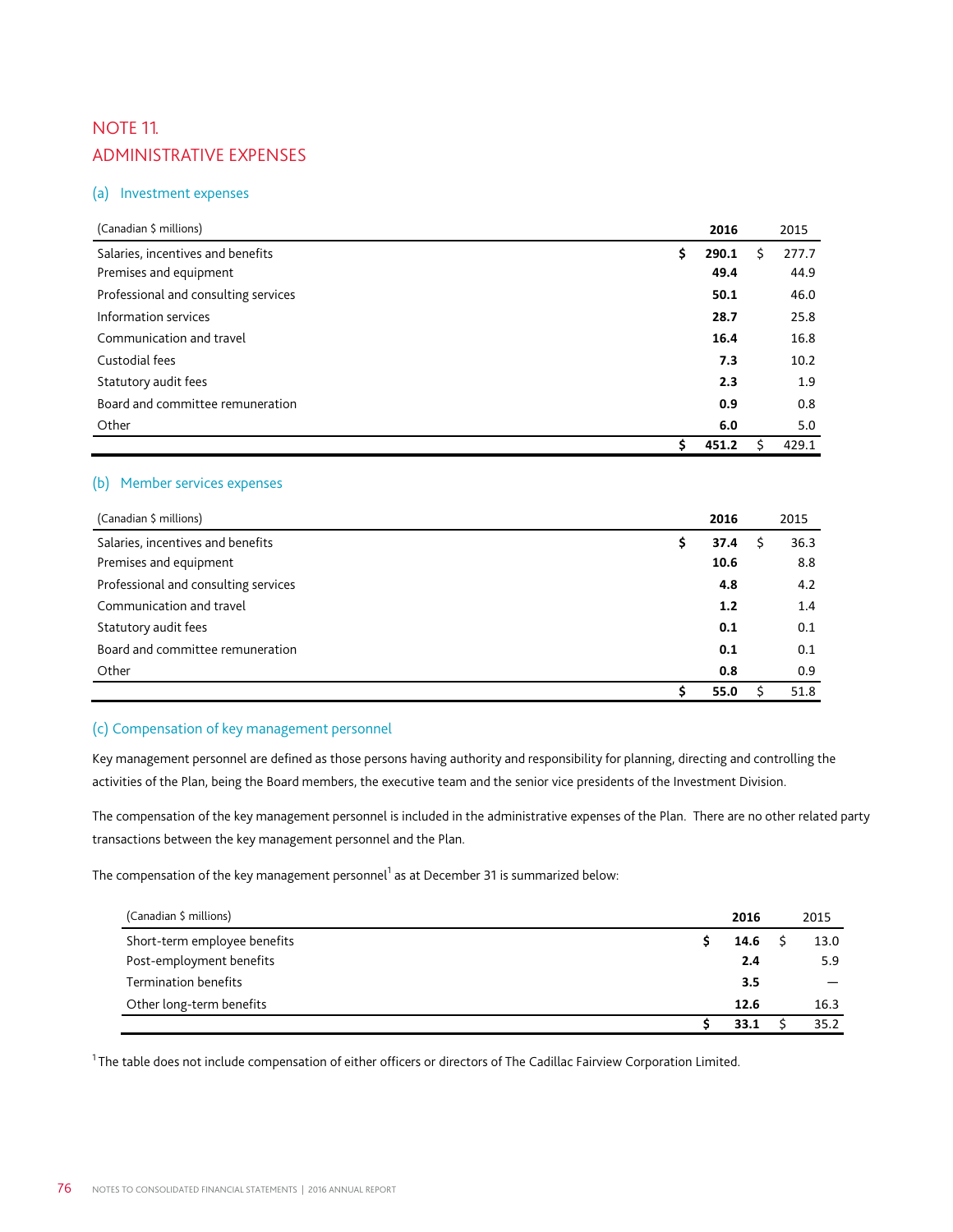#### (d) Employees' post-employment benefits

The employees of the Plan are members of the defined benefit plans, of either the Ontario Public Service Employees Union (OPSEU) Pension Plan or Public Service Pension Plan (PSPP). The expected contributions from the Plan in 2017 are approximately \$12.3 million. Some employees are also members of the Public Service Supplementary Plan (PSSP). These three pension plans are sponsored by the Province of Ontario and information is available on www.optrust.com and www.opb.ca. As the employer, the Plan matches the employees' contributions to these pension plans. Some senior management employees also participate in a non-registered, unfunded Supplemental Employee Retirement Plan (SERP) managed by the Plan to provide the employees non-indexed retirement benefits equal to 2% of the employee's pensionable earnings times the number of years of service, less the initial annual pension to which the employee is entitled under the PSPP and PSSP, combined. The contributions expensed by the Plan during the year were \$12.5 million (2015 – \$15.3 million). Contributions are included in the salaries, incentives and benefits expenses.

# NOTE 12. CAPITAL

The funding surpluses or deficits determined regularly in the funding valuations prepared by an independent actuary are described as the Plan's capital in the consolidated financial statements. The actuary's funding valuation is used to measure the long-term health of the Plan. The actuary tests the Plan's ability to meet its obligations to all current Plan members and their survivors. Using an assumed rate of return, the actuary projects the Plan's benefits to estimate the current value of the liability (see note 4), which is compared to the sum of the Plan assets, the future contributions for all current Plan members and the present value of the contribution increases for future members. The result of the comparison is either a surplus or a deficit.

The objective of managing the Plan's capital is to ensure the Plan is fully funded to pay the plan benefits over the long term. The co-sponsors change the benefit and contribution levels to eliminate any deficits. The Funding Management Policy set by the co-sponsors in the Partners' Agreement provides guidance on how the co-sponsors manage the Plan's capital.

A funding valuation, including a plan to eliminate any deficit, is required to be filed with the pension regulator at least every three years. A preliminary funding valuation is performed by the actuary when the valuation is not filed with the regulator assisting the co-sponsors in managing the Plan's capital.

The most recent funding valuation filed is disclosed in note 8.

# NOTE 13. RETIREMENT COMPENSATION ARRANGEMENT (RCA)

Restrictions in the ITA on the payment of certain benefits from a registered plan for periods of service after 1991 may impact some Plan members. To address affected members, the RCA was established by agreement between the co-sponsors as a supplementary plan to provide these benefits.

The RCA is administered under a trust separate from the assets of the Plan. The Board has been appointed by the co-sponsors to act as the trustee of the RCA.

Because the RCA is a separate trust and the Plan does not control the RCA, the net assets available for benefits and the value of accrued benefits and deficit, referred to below, have not been included in the consolidated financial statements of the Plan.

The RCA is funded on a pay-as-you-go basis from a portion of the contributions made to the Plan by members, the Province and designated employers. The portion is based on a limit on contributions to the Plan with contributions above the limit being remitted to the RCA. The limit is determined annually by the Plan's independent actuary such that the RCA contributions are expected to be more than sufficient to pay the benefits over the next 12 months. At the beginning of 2017, the actuary determined that the limit should remain at \$14,500. Due to the funding policy adopted by the co-sponsors, the net assets available for benefits will continue to be substantially less than the accrued benefits.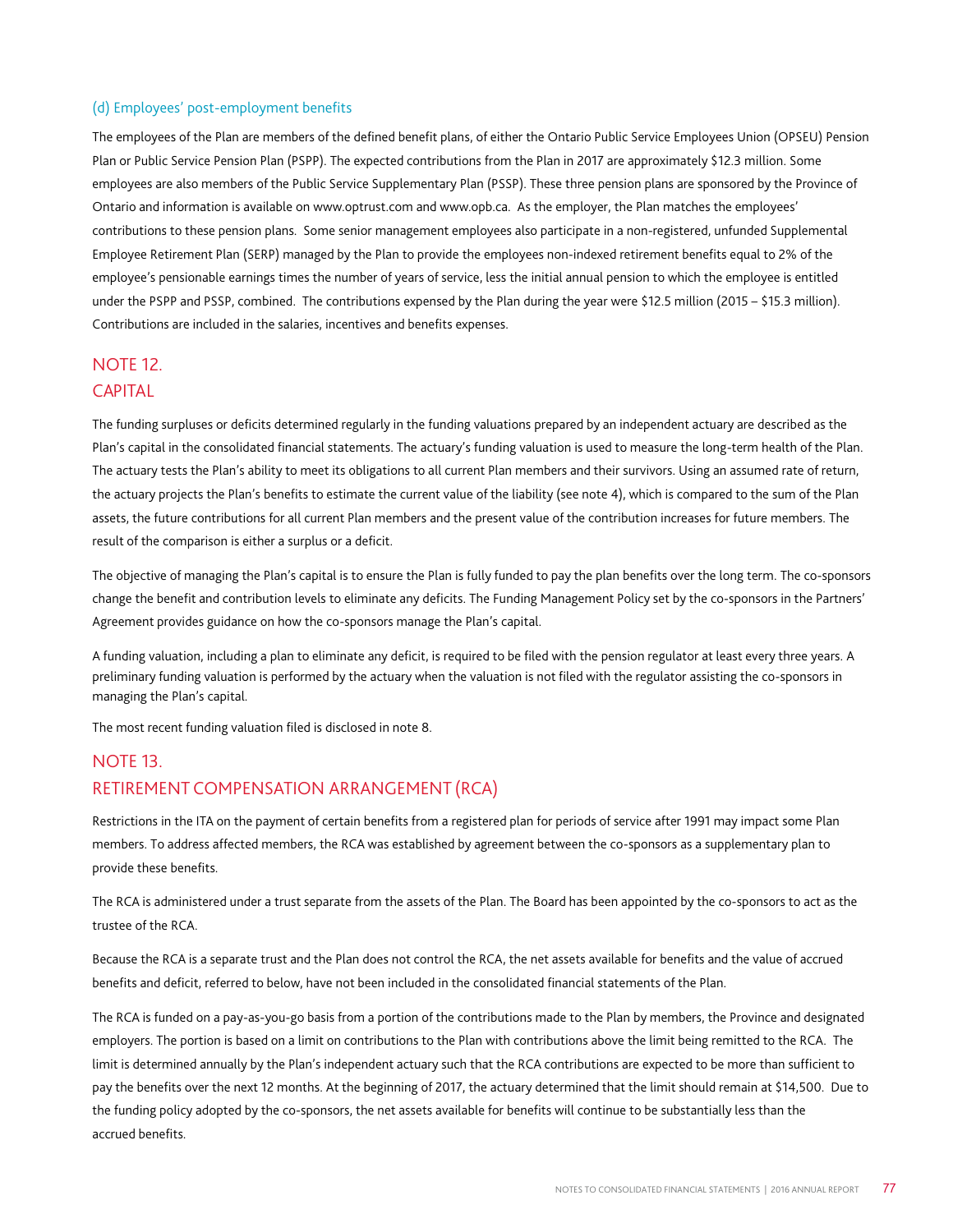In addition, because it is difficult to predict the benefits expected to be paid over the next 12 months, it is possible that the assets may be insufficient to pay the benefits. In such a case, the payment of benefits will be temporarily suspended and contributions raised in order to fund the payments that are due under the RCA.

The RCA financial statements are in compliance with Section 4600 and IFRS. A summary of the financial statements for the RCA, is as follows:

| As at December 31 (Canadian \$ thousands)                  | 2016                       |      | 2015       |
|------------------------------------------------------------|----------------------------|------|------------|
| Statements of financial position                           |                            |      |            |
| <b>NET ASSETS AVAILABLE FOR BENEFITS</b>                   |                            |      |            |
| Assets                                                     | \$<br>41,619 \$            |      | 27,186     |
| Liabilities                                                | (5,382)                    |      | (2,060)    |
|                                                            | \$<br>36,237               | S.   | 25,126     |
| <b>ACCRUED BENEFITS AND DEFICIT</b>                        |                            |      |            |
| Accrued benefits                                           | \$335,040                  | Ś.   | 309,172    |
| Deficit                                                    | (298, 803)                 |      | (284, 046) |
|                                                            | \$<br>36,237               | - \$ | 25,126     |
| Statements of changes in net assets available for benefits |                            |      |            |
| Contributions                                              | \$<br>$20,662 \quad \zeta$ |      | 11,251     |
| Investment income                                          | 138                        |      | 150        |
|                                                            | 20,800                     |      | 11,401     |
| Benefits paid                                              | 9,524                      |      | 12,272     |
| Expenses                                                   | 165                        |      | 105        |
|                                                            | 9,689                      |      | 12,377     |
| Increase/(decrease) in net assets available for benefits   | \$<br>11,111               | - \$ | (976)      |

The actuarial assumptions and the accrual of conditional inflation protection used in determining the value of accrued benefits are consistent with the Plan except that the assumed discount rate has been adjusted to reflect the effect of the 50% refundable tax under the RCA.

The estimate of the value of accrued benefits is highly sensitive to salary increases, both actual and assumed. Any changes to the salary assumptions will have a significant effect on the liabilities for future benefits. In addition, significant uncertainty exists in projecting the liabilities of the RCA due to changes in the number of future participants as well as changes to the income tax regulations relating to pensions.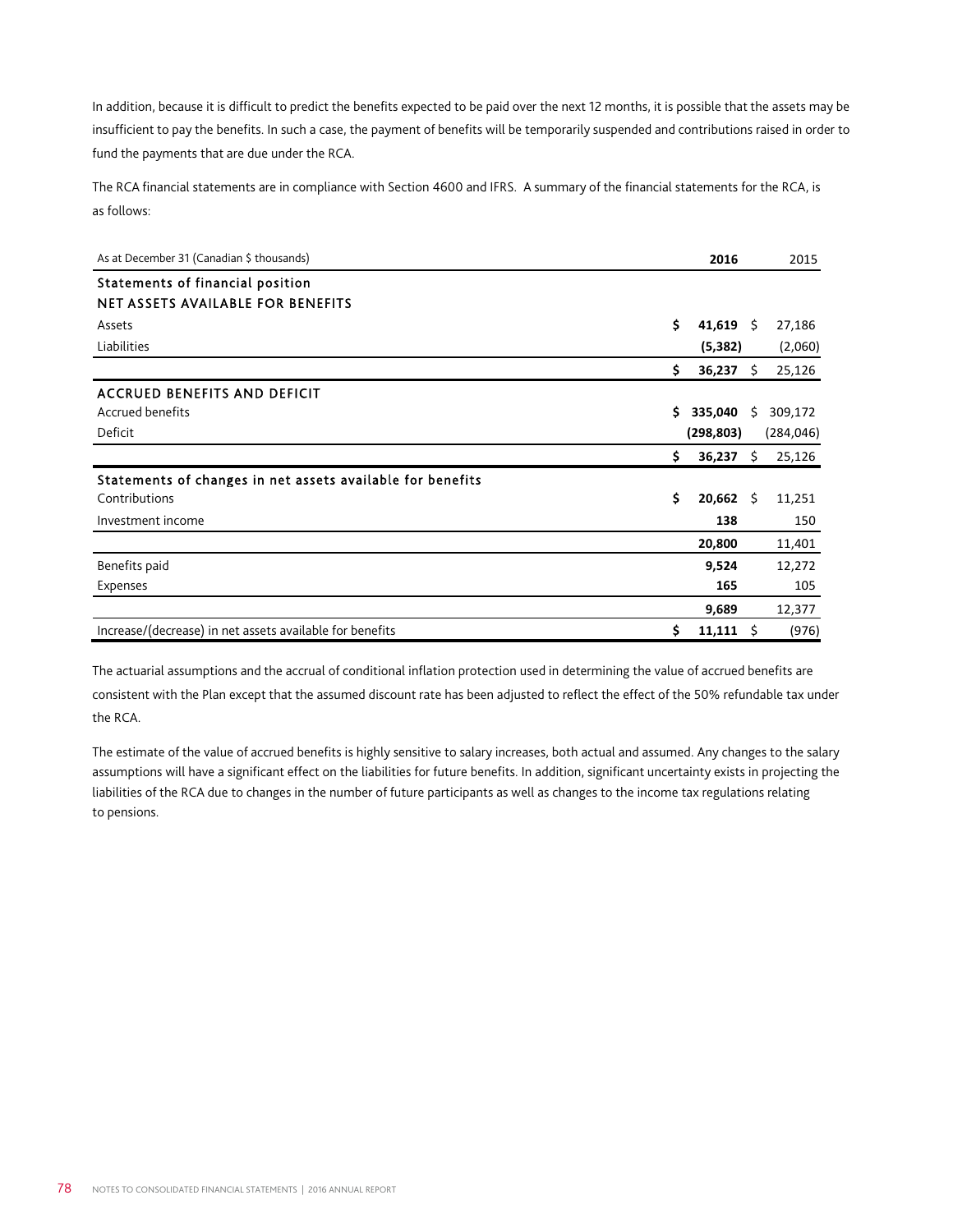# NOTE 14. COMMITMENTS

The Plan has committed to enter into investment and other transactions, which may be funded over the next several years in accordance with the terms and conditions agreed to. As at December 31, 2016, these commitments totalled \$10,597 million (2015 – \$13,112 million).

# NOTE 15. GUARANTEES AND INDEMNIFICATIONS

#### **Guarantees**

The Plan provides guarantees to third parties related to certain companies the Plan invests in and will be called upon to satisfy the guarantees if the companies fail to meet their obligations. The Plan expects most guarantees to expire unused. No payments have been made by the Plan in either 2016 or 2015 under these guarantees.

The Plan guarantees loan and credit agreements. The Plan's maximum exposure is \$nil million as at December 31, 2016 (2015 – \$149 million). The Plan guarantees lease agreements for a subsidiary with expiry dates ranging from 2017 to 2059. The Plan's maximum exposure is \$96 million as at December 31, 2016 (2015 – \$96 million). There were no default lease payments in either 2016 or 2015.

The Plan also guarantees the ability of certain investee companies to settle certain financial obligations. The Plan's maximum exposure is \$67 million as at December 31, 2016 (2015 - \$116 million).

The Cadillac Fairview Corporation Limited manages the real estate investments and has provided guarantees relating to the completion of the construction of certain residential developments. The term of these guarantees spans the lives of the development projects, which range from one to five years. The maximum exposure cannot be determined because the projects are not yet complete. These guarantees amounted to \$151 million as at December 31, 2016 (2015 – \$213 million) and have not been recognized in the real estate liabilities.

The Plan guarantees the debentures issued by a real estate trust it consolidates. No payments have been made by the Plan into the real estate trust or related to the debentures. The debentures are comprised of \$0.75 billion 4.31% Series B Debentures maturing on January 25, 2021 and \$0.6 billion 3.64% Series C Debentures maturing on May 9, 2018. As at December 31, 2015, the Plan also guaranteed the \$1.25 billion 3.24% Series A Debentures which matured on January 25, 2016. The debentures, included in the Plan's real estate investmentrelated liabilities, may be redeemed by the issuer at any time prior to maturity.

The Plan also guarantees commercial paper issued by Ontario Teachers' Finance Trust which the Plan consolidates. No payments have been made by the Plan into the trust or related to the commercial paper, which are issued through private placements in U.S. and Canada. The maximum aggregate principal amounts outstanding at any one time do not exceed \$10 billion. As at December 31, 2016, commercial paper issued by the trust amounted to \$9,127 million (2015 - \$3,062 million). The commercial paper, included in the Plan's investment-related liabilities, is not redeemable prior to maturity or subject to voluntary prepayment. The maturity terms are up to 270 days from the date of issue in U.S. and up to 364 days in Canada.

#### Indemnifications

The Plan provides that Board members, employees and certain others are to be indemnified in relation to certain proceedings that may be commenced against them. In addition, in the normal course of operations, the Plan may, in certain circumstances, agree to indemnify a counterparty. Under these agreements, the Plan, its subsidiaries and joint ventures may be required to compensate counterparties for costs incurred as a result of various contingencies such as legal claims or changes in laws and regulations. The number of such agreements, the variety of indemnifications and their contingent character prevents the Plan from making a reasonable estimate of the maximum amount that would be required to pay all such counterparties.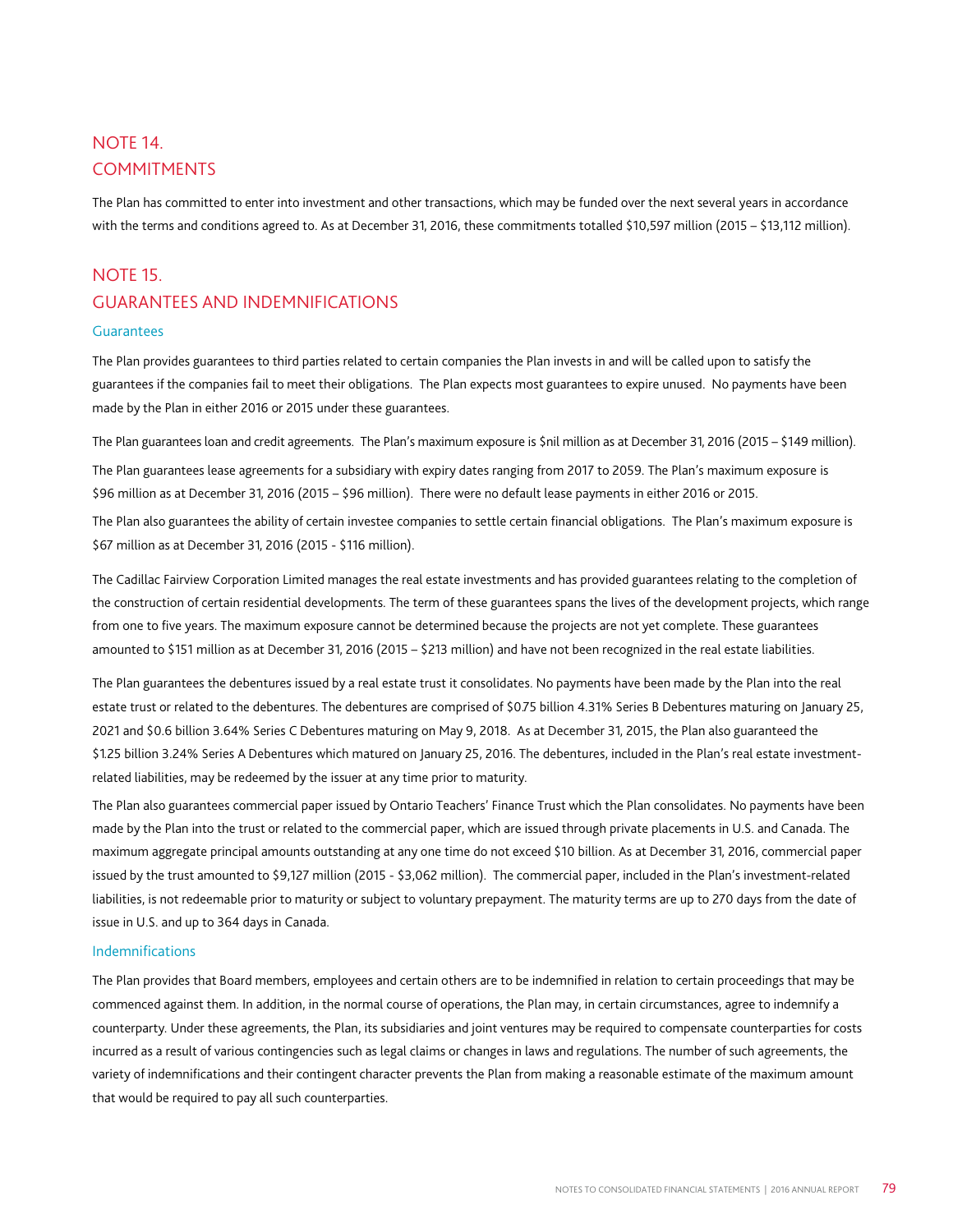# MAJOR INVESTMENTS

As at December 31, 2016

# FIXED INCOME AND SHORT-TERM INVESTMENTS OVER \$150 MILLION

| Type (Canadian \$ millions)                     | Maturity  | Coupon (%)     | Fair Value   | Cost         |
|-------------------------------------------------|-----------|----------------|--------------|--------------|
| Government of Canada bonds                      | 2017-2064 | $0.00 - 9.00$  | \$<br>29,756 | \$<br>28,454 |
| Canadian corporate bonds                        | 2017-2043 | $0.00 - 14.00$ | 956          | 950          |
| Securities purchased under agreements to resell | 2017-2017 | $-1.50 - 1.25$ | 27,910       | 27,621       |
| Commercial paper                                | 2017-2017 | $0.00 - 0.00$  | 1,405        | 1,402        |
| Canada treasury bills                           | 2017-2017 | $0.00 - 0.00$  | 4,606        | 4,604        |
| International sovereign debt                    | 2018-2060 | $0.00 - 26.38$ | 2,655        | 2,909        |
| International corporate bonds                   | 2017-2053 | $0.00 - 13.00$ | 7,047        | 7,023        |
| U.S. treasury bonds                             | 2017-2046 | $0.63 - 6.25$  | (10,084)     | (8, 559)     |
| International agency bonds                      | 2017-2024 | $3.13 - 8.25$  | 376          | 375          |
| Provincial bonds                                | 2018-2048 | $1.20 - 8.50$  | 8,307        | 8,043        |
| Bank notes                                      | 2017-2017 | $0.00 - 0.55$  | 3,420        | 3,408        |
| Securities sold under agreements to repurchase  | 2017-2017 | $-0.40 - 2.10$ | (47, 422)    | (47,131)     |
| Commercial paper issued                         | 2017-2017 | $0.00 - 1.40$  | (9, 120)     | (8,935)      |

# REAL-RETURN INVESTMENTS OVER \$150 MILLION

| Type (Canadian \$ millions)          | Maturity  | Coupon (%)    | Fair Value | Cost   |
|--------------------------------------|-----------|---------------|------------|--------|
| Real-return Canada bonds             | 2021-2047 | $1.25 - 4.25$ | 16.686     | 12.966 |
| Real-return Canadian corporate bonds | 2021-2046 | $0.00 - 5.33$ | 1.675      | 700    |
| U.S. treasury inflation protection   | 2017-2044 | $0.13 - 3.88$ | 10.153     | 6.976  |
| Real-return provincial bonds         | 2021-2036 | $2.00 - 4.50$ | 1.925      | 1.243  |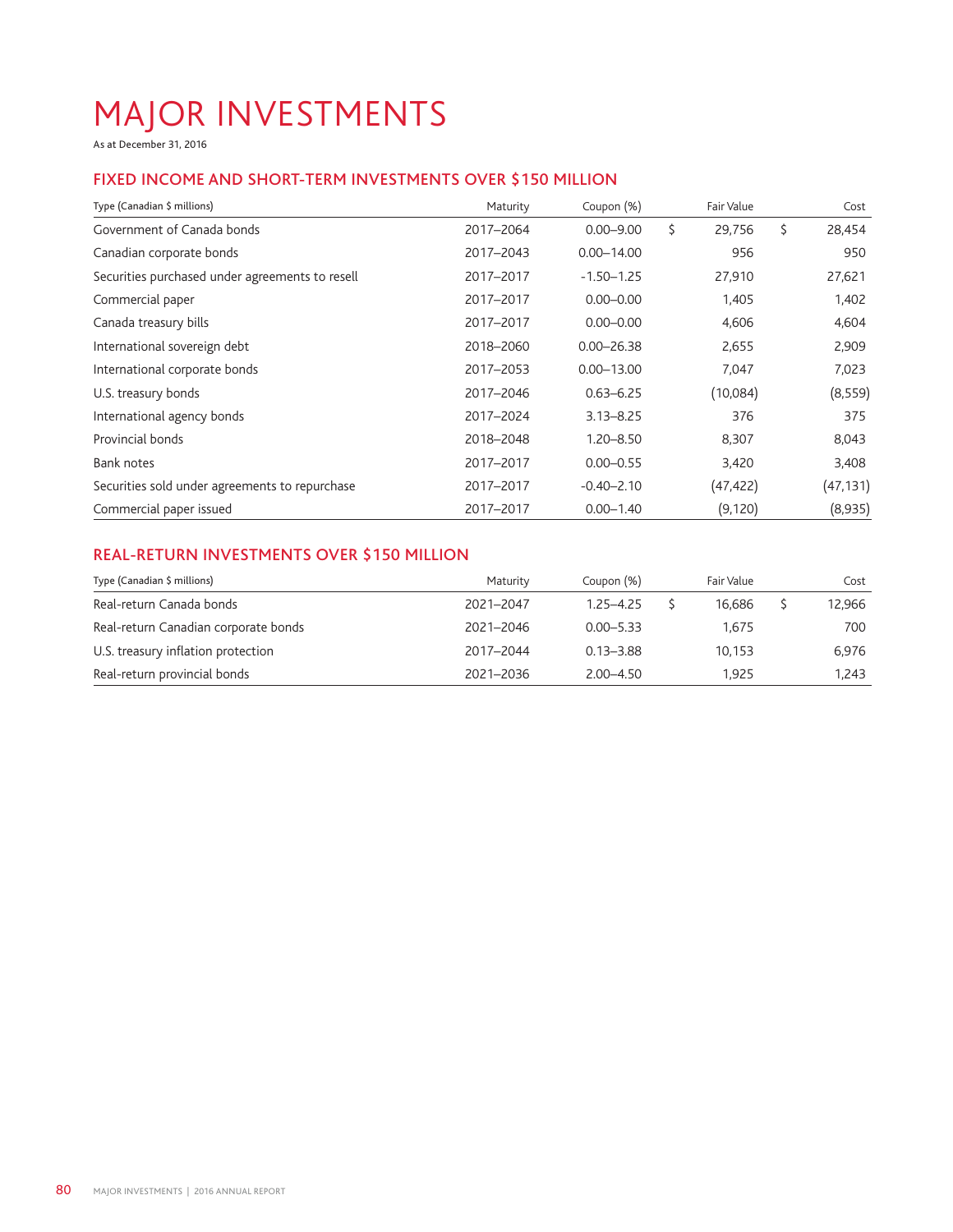# CORPORATE SHARES/UNITS OVER \$150 MILLION

As at December 31, 2016 (millions)

| Security Name                               | Shares | Fair Value | Security Name                             | Shares | Fair Value |
|---------------------------------------------|--------|------------|-------------------------------------------|--------|------------|
| The Macerich Company                        | 23.3   | \$2,212.2  | FedEx Corp.                               | 0.8    | \$194.8    |
| iShares MSCI Emerging Markets Index         | 37.5   | 1,755.4    | LafargeHolcim Ltd.                        | 2.7    | 189.3      |
| Multiplan Empreendimentos Imobiliarios S.A. | 54.8   | 1,302.5    | Athene Holding Ltd.                       | 3.2    | 185.1      |
| Samsung Electronics Co., Ltd.               | 0.2    | 468.8      | XPO Logistics, Inc.                       | 3.2    | 183.7      |
| Sprint Corporation                          | 34.7   | 392.2      | Tencent Holdings Limited                  | 5.4    | 176.0      |
| Alphabet Inc.                               | 0.3    | 343.4      | Sony Corporation                          | 4.7    | 175.7      |
| Hudson's Bay Company                        | 23.0   | 304.8      | EXOR N.V.                                 | 3.0    | 171.1      |
| JPMorgan Chase & Co.*                       | 2.4    | 273.0      | Daimler AG                                | 1.7    | 166.7      |
| American International Group, Inc.          | 3.1    | 272.3      | Comcast Corporation                       | 1.7    | 162.4      |
| Level 3 Communications, Inc.                | 3.1    | 236.0      | Chubb Limited                             | 0.9    | 160.8      |
| Microsoft Corporation                       | 2.7    | 226.4      | Citigroup Inc.                            | 2.0    | 159.5      |
| General Motors Company                      | 4.8    | 225.2      | Nokia Corporation                         | 24.3   | 157.7      |
| Aircastle Limited                           | 7.9    | 220.5      | Facebook, Inc.                            | 1.0    | 156.9      |
| SoftBank Group Corp.                        | 2.4    | 209.9      | Lloyds Banking Group plc                  | 150.8  | 156.2      |
| Nissan Shatai Co., Ltd.                     | 15.7   | 205.6      | Wells Fargo & Company*                    | 2.6    | 153.2      |
| <b>TMX Group Limited</b>                    | 2.8    | 203.4      | Nestlé S.A.                               | 1.6    | 153.0      |
|                                             |        |            | * Includes fair market value of warrants. |        |            |

# REAL ESTATE PROPERTIES OVER \$150 MILLION

As at December 31, 2016

|                                    | Total Square              |                          |  |  |
|------------------------------------|---------------------------|--------------------------|--|--|
| Property                           | Footage<br>(in thousands) | Effective %<br>Ownership |  |  |
|                                    |                           |                          |  |  |
| Canadian Regional Shopping Centres |                           |                          |  |  |
| Champlain Place, Dieppe            | 850                       | 100%                     |  |  |
| Chinook Centre, Calgary            | 1.419                     | 100%                     |  |  |
| Fairview Mall, Toronto             | 875                       | 50%                      |  |  |
| Fairview Park Mall, Kitchener      | 747                       | 100%                     |  |  |
| Fairview Pointe Claire, Montreal   | 1.045                     | 50%                      |  |  |
| Le Carrefour Laval, Montreal       | 1,435                     | 100%                     |  |  |
| Les Galeries D'Anjou, Montreal     | 1.351                     | 50%                      |  |  |
| Les Promenades St. Bruno, Montreal | 1,132                     | 100%                     |  |  |
| Lime Ridge Mall, Hamilton          | 806                       | 100%                     |  |  |
| Market Mall, Calgary               | 934                       | 50%                      |  |  |
| Markville Shopping Centre, Markham | 1.017                     | 100%                     |  |  |
| Masonville Place, London           | 637                       | 100%                     |  |  |
| Pacific Centre, Vancouver          | 1,070                     | 100%                     |  |  |
| Polo Park Mall, Winnipeg           | 1,199                     | 100%                     |  |  |
| Richmond Centre, Richmond          | 795                       | 50%                      |  |  |
| Rideau Centre, Ottawa              | 1.403                     | 100%                     |  |  |
| Sherway Gardens, Toronto           | 1,236                     | 100%                     |  |  |
| Shops at Don Mills, Toronto        | 468                       | 100%                     |  |  |
| The Promenade, Toronto             | 706                       | 100%                     |  |  |
| Toronto-Dominion Centre, Toronto   | 158                       | 70%                      |  |  |
| Toronto Eaton Centre, Toronto      | 2,903                     | 100%                     |  |  |

| Property                                 | Total Square<br>Footage<br>(in thousands) | Effective %<br>Ownership |
|------------------------------------------|-------------------------------------------|--------------------------|
| <b>Canadian Office Properties</b>        |                                           |                          |
| City Centre Office, Calgary              | 853                                       | 100%                     |
| Deloitte Tower, Montreal                 | 515                                       | 100%                     |
| Granville Square, Vancouver              | 403                                       | 100%                     |
| HSBC Building, Vancouver                 | 395                                       | 100%                     |
| Pacific Centre Office Complex, Vancouver | 1,820                                     | 100%                     |
| PricewaterhouseCoopers Place, Vancouver  | 241                                       | 100%                     |
| RBC Centre, Toronto                      | 1,223                                     | 50%                      |
| Shell Centre, Calgary                    | 693                                       | 100%                     |
| Toronto-Dominion Centre Office           |                                           |                          |
| Complex, Toronto                         | 4,425                                     | 70%                      |
| Toronto Eaton Centre Office Complex,     |                                           |                          |
| Toronto                                  | 1,845                                     | 100%                     |
| Waterfront Centre, Vancouver             | 402                                       | 100%                     |
| Yonge Corporate Centre, Toronto          | 668                                       | 100%                     |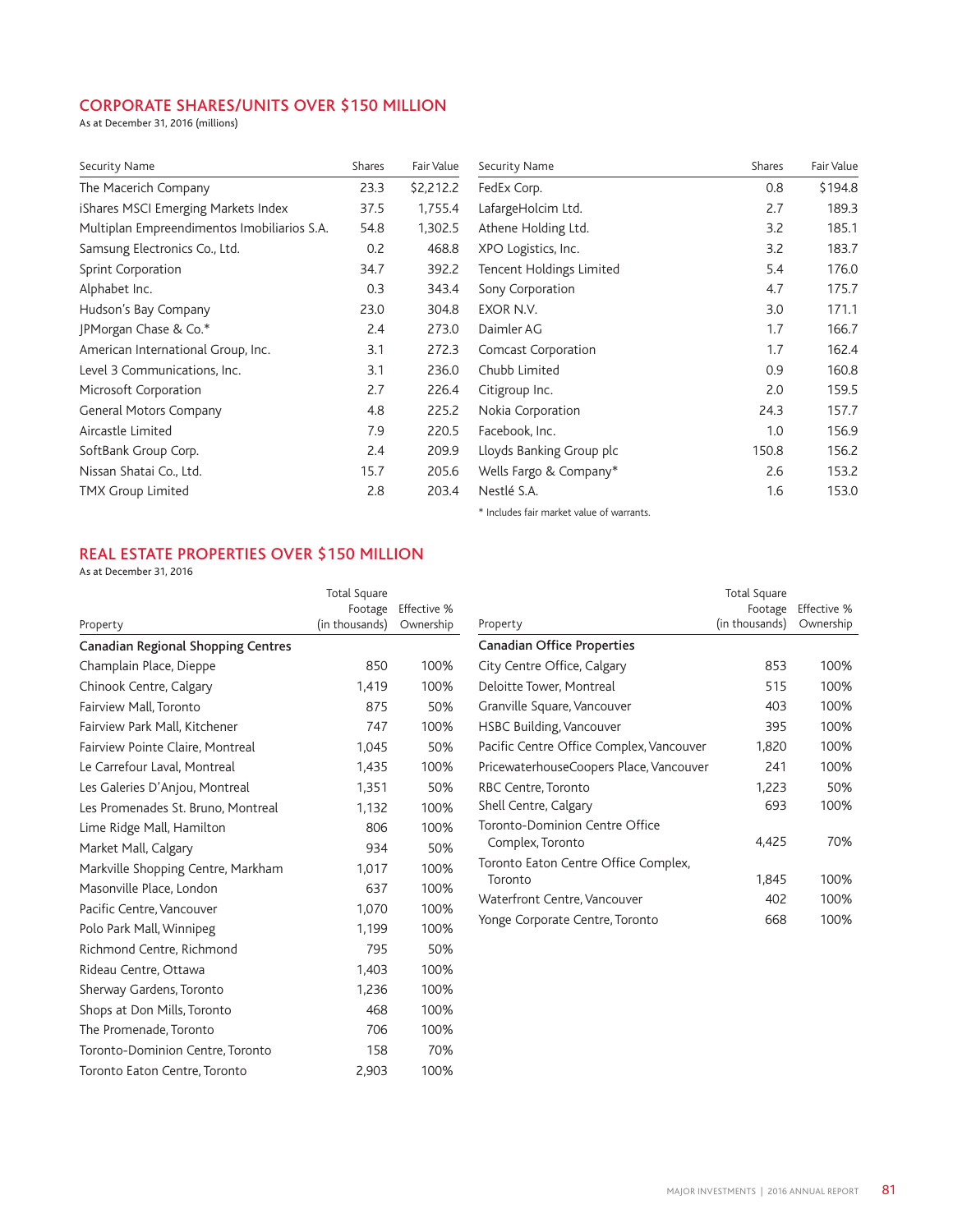#### PRIVATE COMPANIES AND PARTNERSHIPS OVER \$150 MILLION

As at December 31, 2016

24 Hour Fitness Worldwide Inc. AEA Investors Fund V LP Aethon Energy Management LLC Alliance Laundry Systems, LLC Apollo Overseas Partners (Delaware 892) VI, L.P. Apollo Overseas Partners (Delaware 892) VIII, L.P. Apollo Special Situations Fund, L.P. AQR Offshore Multi-Strategy Fund VII Ltd. Ares Corporate Opportunities Fund III, L.P. Ares Corporate Opportunities Fund IV, L.P. Aroona Farms SA Pty Ltd. Ascend Learning Holdings, LLC Asia Opportunity Fund III, L.P. Automobile Protection Corporation Autopista Arco Norte, S.A. de CV Baldr Fund Inc. Baybridge Seniors Housing Inc. BDCM Offshore Opportunity Fund II, Ltd. Birmingham International Airport BluEarth Renewables Inc. Bridgewater Pure Alpha Fund II, Ltd. Bristol Airport Limited BroadStreet Capital Partners, Inc. Busy Bees Benefits Holdings Limited Camelot Group plc Canada Guaranty Mortgage Insurance Company Canbriam Energy, Inc. Catalina Holdings (Bermuda) Ltd. Catterton Partners VII, L.P. Cerberus OT Partners, L.P. Constellation Brands Canada, Inc. Copenhagen Airport A/S Coway Holdings, Inc. CPG International Inc. CSC ServiceWorks Holdings, Inc. Cubico Sustainable Investments Limited DaVinciRe Holdings Ltd. DTZ Jersey Holdings Ltd. EdgeMarc Energy Holdings, LLC

Empresa de Servicios Sanitarios del Bio-Bio S.A. Esval S.A. Euclid Fund Exal International Limited FAPS Holdings, Inc. Fifth Cinven Fund (No. 6) Limited Partnership Flexera Holdings, L.P. Flynn Restaurant Group LLC FMAP CIM Limited FMAP PCM Limited FMAP WMC Limited FountainVest China Growth Fund II, L.P. FountainVest China Growth Fund, L.P. GCT Global Container Terminals Inc. Hancock Timber Resource Group HayFin Topaz L.P. Heartland Dental Care, Inc. Helly Hansen Group AS Heritage Royalty Limited Partnership HS1 Limited Hudson Catastrophe Fund, Ltd. Imperial Parking Corporation Infiltrator Systems, Inc. InterGen N.V. Irish National Lottery Kepos Alpha Fund Ltd. Koole Tankstorage Zaandam B.V. Kyobo Life Insurance Co., Ltd. Lancaster Aircraft Leasing Limited Partnership LMAP 902 Limited LMAP 903 Limited LMAP 904 Limited LMAP 909 LMAP Chi Limited London City Airport Lowell Group Limited MBK Partners Fund II, L.P. MBK Partners III, L.P. MR Argent Offshore Fund AB L.P.

MSB Capital Limited Munchkin, Inc. Nextgen Group Holdings Pty Limited Nuevosur, S.A. NXT Capital Holdings, L.P. OGF SA OLE Media Management L.P. Orbis Institutional Global Equity L.P. PAG Asia I L.P. PetVet Care Centers, Inc. PhyMed Healthcare Group Plano Molding Company Polar Multi-Strategy Fund (Legacy) Providence Equity Partners VI L.P. Providence Equity Partners VII-A L.P. RedBird Capital Partners Platform L.P. Resource Management Service Inc. Riverbed Technology, Inc. Scotia Gas Networks plc SeaCube Container Leasing Ltd. Serta Simmons Holdings, LLC Shearer's Foods, Inc. Silver Lake Partners III, L.P. Silver Lake Partners IV, L.P. Skyway Concession Company LLC Sociedad Austral de Electricidad S.A. Solus Offshore Opportunities Fund 5 L.P. Storapod Holding Company, Inc. Sydney Desalination Plant Pty Limited Synlab Limited TDR Capital II 'B' L.P. Terranum Corporate Properties The Brussels Airport Company TierPoint, LLC TP Partners Fund, L.P. Trian Partners Co-Investment Opportunities Fund, L.P. Trian Partners, Ltd. Univision Communications Inc. ValueAct Capital International II, L.P. Westerleigh Group Holdings Limited Woodspur Farming LLC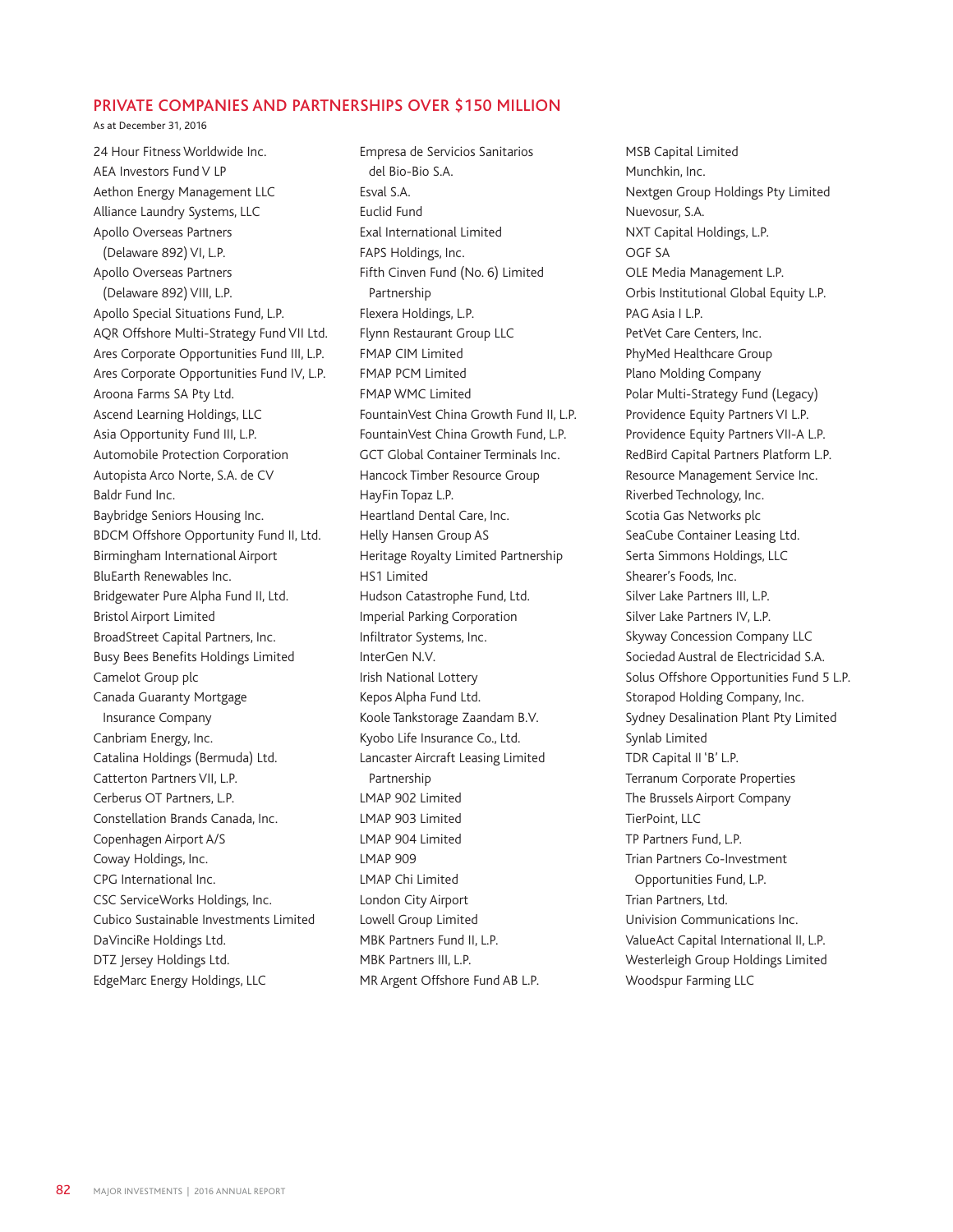# ELEVEN-YEAR FINANCIAL REVIEW

| <b>CHANGE IN NET ASSETS</b><br>Income<br>\$7.00<br>\$16.26<br>\$(19.03)<br>\$4.68<br>\$12.31<br>Investment income<br>\$19.67<br>\$13.72<br>\$14.75<br>\$11.74<br>\$13.27<br>\$10.89<br>Contributions<br>Members/transfers<br>1.55<br>1.29<br>0.83<br>1.70<br>1.67<br>1.63<br>1.48<br>1.41<br>1.35<br>1.13<br>1.06<br>1.66<br>1.64<br>1.59<br>1.53<br>1.35<br>1.43<br>1.08<br>0.82<br>Province of Ontario<br>1.46<br>1.41<br>1.18<br>10.36<br>22.98<br>16.80<br>17.69<br>14.56<br>15.97<br>13.61<br>6.82<br>13.96<br>Total income<br>19.48<br>(16.72)<br>Expenditures<br>Benefits paid<br>5.72<br>5.54<br>5.31<br>5.15<br>4.92<br>4.50<br>4.39<br>4.02<br>3.82<br>4.66<br>4.20<br>0.45<br>0.43<br>0.30<br>0.21<br>0.22<br>Investment expenses<br>0.41<br>0.36<br>0.29<br>0.29<br>0.15<br>0.23<br>0.05<br>0.05<br>0.05<br>0.04<br>0.05<br>0.05<br>0.04<br>0.04<br>0.03<br>Member Services expenses<br>0.06<br>0.04<br>6.23<br>6.02<br>5.77<br>5.56<br>5.26<br>5.00<br>4.84<br>4.64<br>4.39<br>4.29<br>4.07<br>Total expenditures<br>\$4.13<br>\$16.96<br>\$13.71<br>\$11.24<br>\$12.43<br>\$9.56<br>\$11.13<br>\$8.97<br>\$(21.11)<br>\$2.53<br>\$9.89<br>Increase/(decrease) in net assets<br><b>NET ASSETS</b><br>Investments<br>Fixed income<br>\$43.53<br>\$37.98<br>\$35.19<br>\$30.53<br>\$28.87<br>\$26.50<br>\$22.73<br>\$15.46<br>\$14.22<br>\$22.91<br>\$20.86<br>Bonds<br>Real-rate products<br>31.72<br>31.13<br>30.36<br>26.37<br>31.14<br>29.29<br>23.24<br>19.88<br>17.41<br>11.06<br>11.80<br>Equities<br>4.27<br>3.54<br>10.71<br>10.86<br>10.64<br>9.29<br>8.43<br>6.21<br>13.73<br>16.39<br>Canadian<br>11.40<br>61.68<br>74.00<br>58.14<br>51.03<br>48.11<br>41.03<br>38.20<br>32.75<br>28.72<br>36.31<br>32.42<br>Non-Canadian<br>Natural resources<br>Commodities<br>4.00<br>9.03<br>8.21<br>6.97<br>5.22<br>1.94<br>3.02<br>2.32<br>4.18<br>5.64<br>1.25<br>2.70<br>2.17<br>2.34<br>2.05<br>Timberland<br>2.45<br>2.59<br>2.45<br>2.17<br>2.22<br>2.80<br>2.12<br>3.83<br>3.55<br>0.28<br>Sector investment<br>0.17<br>$\overline{a}$<br>Real assets<br>26.47<br>24.86<br>22.09<br>19.24<br>16.86<br>14.96<br>16.86<br>14.21<br>Real estate<br>13.48<br>13.41<br>11.12<br>4.73<br>17.83<br>15.66<br>12.66<br>9.65<br>8.71<br>7.07<br>5.57<br>7.23<br>6.72<br>Infrastructure<br>11.68<br>17.76<br>12.27<br>11.67<br>15.21<br>Absolute return strategies<br>13.28<br>15.84<br>12.20<br>12.33<br>11.38<br>14.75<br>12.30<br>Overlay<br>0.51<br>$\overline{a}$<br>$\qquad \qquad -$<br>$\overline{\phantom{0}}$<br>$\qquad \qquad -$<br>(37.67)<br>(46.93)<br>(44.50)<br>Money market<br>(33.84)<br>(40.18)<br>(35.01)<br>(31.49)<br>(18.74)<br>(20.97)<br>(13.58)<br>(11.22)<br>172.08<br>168.25<br>152.39<br>127.26<br>116.26<br>104.72<br>93.51<br>85.10<br>108.00<br>105.68<br>Net investments<br>138.90<br>Receivable from Province of Ontario<br>3.27<br>3.21<br>3.10<br>2.97<br>2.83<br>2.72<br>2.63<br>2.52<br>2.19<br>1.84<br>1.58<br>1.21<br>0.44<br>0.22<br>0.50<br>0.51<br>0.57<br>0.63<br>0.36<br>0.08<br>Other assets<br>0.14<br>0.40<br>Other liabilities<br>(1.25)<br>(0.99)<br>(0.46)<br>(1.23)<br>(1.07)<br>(2.39)<br>(0.39)<br>(0.26)<br>(0.25)<br>(1.65)<br>(1.33)<br>175.57<br>171.44<br>154.48<br>140.76<br>129.52<br>117.10<br>107.53<br>96.40<br>87.44<br>108.55<br>106.01<br>Net assets<br>189.40<br>173.27<br>172.73<br>148.57<br>166.01<br>162.59<br>146.89<br>131.86<br>118.14<br>115.46<br>110.50<br>Accrued pension benefits<br>\$(13.83)<br>\$(18.25)<br>\$ (45.49)<br>$$$ (39.36)<br>\$ (30.70)<br>\$(6.91)<br>\$(4.49)<br>Deficit<br>\$(1.83)<br>\$(7.81)<br>$$$ (36.49)<br>\$(35.46)<br>PERFORMANCE (percent)<br>4.2<br>13.0<br>11.8<br>10.9<br>13.0<br>(18.0)<br>4.5<br>Rate of return<br>13.0<br>11.2<br>14.3<br>13.2<br>9.8<br>$8.8\,$<br>Benchmark<br>3.5<br>10.1<br>10.1<br>9.3<br>11.0<br>9.8<br>(9.6)<br>2.3<br>9.4<br>ASSUMPTIONS USED FOR FINANCIAL STATEMENT VALUATION<br>As at December 31 (percent)<br>3.25<br>3.25<br>3.35<br>4.20<br>3.40<br>3.40<br>4.60<br>4.65<br>4.70<br>Discount rate<br>4.05<br>4.00<br>2.50<br>Salary escalation rate<br>2.80<br>2.70<br>3.00<br>3.00<br>3.05<br>3.40<br>3.55<br>2.35<br>3.20<br>3.40<br>1.80<br>1.50<br>2.00<br>2.55<br>Inflation rate<br>1.70<br>2.00<br>2.05<br>2.40<br>1.35<br>2.20<br>2.40<br>Real rate <sup>1</sup><br>1.70<br>2.05<br>1.40<br>1.65<br>2.20<br>1.40<br>1.35<br>1.65<br>2.65<br>2.45<br>2.30 | (Canadian \$ billions) | 2016 | 2015 | 2014 | 2013 | 2012 | 2011 | 2010 | 2009 | 2008 | 2007 | 2006 |
|---------------------------------------------------------------------------------------------------------------------------------------------------------------------------------------------------------------------------------------------------------------------------------------------------------------------------------------------------------------------------------------------------------------------------------------------------------------------------------------------------------------------------------------------------------------------------------------------------------------------------------------------------------------------------------------------------------------------------------------------------------------------------------------------------------------------------------------------------------------------------------------------------------------------------------------------------------------------------------------------------------------------------------------------------------------------------------------------------------------------------------------------------------------------------------------------------------------------------------------------------------------------------------------------------------------------------------------------------------------------------------------------------------------------------------------------------------------------------------------------------------------------------------------------------------------------------------------------------------------------------------------------------------------------------------------------------------------------------------------------------------------------------------------------------------------------------------------------------------------------------------------------------------------------------------------------------------------------------------------------------------------------------------------------------------------------------------------------------------------------------------------------------------------------------------------------------------------------------------------------------------------------------------------------------------------------------------------------------------------------------------------------------------------------------------------------------------------------------------------------------------------------------------------------------------------------------------------------------------------------------------------------------------------------------------------------------------------------------------------------------------------------------------------------------------------------------------------------------------------------------------------------------------------------------------------------------------------------------------------------------------------------------------------------------------------------------------------------------------------------------------------------------------------------------------------------------------------------------------------------------------------------------------------------------------------------------------------------------------------------------------------------------------------------------------------------------------------------------------------------------------------------------------------------------------------------------------------------------------------------------------------------------------------------------------------------------------------------------------------------------------------------------------------------------------------------------------------------------------------------------------------------------------------------------------------------------------------------------------------------------------------------------------------------------------------------------------------------------------------------------------------------------------------------------------------------------------------------------------------------------------------------------------------------------------------------------------------------------------------------------------------------------------------------------|------------------------|------|------|------|------|------|------|------|------|------|------|------|
|                                                                                                                                                                                                                                                                                                                                                                                                                                                                                                                                                                                                                                                                                                                                                                                                                                                                                                                                                                                                                                                                                                                                                                                                                                                                                                                                                                                                                                                                                                                                                                                                                                                                                                                                                                                                                                                                                                                                                                                                                                                                                                                                                                                                                                                                                                                                                                                                                                                                                                                                                                                                                                                                                                                                                                                                                                                                                                                                                                                                                                                                                                                                                                                                                                                                                                                                                                                                                                                                                                                                                                                                                                                                                                                                                                                                                                                                                                                                                                                                                                                                                                                                                                                                                                                                                                                                                                                                                           |                        |      |      |      |      |      |      |      |      |      |      |      |
|                                                                                                                                                                                                                                                                                                                                                                                                                                                                                                                                                                                                                                                                                                                                                                                                                                                                                                                                                                                                                                                                                                                                                                                                                                                                                                                                                                                                                                                                                                                                                                                                                                                                                                                                                                                                                                                                                                                                                                                                                                                                                                                                                                                                                                                                                                                                                                                                                                                                                                                                                                                                                                                                                                                                                                                                                                                                                                                                                                                                                                                                                                                                                                                                                                                                                                                                                                                                                                                                                                                                                                                                                                                                                                                                                                                                                                                                                                                                                                                                                                                                                                                                                                                                                                                                                                                                                                                                                           |                        |      |      |      |      |      |      |      |      |      |      |      |
|                                                                                                                                                                                                                                                                                                                                                                                                                                                                                                                                                                                                                                                                                                                                                                                                                                                                                                                                                                                                                                                                                                                                                                                                                                                                                                                                                                                                                                                                                                                                                                                                                                                                                                                                                                                                                                                                                                                                                                                                                                                                                                                                                                                                                                                                                                                                                                                                                                                                                                                                                                                                                                                                                                                                                                                                                                                                                                                                                                                                                                                                                                                                                                                                                                                                                                                                                                                                                                                                                                                                                                                                                                                                                                                                                                                                                                                                                                                                                                                                                                                                                                                                                                                                                                                                                                                                                                                                                           |                        |      |      |      |      |      |      |      |      |      |      |      |
|                                                                                                                                                                                                                                                                                                                                                                                                                                                                                                                                                                                                                                                                                                                                                                                                                                                                                                                                                                                                                                                                                                                                                                                                                                                                                                                                                                                                                                                                                                                                                                                                                                                                                                                                                                                                                                                                                                                                                                                                                                                                                                                                                                                                                                                                                                                                                                                                                                                                                                                                                                                                                                                                                                                                                                                                                                                                                                                                                                                                                                                                                                                                                                                                                                                                                                                                                                                                                                                                                                                                                                                                                                                                                                                                                                                                                                                                                                                                                                                                                                                                                                                                                                                                                                                                                                                                                                                                                           |                        |      |      |      |      |      |      |      |      |      |      |      |
|                                                                                                                                                                                                                                                                                                                                                                                                                                                                                                                                                                                                                                                                                                                                                                                                                                                                                                                                                                                                                                                                                                                                                                                                                                                                                                                                                                                                                                                                                                                                                                                                                                                                                                                                                                                                                                                                                                                                                                                                                                                                                                                                                                                                                                                                                                                                                                                                                                                                                                                                                                                                                                                                                                                                                                                                                                                                                                                                                                                                                                                                                                                                                                                                                                                                                                                                                                                                                                                                                                                                                                                                                                                                                                                                                                                                                                                                                                                                                                                                                                                                                                                                                                                                                                                                                                                                                                                                                           |                        |      |      |      |      |      |      |      |      |      |      |      |
|                                                                                                                                                                                                                                                                                                                                                                                                                                                                                                                                                                                                                                                                                                                                                                                                                                                                                                                                                                                                                                                                                                                                                                                                                                                                                                                                                                                                                                                                                                                                                                                                                                                                                                                                                                                                                                                                                                                                                                                                                                                                                                                                                                                                                                                                                                                                                                                                                                                                                                                                                                                                                                                                                                                                                                                                                                                                                                                                                                                                                                                                                                                                                                                                                                                                                                                                                                                                                                                                                                                                                                                                                                                                                                                                                                                                                                                                                                                                                                                                                                                                                                                                                                                                                                                                                                                                                                                                                           |                        |      |      |      |      |      |      |      |      |      |      |      |
|                                                                                                                                                                                                                                                                                                                                                                                                                                                                                                                                                                                                                                                                                                                                                                                                                                                                                                                                                                                                                                                                                                                                                                                                                                                                                                                                                                                                                                                                                                                                                                                                                                                                                                                                                                                                                                                                                                                                                                                                                                                                                                                                                                                                                                                                                                                                                                                                                                                                                                                                                                                                                                                                                                                                                                                                                                                                                                                                                                                                                                                                                                                                                                                                                                                                                                                                                                                                                                                                                                                                                                                                                                                                                                                                                                                                                                                                                                                                                                                                                                                                                                                                                                                                                                                                                                                                                                                                                           |                        |      |      |      |      |      |      |      |      |      |      |      |
|                                                                                                                                                                                                                                                                                                                                                                                                                                                                                                                                                                                                                                                                                                                                                                                                                                                                                                                                                                                                                                                                                                                                                                                                                                                                                                                                                                                                                                                                                                                                                                                                                                                                                                                                                                                                                                                                                                                                                                                                                                                                                                                                                                                                                                                                                                                                                                                                                                                                                                                                                                                                                                                                                                                                                                                                                                                                                                                                                                                                                                                                                                                                                                                                                                                                                                                                                                                                                                                                                                                                                                                                                                                                                                                                                                                                                                                                                                                                                                                                                                                                                                                                                                                                                                                                                                                                                                                                                           |                        |      |      |      |      |      |      |      |      |      |      |      |
|                                                                                                                                                                                                                                                                                                                                                                                                                                                                                                                                                                                                                                                                                                                                                                                                                                                                                                                                                                                                                                                                                                                                                                                                                                                                                                                                                                                                                                                                                                                                                                                                                                                                                                                                                                                                                                                                                                                                                                                                                                                                                                                                                                                                                                                                                                                                                                                                                                                                                                                                                                                                                                                                                                                                                                                                                                                                                                                                                                                                                                                                                                                                                                                                                                                                                                                                                                                                                                                                                                                                                                                                                                                                                                                                                                                                                                                                                                                                                                                                                                                                                                                                                                                                                                                                                                                                                                                                                           |                        |      |      |      |      |      |      |      |      |      |      |      |
|                                                                                                                                                                                                                                                                                                                                                                                                                                                                                                                                                                                                                                                                                                                                                                                                                                                                                                                                                                                                                                                                                                                                                                                                                                                                                                                                                                                                                                                                                                                                                                                                                                                                                                                                                                                                                                                                                                                                                                                                                                                                                                                                                                                                                                                                                                                                                                                                                                                                                                                                                                                                                                                                                                                                                                                                                                                                                                                                                                                                                                                                                                                                                                                                                                                                                                                                                                                                                                                                                                                                                                                                                                                                                                                                                                                                                                                                                                                                                                                                                                                                                                                                                                                                                                                                                                                                                                                                                           |                        |      |      |      |      |      |      |      |      |      |      |      |
|                                                                                                                                                                                                                                                                                                                                                                                                                                                                                                                                                                                                                                                                                                                                                                                                                                                                                                                                                                                                                                                                                                                                                                                                                                                                                                                                                                                                                                                                                                                                                                                                                                                                                                                                                                                                                                                                                                                                                                                                                                                                                                                                                                                                                                                                                                                                                                                                                                                                                                                                                                                                                                                                                                                                                                                                                                                                                                                                                                                                                                                                                                                                                                                                                                                                                                                                                                                                                                                                                                                                                                                                                                                                                                                                                                                                                                                                                                                                                                                                                                                                                                                                                                                                                                                                                                                                                                                                                           |                        |      |      |      |      |      |      |      |      |      |      |      |
|                                                                                                                                                                                                                                                                                                                                                                                                                                                                                                                                                                                                                                                                                                                                                                                                                                                                                                                                                                                                                                                                                                                                                                                                                                                                                                                                                                                                                                                                                                                                                                                                                                                                                                                                                                                                                                                                                                                                                                                                                                                                                                                                                                                                                                                                                                                                                                                                                                                                                                                                                                                                                                                                                                                                                                                                                                                                                                                                                                                                                                                                                                                                                                                                                                                                                                                                                                                                                                                                                                                                                                                                                                                                                                                                                                                                                                                                                                                                                                                                                                                                                                                                                                                                                                                                                                                                                                                                                           |                        |      |      |      |      |      |      |      |      |      |      |      |
|                                                                                                                                                                                                                                                                                                                                                                                                                                                                                                                                                                                                                                                                                                                                                                                                                                                                                                                                                                                                                                                                                                                                                                                                                                                                                                                                                                                                                                                                                                                                                                                                                                                                                                                                                                                                                                                                                                                                                                                                                                                                                                                                                                                                                                                                                                                                                                                                                                                                                                                                                                                                                                                                                                                                                                                                                                                                                                                                                                                                                                                                                                                                                                                                                                                                                                                                                                                                                                                                                                                                                                                                                                                                                                                                                                                                                                                                                                                                                                                                                                                                                                                                                                                                                                                                                                                                                                                                                           |                        |      |      |      |      |      |      |      |      |      |      |      |
|                                                                                                                                                                                                                                                                                                                                                                                                                                                                                                                                                                                                                                                                                                                                                                                                                                                                                                                                                                                                                                                                                                                                                                                                                                                                                                                                                                                                                                                                                                                                                                                                                                                                                                                                                                                                                                                                                                                                                                                                                                                                                                                                                                                                                                                                                                                                                                                                                                                                                                                                                                                                                                                                                                                                                                                                                                                                                                                                                                                                                                                                                                                                                                                                                                                                                                                                                                                                                                                                                                                                                                                                                                                                                                                                                                                                                                                                                                                                                                                                                                                                                                                                                                                                                                                                                                                                                                                                                           |                        |      |      |      |      |      |      |      |      |      |      |      |
|                                                                                                                                                                                                                                                                                                                                                                                                                                                                                                                                                                                                                                                                                                                                                                                                                                                                                                                                                                                                                                                                                                                                                                                                                                                                                                                                                                                                                                                                                                                                                                                                                                                                                                                                                                                                                                                                                                                                                                                                                                                                                                                                                                                                                                                                                                                                                                                                                                                                                                                                                                                                                                                                                                                                                                                                                                                                                                                                                                                                                                                                                                                                                                                                                                                                                                                                                                                                                                                                                                                                                                                                                                                                                                                                                                                                                                                                                                                                                                                                                                                                                                                                                                                                                                                                                                                                                                                                                           |                        |      |      |      |      |      |      |      |      |      |      |      |
|                                                                                                                                                                                                                                                                                                                                                                                                                                                                                                                                                                                                                                                                                                                                                                                                                                                                                                                                                                                                                                                                                                                                                                                                                                                                                                                                                                                                                                                                                                                                                                                                                                                                                                                                                                                                                                                                                                                                                                                                                                                                                                                                                                                                                                                                                                                                                                                                                                                                                                                                                                                                                                                                                                                                                                                                                                                                                                                                                                                                                                                                                                                                                                                                                                                                                                                                                                                                                                                                                                                                                                                                                                                                                                                                                                                                                                                                                                                                                                                                                                                                                                                                                                                                                                                                                                                                                                                                                           |                        |      |      |      |      |      |      |      |      |      |      |      |
|                                                                                                                                                                                                                                                                                                                                                                                                                                                                                                                                                                                                                                                                                                                                                                                                                                                                                                                                                                                                                                                                                                                                                                                                                                                                                                                                                                                                                                                                                                                                                                                                                                                                                                                                                                                                                                                                                                                                                                                                                                                                                                                                                                                                                                                                                                                                                                                                                                                                                                                                                                                                                                                                                                                                                                                                                                                                                                                                                                                                                                                                                                                                                                                                                                                                                                                                                                                                                                                                                                                                                                                                                                                                                                                                                                                                                                                                                                                                                                                                                                                                                                                                                                                                                                                                                                                                                                                                                           |                        |      |      |      |      |      |      |      |      |      |      |      |
|                                                                                                                                                                                                                                                                                                                                                                                                                                                                                                                                                                                                                                                                                                                                                                                                                                                                                                                                                                                                                                                                                                                                                                                                                                                                                                                                                                                                                                                                                                                                                                                                                                                                                                                                                                                                                                                                                                                                                                                                                                                                                                                                                                                                                                                                                                                                                                                                                                                                                                                                                                                                                                                                                                                                                                                                                                                                                                                                                                                                                                                                                                                                                                                                                                                                                                                                                                                                                                                                                                                                                                                                                                                                                                                                                                                                                                                                                                                                                                                                                                                                                                                                                                                                                                                                                                                                                                                                                           |                        |      |      |      |      |      |      |      |      |      |      |      |
|                                                                                                                                                                                                                                                                                                                                                                                                                                                                                                                                                                                                                                                                                                                                                                                                                                                                                                                                                                                                                                                                                                                                                                                                                                                                                                                                                                                                                                                                                                                                                                                                                                                                                                                                                                                                                                                                                                                                                                                                                                                                                                                                                                                                                                                                                                                                                                                                                                                                                                                                                                                                                                                                                                                                                                                                                                                                                                                                                                                                                                                                                                                                                                                                                                                                                                                                                                                                                                                                                                                                                                                                                                                                                                                                                                                                                                                                                                                                                                                                                                                                                                                                                                                                                                                                                                                                                                                                                           |                        |      |      |      |      |      |      |      |      |      |      |      |
|                                                                                                                                                                                                                                                                                                                                                                                                                                                                                                                                                                                                                                                                                                                                                                                                                                                                                                                                                                                                                                                                                                                                                                                                                                                                                                                                                                                                                                                                                                                                                                                                                                                                                                                                                                                                                                                                                                                                                                                                                                                                                                                                                                                                                                                                                                                                                                                                                                                                                                                                                                                                                                                                                                                                                                                                                                                                                                                                                                                                                                                                                                                                                                                                                                                                                                                                                                                                                                                                                                                                                                                                                                                                                                                                                                                                                                                                                                                                                                                                                                                                                                                                                                                                                                                                                                                                                                                                                           |                        |      |      |      |      |      |      |      |      |      |      |      |
|                                                                                                                                                                                                                                                                                                                                                                                                                                                                                                                                                                                                                                                                                                                                                                                                                                                                                                                                                                                                                                                                                                                                                                                                                                                                                                                                                                                                                                                                                                                                                                                                                                                                                                                                                                                                                                                                                                                                                                                                                                                                                                                                                                                                                                                                                                                                                                                                                                                                                                                                                                                                                                                                                                                                                                                                                                                                                                                                                                                                                                                                                                                                                                                                                                                                                                                                                                                                                                                                                                                                                                                                                                                                                                                                                                                                                                                                                                                                                                                                                                                                                                                                                                                                                                                                                                                                                                                                                           |                        |      |      |      |      |      |      |      |      |      |      |      |
|                                                                                                                                                                                                                                                                                                                                                                                                                                                                                                                                                                                                                                                                                                                                                                                                                                                                                                                                                                                                                                                                                                                                                                                                                                                                                                                                                                                                                                                                                                                                                                                                                                                                                                                                                                                                                                                                                                                                                                                                                                                                                                                                                                                                                                                                                                                                                                                                                                                                                                                                                                                                                                                                                                                                                                                                                                                                                                                                                                                                                                                                                                                                                                                                                                                                                                                                                                                                                                                                                                                                                                                                                                                                                                                                                                                                                                                                                                                                                                                                                                                                                                                                                                                                                                                                                                                                                                                                                           |                        |      |      |      |      |      |      |      |      |      |      |      |
|                                                                                                                                                                                                                                                                                                                                                                                                                                                                                                                                                                                                                                                                                                                                                                                                                                                                                                                                                                                                                                                                                                                                                                                                                                                                                                                                                                                                                                                                                                                                                                                                                                                                                                                                                                                                                                                                                                                                                                                                                                                                                                                                                                                                                                                                                                                                                                                                                                                                                                                                                                                                                                                                                                                                                                                                                                                                                                                                                                                                                                                                                                                                                                                                                                                                                                                                                                                                                                                                                                                                                                                                                                                                                                                                                                                                                                                                                                                                                                                                                                                                                                                                                                                                                                                                                                                                                                                                                           |                        |      |      |      |      |      |      |      |      |      |      |      |
|                                                                                                                                                                                                                                                                                                                                                                                                                                                                                                                                                                                                                                                                                                                                                                                                                                                                                                                                                                                                                                                                                                                                                                                                                                                                                                                                                                                                                                                                                                                                                                                                                                                                                                                                                                                                                                                                                                                                                                                                                                                                                                                                                                                                                                                                                                                                                                                                                                                                                                                                                                                                                                                                                                                                                                                                                                                                                                                                                                                                                                                                                                                                                                                                                                                                                                                                                                                                                                                                                                                                                                                                                                                                                                                                                                                                                                                                                                                                                                                                                                                                                                                                                                                                                                                                                                                                                                                                                           |                        |      |      |      |      |      |      |      |      |      |      |      |
|                                                                                                                                                                                                                                                                                                                                                                                                                                                                                                                                                                                                                                                                                                                                                                                                                                                                                                                                                                                                                                                                                                                                                                                                                                                                                                                                                                                                                                                                                                                                                                                                                                                                                                                                                                                                                                                                                                                                                                                                                                                                                                                                                                                                                                                                                                                                                                                                                                                                                                                                                                                                                                                                                                                                                                                                                                                                                                                                                                                                                                                                                                                                                                                                                                                                                                                                                                                                                                                                                                                                                                                                                                                                                                                                                                                                                                                                                                                                                                                                                                                                                                                                                                                                                                                                                                                                                                                                                           |                        |      |      |      |      |      |      |      |      |      |      |      |
|                                                                                                                                                                                                                                                                                                                                                                                                                                                                                                                                                                                                                                                                                                                                                                                                                                                                                                                                                                                                                                                                                                                                                                                                                                                                                                                                                                                                                                                                                                                                                                                                                                                                                                                                                                                                                                                                                                                                                                                                                                                                                                                                                                                                                                                                                                                                                                                                                                                                                                                                                                                                                                                                                                                                                                                                                                                                                                                                                                                                                                                                                                                                                                                                                                                                                                                                                                                                                                                                                                                                                                                                                                                                                                                                                                                                                                                                                                                                                                                                                                                                                                                                                                                                                                                                                                                                                                                                                           |                        |      |      |      |      |      |      |      |      |      |      |      |
|                                                                                                                                                                                                                                                                                                                                                                                                                                                                                                                                                                                                                                                                                                                                                                                                                                                                                                                                                                                                                                                                                                                                                                                                                                                                                                                                                                                                                                                                                                                                                                                                                                                                                                                                                                                                                                                                                                                                                                                                                                                                                                                                                                                                                                                                                                                                                                                                                                                                                                                                                                                                                                                                                                                                                                                                                                                                                                                                                                                                                                                                                                                                                                                                                                                                                                                                                                                                                                                                                                                                                                                                                                                                                                                                                                                                                                                                                                                                                                                                                                                                                                                                                                                                                                                                                                                                                                                                                           |                        |      |      |      |      |      |      |      |      |      |      |      |
|                                                                                                                                                                                                                                                                                                                                                                                                                                                                                                                                                                                                                                                                                                                                                                                                                                                                                                                                                                                                                                                                                                                                                                                                                                                                                                                                                                                                                                                                                                                                                                                                                                                                                                                                                                                                                                                                                                                                                                                                                                                                                                                                                                                                                                                                                                                                                                                                                                                                                                                                                                                                                                                                                                                                                                                                                                                                                                                                                                                                                                                                                                                                                                                                                                                                                                                                                                                                                                                                                                                                                                                                                                                                                                                                                                                                                                                                                                                                                                                                                                                                                                                                                                                                                                                                                                                                                                                                                           |                        |      |      |      |      |      |      |      |      |      |      |      |
|                                                                                                                                                                                                                                                                                                                                                                                                                                                                                                                                                                                                                                                                                                                                                                                                                                                                                                                                                                                                                                                                                                                                                                                                                                                                                                                                                                                                                                                                                                                                                                                                                                                                                                                                                                                                                                                                                                                                                                                                                                                                                                                                                                                                                                                                                                                                                                                                                                                                                                                                                                                                                                                                                                                                                                                                                                                                                                                                                                                                                                                                                                                                                                                                                                                                                                                                                                                                                                                                                                                                                                                                                                                                                                                                                                                                                                                                                                                                                                                                                                                                                                                                                                                                                                                                                                                                                                                                                           |                        |      |      |      |      |      |      |      |      |      |      |      |
|                                                                                                                                                                                                                                                                                                                                                                                                                                                                                                                                                                                                                                                                                                                                                                                                                                                                                                                                                                                                                                                                                                                                                                                                                                                                                                                                                                                                                                                                                                                                                                                                                                                                                                                                                                                                                                                                                                                                                                                                                                                                                                                                                                                                                                                                                                                                                                                                                                                                                                                                                                                                                                                                                                                                                                                                                                                                                                                                                                                                                                                                                                                                                                                                                                                                                                                                                                                                                                                                                                                                                                                                                                                                                                                                                                                                                                                                                                                                                                                                                                                                                                                                                                                                                                                                                                                                                                                                                           |                        |      |      |      |      |      |      |      |      |      |      |      |
|                                                                                                                                                                                                                                                                                                                                                                                                                                                                                                                                                                                                                                                                                                                                                                                                                                                                                                                                                                                                                                                                                                                                                                                                                                                                                                                                                                                                                                                                                                                                                                                                                                                                                                                                                                                                                                                                                                                                                                                                                                                                                                                                                                                                                                                                                                                                                                                                                                                                                                                                                                                                                                                                                                                                                                                                                                                                                                                                                                                                                                                                                                                                                                                                                                                                                                                                                                                                                                                                                                                                                                                                                                                                                                                                                                                                                                                                                                                                                                                                                                                                                                                                                                                                                                                                                                                                                                                                                           |                        |      |      |      |      |      |      |      |      |      |      |      |
|                                                                                                                                                                                                                                                                                                                                                                                                                                                                                                                                                                                                                                                                                                                                                                                                                                                                                                                                                                                                                                                                                                                                                                                                                                                                                                                                                                                                                                                                                                                                                                                                                                                                                                                                                                                                                                                                                                                                                                                                                                                                                                                                                                                                                                                                                                                                                                                                                                                                                                                                                                                                                                                                                                                                                                                                                                                                                                                                                                                                                                                                                                                                                                                                                                                                                                                                                                                                                                                                                                                                                                                                                                                                                                                                                                                                                                                                                                                                                                                                                                                                                                                                                                                                                                                                                                                                                                                                                           |                        |      |      |      |      |      |      |      |      |      |      |      |
|                                                                                                                                                                                                                                                                                                                                                                                                                                                                                                                                                                                                                                                                                                                                                                                                                                                                                                                                                                                                                                                                                                                                                                                                                                                                                                                                                                                                                                                                                                                                                                                                                                                                                                                                                                                                                                                                                                                                                                                                                                                                                                                                                                                                                                                                                                                                                                                                                                                                                                                                                                                                                                                                                                                                                                                                                                                                                                                                                                                                                                                                                                                                                                                                                                                                                                                                                                                                                                                                                                                                                                                                                                                                                                                                                                                                                                                                                                                                                                                                                                                                                                                                                                                                                                                                                                                                                                                                                           |                        |      |      |      |      |      |      |      |      |      |      |      |
|                                                                                                                                                                                                                                                                                                                                                                                                                                                                                                                                                                                                                                                                                                                                                                                                                                                                                                                                                                                                                                                                                                                                                                                                                                                                                                                                                                                                                                                                                                                                                                                                                                                                                                                                                                                                                                                                                                                                                                                                                                                                                                                                                                                                                                                                                                                                                                                                                                                                                                                                                                                                                                                                                                                                                                                                                                                                                                                                                                                                                                                                                                                                                                                                                                                                                                                                                                                                                                                                                                                                                                                                                                                                                                                                                                                                                                                                                                                                                                                                                                                                                                                                                                                                                                                                                                                                                                                                                           |                        |      |      |      |      |      |      |      |      |      |      |      |
|                                                                                                                                                                                                                                                                                                                                                                                                                                                                                                                                                                                                                                                                                                                                                                                                                                                                                                                                                                                                                                                                                                                                                                                                                                                                                                                                                                                                                                                                                                                                                                                                                                                                                                                                                                                                                                                                                                                                                                                                                                                                                                                                                                                                                                                                                                                                                                                                                                                                                                                                                                                                                                                                                                                                                                                                                                                                                                                                                                                                                                                                                                                                                                                                                                                                                                                                                                                                                                                                                                                                                                                                                                                                                                                                                                                                                                                                                                                                                                                                                                                                                                                                                                                                                                                                                                                                                                                                                           |                        |      |      |      |      |      |      |      |      |      |      |      |
|                                                                                                                                                                                                                                                                                                                                                                                                                                                                                                                                                                                                                                                                                                                                                                                                                                                                                                                                                                                                                                                                                                                                                                                                                                                                                                                                                                                                                                                                                                                                                                                                                                                                                                                                                                                                                                                                                                                                                                                                                                                                                                                                                                                                                                                                                                                                                                                                                                                                                                                                                                                                                                                                                                                                                                                                                                                                                                                                                                                                                                                                                                                                                                                                                                                                                                                                                                                                                                                                                                                                                                                                                                                                                                                                                                                                                                                                                                                                                                                                                                                                                                                                                                                                                                                                                                                                                                                                                           |                        |      |      |      |      |      |      |      |      |      |      |      |
|                                                                                                                                                                                                                                                                                                                                                                                                                                                                                                                                                                                                                                                                                                                                                                                                                                                                                                                                                                                                                                                                                                                                                                                                                                                                                                                                                                                                                                                                                                                                                                                                                                                                                                                                                                                                                                                                                                                                                                                                                                                                                                                                                                                                                                                                                                                                                                                                                                                                                                                                                                                                                                                                                                                                                                                                                                                                                                                                                                                                                                                                                                                                                                                                                                                                                                                                                                                                                                                                                                                                                                                                                                                                                                                                                                                                                                                                                                                                                                                                                                                                                                                                                                                                                                                                                                                                                                                                                           |                        |      |      |      |      |      |      |      |      |      |      |      |
|                                                                                                                                                                                                                                                                                                                                                                                                                                                                                                                                                                                                                                                                                                                                                                                                                                                                                                                                                                                                                                                                                                                                                                                                                                                                                                                                                                                                                                                                                                                                                                                                                                                                                                                                                                                                                                                                                                                                                                                                                                                                                                                                                                                                                                                                                                                                                                                                                                                                                                                                                                                                                                                                                                                                                                                                                                                                                                                                                                                                                                                                                                                                                                                                                                                                                                                                                                                                                                                                                                                                                                                                                                                                                                                                                                                                                                                                                                                                                                                                                                                                                                                                                                                                                                                                                                                                                                                                                           |                        |      |      |      |      |      |      |      |      |      |      |      |
|                                                                                                                                                                                                                                                                                                                                                                                                                                                                                                                                                                                                                                                                                                                                                                                                                                                                                                                                                                                                                                                                                                                                                                                                                                                                                                                                                                                                                                                                                                                                                                                                                                                                                                                                                                                                                                                                                                                                                                                                                                                                                                                                                                                                                                                                                                                                                                                                                                                                                                                                                                                                                                                                                                                                                                                                                                                                                                                                                                                                                                                                                                                                                                                                                                                                                                                                                                                                                                                                                                                                                                                                                                                                                                                                                                                                                                                                                                                                                                                                                                                                                                                                                                                                                                                                                                                                                                                                                           |                        |      |      |      |      |      |      |      |      |      |      |      |
|                                                                                                                                                                                                                                                                                                                                                                                                                                                                                                                                                                                                                                                                                                                                                                                                                                                                                                                                                                                                                                                                                                                                                                                                                                                                                                                                                                                                                                                                                                                                                                                                                                                                                                                                                                                                                                                                                                                                                                                                                                                                                                                                                                                                                                                                                                                                                                                                                                                                                                                                                                                                                                                                                                                                                                                                                                                                                                                                                                                                                                                                                                                                                                                                                                                                                                                                                                                                                                                                                                                                                                                                                                                                                                                                                                                                                                                                                                                                                                                                                                                                                                                                                                                                                                                                                                                                                                                                                           |                        |      |      |      |      |      |      |      |      |      |      |      |
|                                                                                                                                                                                                                                                                                                                                                                                                                                                                                                                                                                                                                                                                                                                                                                                                                                                                                                                                                                                                                                                                                                                                                                                                                                                                                                                                                                                                                                                                                                                                                                                                                                                                                                                                                                                                                                                                                                                                                                                                                                                                                                                                                                                                                                                                                                                                                                                                                                                                                                                                                                                                                                                                                                                                                                                                                                                                                                                                                                                                                                                                                                                                                                                                                                                                                                                                                                                                                                                                                                                                                                                                                                                                                                                                                                                                                                                                                                                                                                                                                                                                                                                                                                                                                                                                                                                                                                                                                           |                        |      |      |      |      |      |      |      |      |      |      |      |
|                                                                                                                                                                                                                                                                                                                                                                                                                                                                                                                                                                                                                                                                                                                                                                                                                                                                                                                                                                                                                                                                                                                                                                                                                                                                                                                                                                                                                                                                                                                                                                                                                                                                                                                                                                                                                                                                                                                                                                                                                                                                                                                                                                                                                                                                                                                                                                                                                                                                                                                                                                                                                                                                                                                                                                                                                                                                                                                                                                                                                                                                                                                                                                                                                                                                                                                                                                                                                                                                                                                                                                                                                                                                                                                                                                                                                                                                                                                                                                                                                                                                                                                                                                                                                                                                                                                                                                                                                           |                        |      |      |      |      |      |      |      |      |      |      |      |
|                                                                                                                                                                                                                                                                                                                                                                                                                                                                                                                                                                                                                                                                                                                                                                                                                                                                                                                                                                                                                                                                                                                                                                                                                                                                                                                                                                                                                                                                                                                                                                                                                                                                                                                                                                                                                                                                                                                                                                                                                                                                                                                                                                                                                                                                                                                                                                                                                                                                                                                                                                                                                                                                                                                                                                                                                                                                                                                                                                                                                                                                                                                                                                                                                                                                                                                                                                                                                                                                                                                                                                                                                                                                                                                                                                                                                                                                                                                                                                                                                                                                                                                                                                                                                                                                                                                                                                                                                           |                        |      |      |      |      |      |      |      |      |      |      |      |
|                                                                                                                                                                                                                                                                                                                                                                                                                                                                                                                                                                                                                                                                                                                                                                                                                                                                                                                                                                                                                                                                                                                                                                                                                                                                                                                                                                                                                                                                                                                                                                                                                                                                                                                                                                                                                                                                                                                                                                                                                                                                                                                                                                                                                                                                                                                                                                                                                                                                                                                                                                                                                                                                                                                                                                                                                                                                                                                                                                                                                                                                                                                                                                                                                                                                                                                                                                                                                                                                                                                                                                                                                                                                                                                                                                                                                                                                                                                                                                                                                                                                                                                                                                                                                                                                                                                                                                                                                           |                        |      |      |      |      |      |      |      |      |      |      |      |
|                                                                                                                                                                                                                                                                                                                                                                                                                                                                                                                                                                                                                                                                                                                                                                                                                                                                                                                                                                                                                                                                                                                                                                                                                                                                                                                                                                                                                                                                                                                                                                                                                                                                                                                                                                                                                                                                                                                                                                                                                                                                                                                                                                                                                                                                                                                                                                                                                                                                                                                                                                                                                                                                                                                                                                                                                                                                                                                                                                                                                                                                                                                                                                                                                                                                                                                                                                                                                                                                                                                                                                                                                                                                                                                                                                                                                                                                                                                                                                                                                                                                                                                                                                                                                                                                                                                                                                                                                           |                        |      |      |      |      |      |      |      |      |      |      |      |
|                                                                                                                                                                                                                                                                                                                                                                                                                                                                                                                                                                                                                                                                                                                                                                                                                                                                                                                                                                                                                                                                                                                                                                                                                                                                                                                                                                                                                                                                                                                                                                                                                                                                                                                                                                                                                                                                                                                                                                                                                                                                                                                                                                                                                                                                                                                                                                                                                                                                                                                                                                                                                                                                                                                                                                                                                                                                                                                                                                                                                                                                                                                                                                                                                                                                                                                                                                                                                                                                                                                                                                                                                                                                                                                                                                                                                                                                                                                                                                                                                                                                                                                                                                                                                                                                                                                                                                                                                           |                        |      |      |      |      |      |      |      |      |      |      |      |
|                                                                                                                                                                                                                                                                                                                                                                                                                                                                                                                                                                                                                                                                                                                                                                                                                                                                                                                                                                                                                                                                                                                                                                                                                                                                                                                                                                                                                                                                                                                                                                                                                                                                                                                                                                                                                                                                                                                                                                                                                                                                                                                                                                                                                                                                                                                                                                                                                                                                                                                                                                                                                                                                                                                                                                                                                                                                                                                                                                                                                                                                                                                                                                                                                                                                                                                                                                                                                                                                                                                                                                                                                                                                                                                                                                                                                                                                                                                                                                                                                                                                                                                                                                                                                                                                                                                                                                                                                           |                        |      |      |      |      |      |      |      |      |      |      |      |

<sup>1</sup> Effective December 31, 2015, real rate shown as the geometric difference between the discount rate and the inflation rate. Previously, the real rate shown was based on the arithmetic difference between the discount rate and the inflation rate.